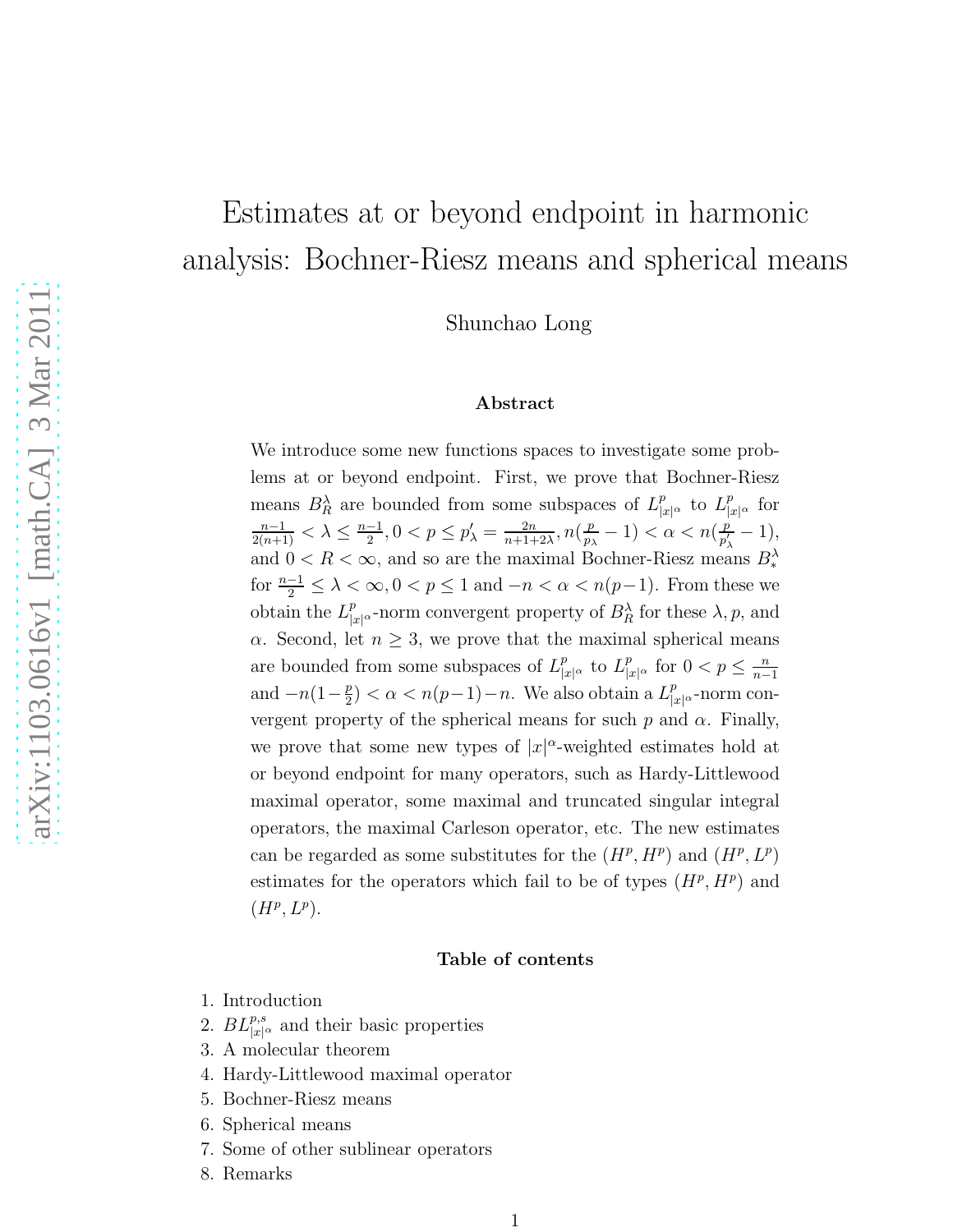## 1. Introduction

It is well-known that the Lebesgue spaces  $L^p = L^p(\mathbf{R}^n)$  play an important role in harmonic analysis. A lot of problems are solvable on  $L^p$ , but usually only for p in certain subinterval  $(A, A')$  of  $(0, \infty)$ , not outside of  $(A, A')$  (i.e. not at or beyond endpoint). For example,  $L^p$ -inequalities hold for Carleson operator for p in  $E = (1, \infty)$ , Bochner-Riesz means in  $E = \left(\frac{2n}{n+1+2\lambda}, \frac{2n}{n-1-1}\right)$  $\frac{2n}{n-1-2\lambda}$ ) (conjecture,  $0 < \lambda \leq \frac{n-1}{2}$  $\frac{-1}{2}$ , the maximal spherical means in  $E = (\frac{n}{n-1}, \infty)$ , Hardy-Littlewood maximal operator in  $E = (1, \infty)$ , etc, but do not for p in  $\mathbb{R}\setminus E$  (see [59]). The boundedness properties of these operators are related to the corresponding convergence problems, respectively (see [60, 61]).

Generally, A and A′ are called endpoints.

When p is at or beyond endpoint, many operators are unbounded on  $L^p$ , so  $L^p$ are too large to be the domains of these operators, yet too small to be the range since the target spaces of such operators exceed  $L^p$ . Therefore, one generally looks for some larger spaces than  $L^p$  as the range spaces of these operators. The weak- $L^p$  are suitable substitutes for  $L^p$  for some operators, for example, weak- $L^1$  for  $L^1$  for Hardy-Littlewood maximal function Mf which is of weak-type  $(L^1, L^1)$ . On the other hand, it is also natural to look for some subspaces of  $L^p$  from which the operator considered is bounded. A famous example of such subspaces is the classical Hardy spaces  $H^p$  with  $0 < p \leq 1$  which are some subspaces of  $L^p$ . They are suitable substitutes for  $L^p$  for many questions when  $0 < p \leq 1$ , for example, for the boundedness estimates of certain singular integral operators. These operators are of type  $(H^p, L^p)$  when  $0 < p \le 1$  (see  $|59|$ ).

But,  $H^p$ ,  $0 < p \leq 1$ , are still not suitable for a lot of problems in harmonic analysis, such as the convergent of Fourier series and Bochner-Riesz means at the critical index, the boundedness property of Hardy-Littlewood maximal operator, etc. At the same time,  $H^p = L^p$  when  $p > 1$ , naturally,  $H^p$  are not suitable for the problems beyond endpoint which is larger than 1, such as the convergent of Bochner-Riesz mean when the index  $\lambda$  is less than the critical index  $\frac{n-1}{2}$  and  $1 < p \le p'_\lambda = \frac{2n}{n+1+1}$  $\frac{2n}{n+1+2\lambda}$ , the spherical means when  $1 < p \leq \frac{n}{n-1}$  $\frac{n}{n-1}$ , etc.

In fact, when p is at or beyond endpoint, both weak- $L^p$  and  $H^p$  are not suitable for a lot of problems such as boundedness properties of the maximal Bochner-Riesz mean, the maximal spherical means and the Carleson operators, since the maximal Bochner-Riesz mean as  $0 < p \le p'_{\lambda}$  (see [62, 66]), the maximal spherical means as  $0 < p \le \frac{n}{n-1}$  $n-1$ (see [59]) and Carleson operators as  $0 < p \le 1$  (see [34]) fail to be of both weak-type  $(L^p, L^p)$  and type  $(H^p, L^p)$ .

A natural question is then how to extend the known solutions of these problems to the cases of at or beyond endpoints.

Surprisingly to me, we see here that a lot of problems are solvable at or beyond endpoints if we consider the weighted Lebesgue spaces  $L_{|x|^{\alpha}}^p$ , i.e. the problems are solvable on some subspaces of  $L_{|x|^{\alpha}}^p$ .  $L_{|x|^{\alpha}}^p$  may be more suitable functions spaces to study certain problems beyond endpoint than the non-weighted ones.

In this paper we will study some problems at or beyond endpoint such as bounded-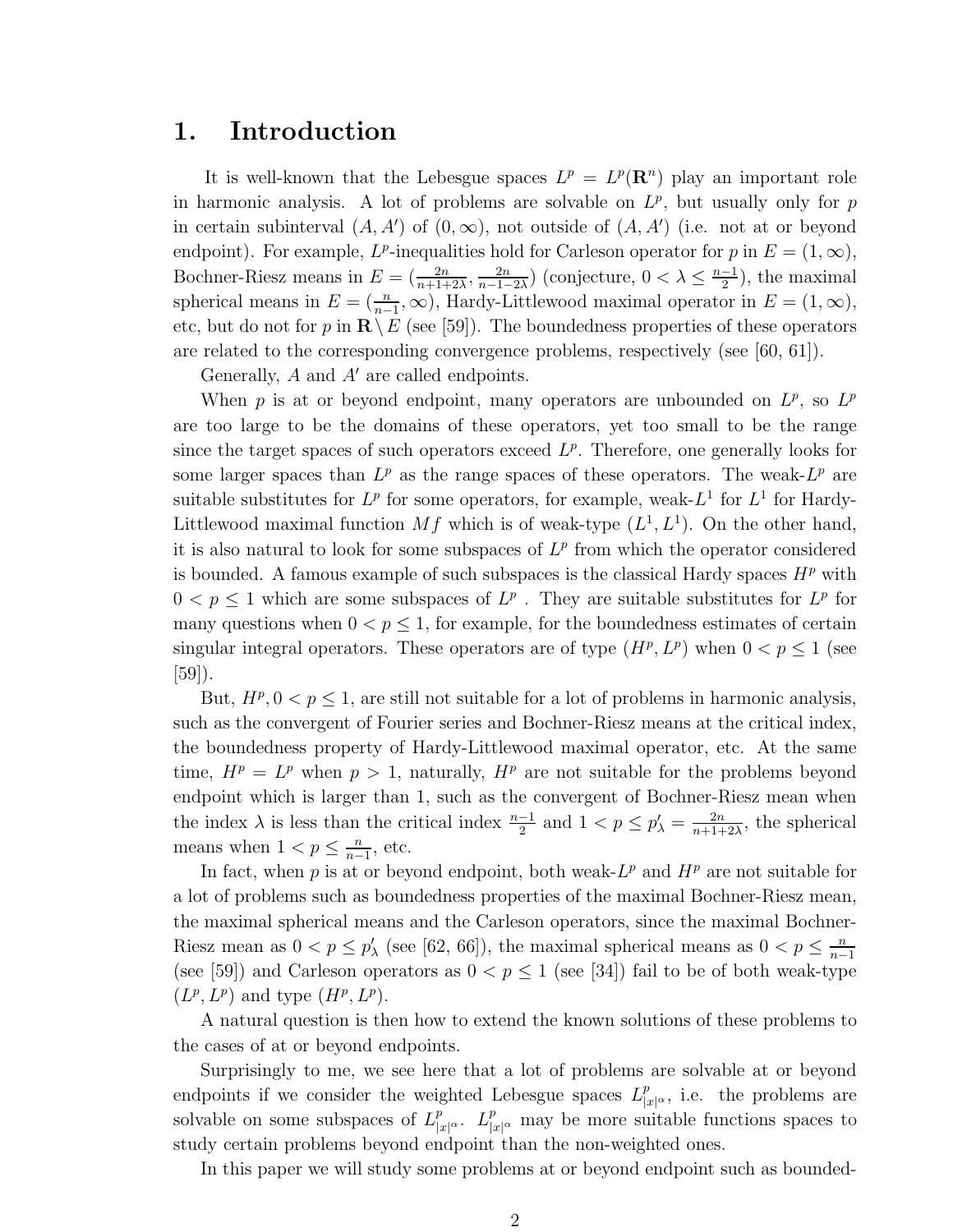ness properties of Bochner-Riesz means, the maximal spherical means and many other operators arising in harmonic analysis, and norm convergent.

To this end, we will introduce some new functions spaces  $BL^{p,s}_{|x|^{\alpha}}$  (in fact, they were first introduced by the author himself in [39]). One maybe initially want to use these spaces as some subspaces of  $L^p$ , liking Hardy spaces  $H^p$  (which are subspaces of  $L^p$ , as we know) and the block spaces  $B_s$  introduced in [69] (which are subspaces of  $L^1$ ), since they are analogous to the atom- $H^p$  and  $B_s$ . However, we see here that these spaces are subspaces of  $L_{|x|^{\alpha}}^p$  for certain ranges of p,  $\alpha$  and s, and are very useful when they are used as subspaces of  $L_{|x|^{\alpha}}^p$ .

The estimates of Carleson operators and a.e. convergent problems will be considered in our next paper.

I am greatly indebted to J.Wang and D.S.Fan for helpful discussions and constant support, and to X.C.Li for useful discussions and suggestions when I visited him in 2006.

#### 1.1 Bochner-Riesz means

The Bochner-Riesz means in  $\mathbb{R}^n$  are defined as

$$
(B_R^{\lambda}f)(\xi) = (1 - |\xi/R|^2)^{\lambda}_{+} \hat{f}(\xi), \quad \lambda \ge 0, 0 < R < \infty,
$$

where  $\hat{}$  denotes the Fourier transform. By a simple argument, that  $B_R^{\lambda} f$  converges to f in  $L^p$ -norm as R tends to  $\infty$  is equivalent to the boundedness in  $L^p$  of  $B_1^{\lambda}$  (see [59]), i.e.

$$
||B_1^{\lambda}f||_{L^p} \le C||f||_{L^p}.
$$
\n(1.1)

A great deal has been already known about (1.1). Bochner [3] proved that (1.2) holds for  $\lambda > (n-1)/2$  and  $1 \le p \le \infty$ . For  $0 < \lambda \le (n-1)/2$ , Herz [28] showed that, if  $(1.1)$  holds, then

$$
\frac{2n}{n+1+2\lambda} = p'_{\lambda} < p < p_{\lambda} = \frac{2n}{n-1-2\lambda}.\tag{1.2}
$$

Since then, a famous conjecture states that

Bochner-Riesz conjecture For  $0 < \lambda \leq (n-1)/2$ , (1.1) holds under condition  $(1.2).$ 

This conjecture was completely proved in  $\mathbb{R}^2$  by Carleson and Sjölin [10], see also [21], [16] and [31]. In the higher dimensions, it is still open, but there are several results. Stein [63] showed that, for  $0 < \lambda \leq (n-1)/2$ , if  $\frac{2(n-1)}{n-1+2\lambda} < p < \frac{2(n-1)}{n-1-2\lambda}$ , then (1.1) holds, and this includes that the conjecture is true for  $\lambda = \frac{n-1}{2}$  $\frac{-1}{2}$ . The argument of Fefferman and Stein [22] and the restriction theorem of Tomas and Stein [76] imply the case of  $\frac{n-1}{2(n+1)} < \lambda$ , and Lee [35] extended this to the case of  $\frac{n-2}{2(n+2)} < \lambda$ .

See also [4], [5], [78], [73], [74] and [75] for some specific progress in  $\mathbb{R}^3$ .

A natural endpoint version of the Bochner-Riesz conjecture is the statement that Endpoint Bochner-Riesz conjecture For  $0 < \lambda \leq (n-1)/2$  and  $p'_{\lambda} = \frac{2n}{n+1+1}$  $\frac{2n}{n+1+2\lambda}$  $B_1^{\lambda}$  is of weak-type  $(L^{p'_{\lambda}}, L^{p'_{\lambda}})$ .

The endpoint conjecture was proved in two dimensions by Seeger [51], for  $\frac{n-1}{2(n+1)}$  <  $\lambda \leq \frac{n-1}{2}$  $\frac{-1}{2}$  by Chist [11, 12] and for  $\lambda = \frac{n-1}{2(n+1)}$  by Tao [71] in the higher dimensions.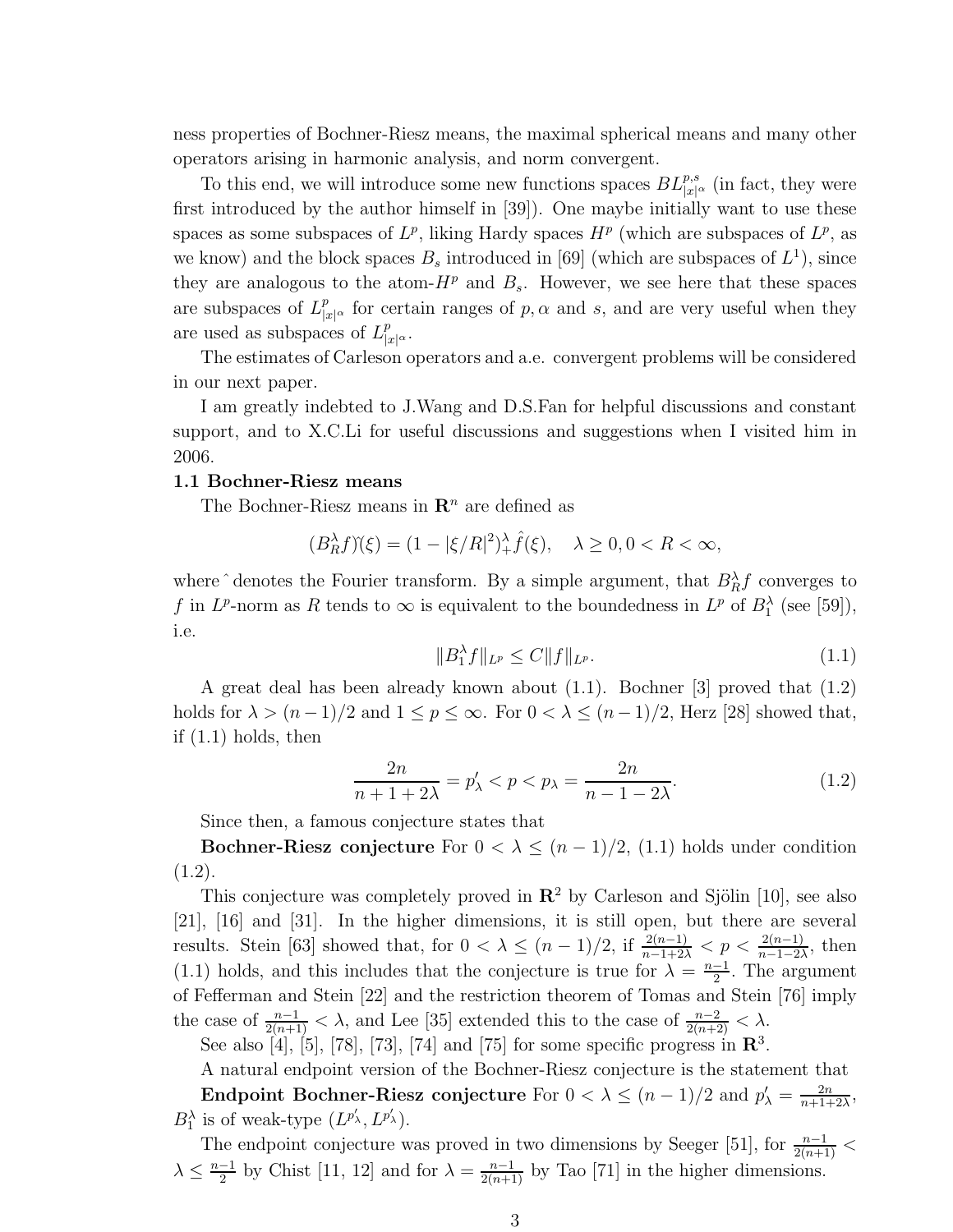And Tao [72] showed that the weak-type endpoint Bochner-Riesz conjecture is equivalent to the standard Bochner-Riesz conjecture.

But, beyond endpoint, i.e.  $p < p'_{\lambda}$ , it seems that  $B_1^{\lambda}$  fails to be of weak-type  $(L^p, L^p)$ for  $\lambda \leq (n-1)/2$ , for example, it is known that  $B_1^{\lambda}$  fails to be of weak-type  $(L^1, L^1)$ for all  $\lambda < (n-1)/2$ .

Question A natural question is then what happens beyond the endpoint, i.e. for  $0 < p < p'_{\lambda} = \frac{2n}{n+1+1}$  $\frac{2n}{n+1+2\lambda}, 0 < \lambda \leq \frac{n-1}{2}$  $\frac{-1}{2}$ .

For the question above, it is natural to consider the Hardy spaces  $H^p$  when  $p \leq 1$ . Stein, Taibleson and Weiss [67] considered this and obtained some  $H^p$  estimates of  $B_1^{\lambda}$ , but only for  $\lambda \geq \frac{n-1}{2}$  $\frac{-1}{2}$ . Unfortunately,  $H^p$  is not suitable for the norm convergence of  $B_R^{\lambda}$ , even for  $\lambda = \frac{n-1}{2}$  $\frac{-1}{2}$ . In fact, by a result of Stein [62] (see also [50] for the weighted case), there exists a function  $f \in H^1$  such that

$$
\limsup_{R \to \infty} B_R^{(n-1)/2} f(x) = \infty, \quad \text{a.e.}.
$$

This implies that the convergene of  $B_R^{(n-1)/2} f(x)$  to  $f(x)$  in  $L^1$  fails as  $R \to \infty$ . At the same time,  $H^p = L^p$  when  $p > 1$ , so  $H^p$  is not a suitable space for the norm convergence of  $B_R^{\lambda}$  at this time.

Although we did not find the subspaces of  $L^p$  we are looking forward to here, but to our surprise, we found that there exist some subspaces of  $L_{|x|^{\alpha}}^p$  so that  $B_R^{(n-1)/2} f(x)$ converges to  $f(x)$  in  $L_{|x|^{\alpha}}^p$  for the functions f in these subspaces for  $p \leq p'_\lambda$ , i.e. at or beyond endpoint.

The question above has also been studied for the radial functions and  $p > 1$  in [1], and a weighted inequality has been obtained for  $B_1^{\lambda}$ .

The weighted estimate of  $B_1^{\lambda}$  for p in the range  $(p'_{\lambda}, p_{\lambda})$  has been investigated by several authors. For  $p = 2$ , Rubio [49], Hirschman [29] showed that  $B_1^{\lambda}$  is bounded on  $L_{|x|^{\alpha}}^2$  provided  $\lambda < \frac{n-1}{2}$  and  $n(\frac{2}{p})$  $\frac{2}{p_{\lambda}}-1) = -1-2\lambda < \alpha < 1+2\lambda = n(\frac{2}{p_{\lambda}^{\prime}})$  $\frac{2}{p'_{\lambda}}-1$ ). Carbery, Rubio, and Vega [9] proved that the maximal Bochner-Riesz mean  $B_*^{\lambda} = \sup_{R>0} |B_R^{\lambda}|$ is bounded on  $L^2_{|x|^{\alpha}}$  for  $\lambda > 0, p = 2$  and  $n(\frac{2}{p}$  $\frac{2}{p_{\lambda}}-1$  <  $\alpha \leq 0$ . For the critical index  $\lambda = \frac{n-1}{2}$  $\frac{-1}{2}$  and  $1 < p < \infty$  Shi and Sun [57] proved that  $B_*^{\frac{n-1}{2}}$  is bounded on  $L^p_{|z|}$  $|x|^\alpha$ provided  $n\left(\frac{p}{n}\right)$  $\frac{p}{p_{(n-1)/2}} - 1 = -n < \alpha < n(p-1) = n(\frac{p}{p'_{(n-1)}})$  $\frac{p}{p_{(n-1)/2}'} - 1$ ).

Naturally, it is conjectured that: let  $0 < \lambda \leq \frac{n-1}{2}$  $\frac{-1}{2},p'_\lambda$  $\frac{p}{p_{\lambda}}-1) < \alpha <$  $n(\frac{p}{n'})$  $\frac{p}{p'_1} - 1$ , then  $B_1^{\lambda}$  (even  $B_*^{\lambda}$ ) is of type  $(L_{|x|^{\alpha}}^p, L_{|x|^{\alpha}}^p)$ .

Our first aim of this paper is to prove that an extension of this conjecture holds also to the case of at of beyond endpoint  $p'_{\lambda}$ , i.e. to  $0 < p \leq p'_{\lambda}$ . That is

let  $0 < R < \infty$ , and let  $\frac{n-1}{2(n+1)} < \lambda \leq \frac{n-1}{2}$  $\frac{-1}{2}, 0 < p < p'_\lambda, n(\frac{p}{p)}$  $\frac{p}{p_{\lambda}}-1$ ) <  $\alpha$  <  $n(\frac{p}{p'_{\lambda}})$  $\frac{p}{p'_\lambda}-1),$ then

 $B_R^{\lambda}$  is of type  $(BL_{|x|^{\alpha}}^{p,p_{\lambda}}, L_{|x|^{\alpha}}^p)$ 

and (1.5) below holds for all  $f \in BL_{|x|^{\alpha}}^{p,p_{\lambda}}$ .

In fact, we have more:

$$
\begin{aligned}\n\text{let } \frac{n-1}{2(n+1)} &< \lambda \le \frac{n-1}{2}, p_{\lambda}' < s < p_{\lambda}, 0 < p \le s \text{ and } n\left(\frac{p}{s} - 1\right) \le \alpha < n\left(\frac{p}{p_{\lambda}'} - 1\right). \text{ Then} \\
&\quad B_1^{\lambda} \text{ is of type } (BL_{|x|^{\alpha}}^{p,s}, BL_{|x|^{\alpha}}^{p,s}),\n\end{aligned} \tag{1.3}
$$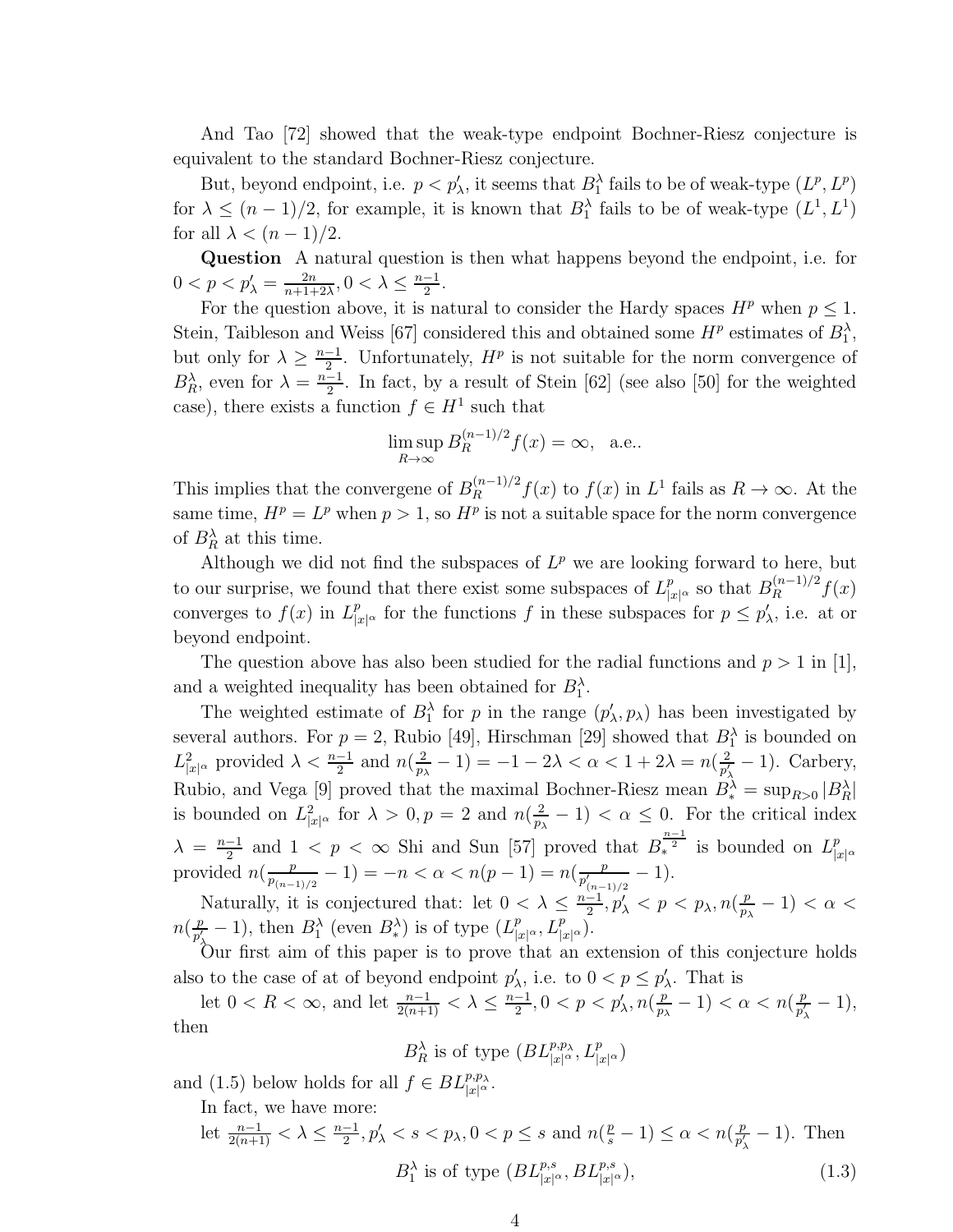and let  $0 < R < \infty$ , and let  $\frac{n-1}{2(n+1)} < \lambda \leq \frac{n-1}{2}$  $\frac{-1}{2}, p'_{\lambda} < s < p_{\lambda}, 0 < p < s, n(\frac{p}{s} - 1) < \alpha <$  $n(\frac{p}{n'})$  $\frac{p}{p'_\lambda} - 1$  and  $\alpha \leq 0$ , then

$$
B_R^{\lambda} \text{ is of type } (BL_{|x|^{\alpha}}^{p,s}, L_{|x|^{\alpha}}^p)
$$
 (1.4)

for all  $0 < R < \infty$ , and

$$
||B_R^{\lambda}f - f||_{L_{|x|^{\alpha}}^p} \to 0, \quad R \to \infty
$$
\n(1.5)

for all  $f \in BL_{|x|^{\alpha}}^{p,s}$ .

When  $\lambda = \frac{n-1}{2}$  $\frac{-1}{2}$ , these results above hold for the maximal Bochner-Riesz operators. Noticing that  $n(\frac{p}{n})$  $\frac{p}{p_{(n-1)/2}} - 1$ ) =  $-n$  and  $n(\frac{p}{p'_{(n-1)/2}})$  $\frac{p}{p'_{(n-1)/2}} - 1$  =  $n(p-1)$ , we will prove that: let  $\lambda = \frac{n-1}{2}$  $\frac{-1}{2}, 0 < p \leq 1, -n < \alpha < n(p-1)$  and  $s \geq \frac{pn}{n+\alpha}$  $\frac{pn}{n+\alpha}$ , then

$$
B_*^{\lambda} \text{ is of type } (BL_{|x|^{\alpha}}^{p,s}, BL_{|x|^{\alpha}}^{p,s}), \qquad (1.6)
$$

$$
B_*^{\lambda} \text{ is of type } (BL_{|x|^{\alpha}}^{p,s}, L_{|x|^{\alpha}}^p), \tag{1.7}
$$

and  $(1.5)$  holds.

And when  $\lambda > \frac{n-1}{2}$ , these results above, i.e. (1.6), (1.7) and (1.5) hold also.

#### 1.2 Spherical means

For a locally integrable function  $f$  on  $\mathbb{R}^n$  we define the spherical means

$$
A_t(f)(x) = \int_{\mathbf{S}^{n-1}} f(x - t\theta) d\sigma(\theta)
$$

for  $t \in E \subseteq (0,\infty)$ , where  $d\sigma$  is the normalized Lebesgue measure on the unit sphere  $\mathbf{S}^{n-1}.$ 

Stein [64] showed that

$$
\lim_{t \to 0, t \in E} A_t(f)(x) = f(x) \quad \text{a.e.} \tag{1.8}
$$

when  $E = (0, \infty)$ , provided  $f \in L^p, p > n/(n-1)$  and  $n \geq 3$ . Bourgain [6] extended this result to the case of  $n = 2$ . Unfortunately, (1.8) fails for  $p \leq n/(n-1)$ , see [59].

This caused a type of problems: what happens at or beyond the endpoint, i.e.  $p \leq n/(n-1)$ ?

It is showed that for certain subset E of  $(0, \infty)$ ,  $(1.8)$  holds for  $1 \lt p \lt \infty$ , furthermore, similar results are also proved for the endpoint  $p = 1$ . In fact, when  $E = \{2^k : k \in \mathbb{Z}\},\$ i.e. for the lacunary spherical means,  $(1.8)$  was proved by Calderón [8] and Coifman and Weiss [15] for f in  $L^p$  with  $1 \leq p \leq \infty$ , by Christ [11] for f in Hardy space  $H<sup>1</sup>$ , and by Seeger, Tao and Wright [52] and [53] for f locally in L log log L. When E satisfies some regularity conditions,  $(1.8)$  was proved for f in  $L^p$ with  $1 < p \le n/(n-1)$  by Seeger, Tao and Wright in [54], and Seeger, Wainger and Wright in [55] and [56], etc.

According to a theorem by Stein [60], pointwise convergence (1.8) for  $f \in L^p$  is equivalent with a weak type  $(p, p)$  boundedness properties of the maximal function

$$
\mathcal{M}_E f(x) = \sup_{t \in E} |A_t(f)(x)|.
$$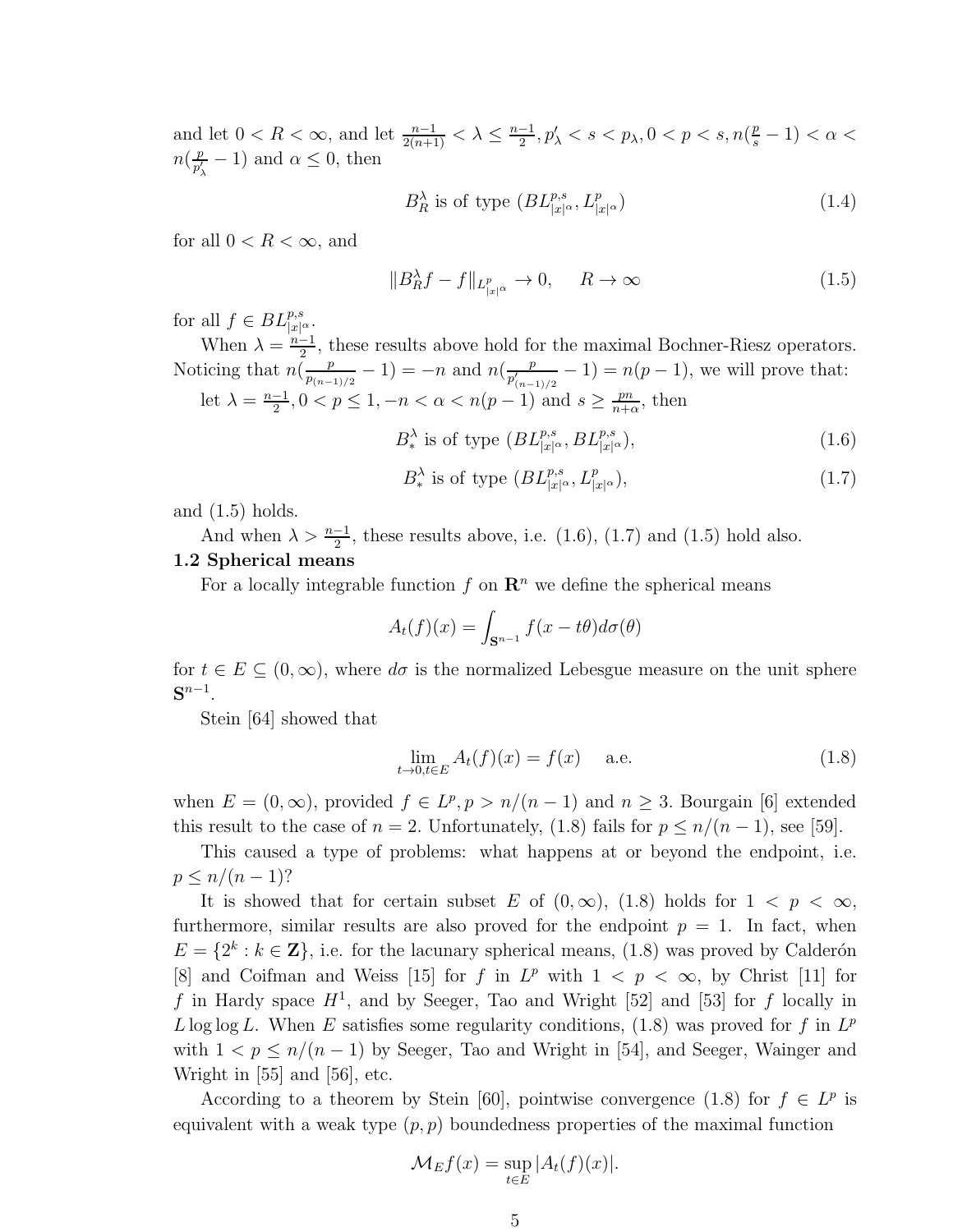At the same time, the boundedness properties of  $\mathcal{M} = \mathcal{M}_{(0,\infty)}$  on  $L^p_{|x|^{\alpha}}$  were obtained in [18], that is, if  $n \geq 2, n/(n-1) < p$ , then

$$
\mathcal{M} \text{ is of type } (L^p_{|x|^\alpha}, L^p_{|x|^\alpha}) \tag{1.9}
$$

for  $1 - n < \alpha < n(p - 1) - p$  and (1.9) does not hold for  $\alpha < 1 - n$ . While for general  $\mathcal{M}_E$  this was considered in [19].

In this paper, the second work is to extend (1.9) to  $p \leq n/(n-1)$ , as follows: let  $n \geq 3, 0 < p \leq n/(n-1)$  and  $-n(1-p/2) \leq \alpha < n(p-1) - n$ , then

$$
\mathcal{M} \text{ is of type } (BL_{|x|^{\alpha}}^{p,2}, BL_{|x|^{\alpha}}^{p,2}),\tag{1.10}
$$

and let  $n \geq 3, 0 < p \leq n/(n-1)$  and  $-n(1-p/2) < \alpha < n(p-1) - n$ , then

$$
\mathcal{M} \text{ is of type } (BL_{|x|^{\alpha}}^{p,2}, L_{|x|^{\alpha}}^p). \tag{1.11}
$$

It is worth to point out that at the endpoint M is a bounded operator from  $L^{n/(n-1),1}$ to  $L^{n/(n-1),\infty}$  if  $n \geq 3$ , where  $L^{p,q}$  is the usual Lorentz space, and this was proved by Bourgain [7]. For general set E, these types of estimates can be found in [54] and [55]. 1.3 Some sublinear operators

For  $p \in (1,\infty)$ , it is known that type  $(L^p, L^p)$  holds for many important operators arising in harmonic analysis, while for  $p \in (0, 1]$ , there are several cases: the operator

**A**. fails (or not know) to be of both weak-type  $(L^1, L^1)$ , and types  $(H^p, H^p)$  and  $(H^p, L^p)$  for  $p \in (0, 1]$ , such as Carleson operator [34, 79], the maximal Bochner-Riesz means at the critical index [60, 28], certain oscillatory singular integral operators [44], etc.,

**B**. is of weak-type  $(L^1, L^1)$  but fails (or not know) to be of type  $(H^p, H^p)$  and type  $(H^p, L^p)$  for  $p \in (0, 1]$ , such as Bochner-Riesz means at the critical index, see [11, 28, 79], some maximal operators including Hardy-Littlewood maximal operator, the maximal Calderón-Zygmund operators, the maximal Hilbert transform and the maximal Riesz transform, some truncated operators including the truncated Calderon-Zygmund operators, the truncated Hilbert transform and the truncated Riesz transform, etc.,

**C**. is of weak-type  $(L^1, L^1)$ , and types  $(H^p, L^p)$  and  $(H^p, H^p)$  for p in part of  $(0, 1]$ but not (or not know) for p in the remain part of  $(0, 1]$ . For example, it is not known whether type  $(H^p, L^p)$  and type  $(H^p, H^p)$  hold for p in  $(0, 1/2]$  for Hilbert transform and the partial summation operators of Fourier series, for p in  $(0, n/(n + \delta))$  for Calderon-Zygmund operators. Furthermore, it is known that type  $(H^p, H^p)$  does not hold for p in  $(0, 1)$  for strongly singular integral operators, see [23, 58], and type  $(H^p, L^p)$  does not hold for  $p$  in  $(0, 1)$  for certain oscillatory singular integral operators, see [45, 44],

**D**. is of both weak-type  $(L^1, L^1)$ , and types  $(H^p, L^p)$  and  $(H^p, H^p)$  for full  $p \in (0, 1]$ such as Riesz transform.

A natural question is then what happens for these operators when  $p$  is in the remain ranges.

In this paper, our third aim is to consider the boundedness properties of some operators mentioned above when  $p$  is in the remain ranges. We will show that some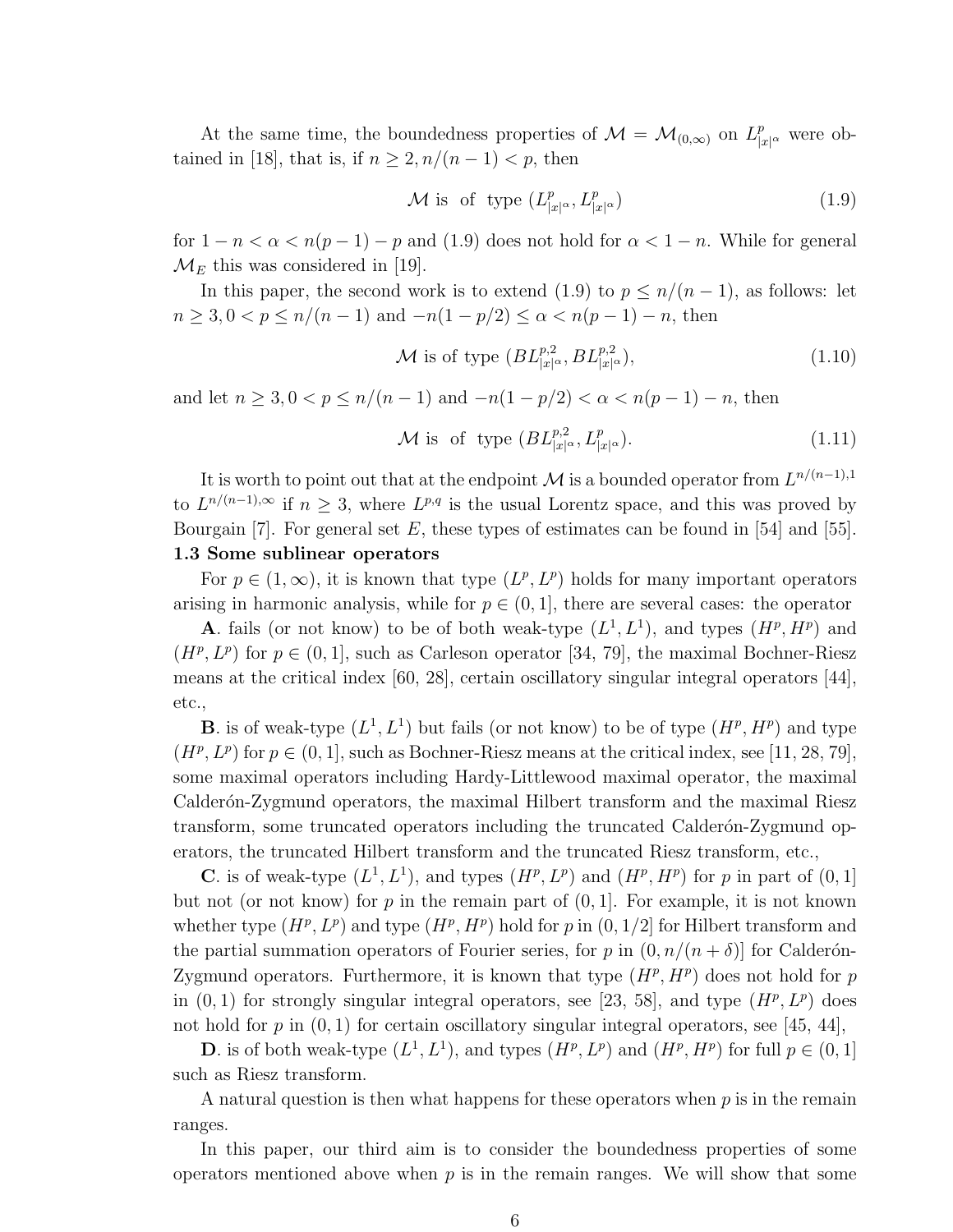new types of estimates hold when  $p$  is in the remain ranges of  $(0, 1]$  for many of these operators, such as Hardy-Littlewood maximal operator, some singular integral operators as well as the corresponding maximal operators and truncated operators, Carleson operator, the maximal Bochner-Riesz means at the critical index, Calderon-Zygmund operator as well as the corresponding maximal operators and truncated operators, the strongly singular integral operator, some oscillatory singular integrals operators, etc.. That is, we shall prove that they are of

$$
type (BL_{|x|^\alpha}^{p,s}, BL_{|x|^\alpha}^{p,s})
$$
\n
$$
(1.12)
$$

for 
$$
1 < s < \infty, 0 < p \le s
$$
 and  $-n(1 - p/s) \le \alpha < n(p - 1)$ , and type  $(BL^{p,s}_{|x|^{\alpha}}, L^p_{|x|^{\alpha}})$   $(1.13)$ 

for  $1 < s < \infty$ ,  $0 < p < s$ ,  $-n(1-p/s) < \alpha < n(p-1)$  and  $\alpha \leq 0$ . These can be regarded as some substitutes for the type  $(H^p, H^p)$  and  $(H^p, L^p)$  for p in the remain range of  $(0, 1]$ . These estimates are also new for the operators which are of type  $(H^p, H^p)$  and type  $(H^p, L^p)$ . And these can also be regarded as an extension of the type  $(L_{|x|^\alpha}^p, L_{|x|^\alpha}^p)$ from  $1 < p < \infty$  to  $0 < p \leq 1$ .

In fact, we will prove that  $(1.12)$  and  $(1.13)$  hold for the sublinear operator H which satisfies the size condition

$$
|Hf(x)| \le C||f||_{L^{1}}/|x - x_{0}|^{n}, \qquad (1.14)
$$

when supp  $f \subseteq B(x_0, 2^k)$  and  $|x - x_0| \geq 2^{k+1}$  with  $k \in \mathbb{Z}$ , and the countable sublinear property

$$
|Hf| \le \sum |\lambda_j| |Ha_j| \tag{1.15}
$$

for  $f = \sum \lambda_j a_j \in \dot{B}L^{p,s}_{|x|^{\alpha}},$  where each  $a_j$  is a  $(p, s, \alpha)$ -block.

(1.14) and (1.15) are satisfied by a lot of operators mentioned above, see Section 7.

The paper is organized as follows. In section 2, we introduce the spaces  $BL^{p,s}_{|x|^\alpha}$ , and list some of their properties, including the relationship  $BL^{p,s}_{|x|^{\alpha}} \subset L^p_{|x|^{\alpha}}$ . Such relationship and the boundedness of operators on  $BL^{p,s}_{|x|^{\alpha}}$  imply the boundedness from  $BL^{p,s}_{|x|^{\alpha}}$  into  $L^p_{|x|^{\alpha}}$ . In section 3 we establish a molecular theorem for  $BL^{p,s}_{|x|^{\alpha}}$ , which is a foundation for the estimates of operators on  $BL^{p,s}_{|x|^{\alpha}}$ . In section 4, we prove the boundedness of Hardy-Littlewood maximal operator on  $BL^{p,s}_{|x|^{\alpha}}$ , and this is also used in the estimates of Bochner-Riesz means and the maximal spherical means. In sections 5 and 6, we establish the estimates of Bochner-Riesz means and the maximal spherical means respectively. In section 7 we obtain some estimates of some other sublinear operators, including some maximal and truncated singular integral operators, the maximal Carleson operators, etc. In section 8 we prove two sharp results relating to the quasinorm of  $BL_{|x|^{\alpha}}^{p,s}$  and Carleson operator.

# 2.  $BL^{p,s}_{|x|^{\alpha}}$  and their basic properties

#### 2.1 Definition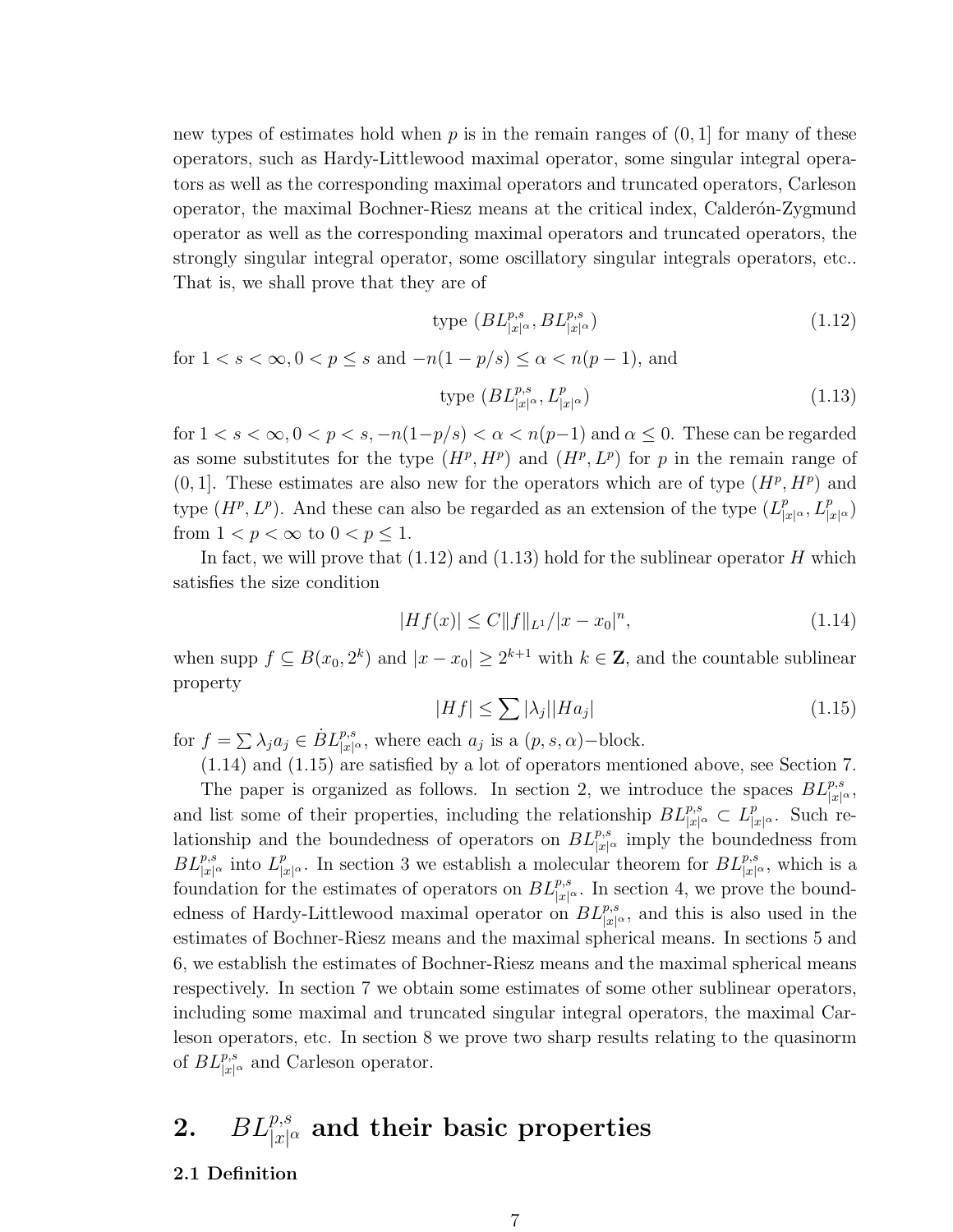Throughout this paper, we define  $B(x_0, r) = \{x \in \mathbb{R}^n : |x - x_0| \leq r\}$ , and denote  $||g||_{L^q_w} = (\int_{\mathbf{R}^n} |g(x)|^q w(x) dx)^{1/q}, ||g||_{L^q} = ||g||_{L^q_1}, q' = q/(q-1)$  for  $q \geq 1, \bar{p} =$  $\min\{p,1\}$  for  $0 < p < \infty, \mu_\alpha(x) = |x|^\alpha$  and  $\mu_\alpha(B) = \int_B \mu_\alpha(x) dx$ . And  $\chi_E$  is the characteristic function of set E.

Definition 2.1 Let  $-\infty < \alpha < \infty, 0 < p < \infty$  and  $0 < s \leq \infty$ .

A. A function  $a(x)$  is said to be a  $(p, s, \alpha)$ -block on  $\mathbb{R}^n$  (centered at  $x_0$ ), if

(i) supp  $a \subseteq B(x_0, r) \subset \mathbb{R}^n, r > 0$ ,

(ii)  $||a||_{L^s} \leq |B(x_0, r)|^{-\alpha/pn-1/p+1/s};$ 

B. A function  $a(x)$  is said to be a  $(p, s, \alpha)$ -block of restrict I-type on  $\mathbb{R}^n$  (centered at  $x_0$ ), if (i) is replaced by

(i)' supp  $a \subseteq B(x_0, r) \subset \mathbb{R}^n, r > 1;$ 

C. A function  $a(x)$  is said to be a  $(p, s, \alpha)$ -block of restrict II-type on  $\mathbb{R}^n$  (centered at  $x_0$ ), if (i) is replaced by

(i)'' supp  $a \subseteq B(x_0, r) \subset \mathbb{R}^n, 0 < r \le 1$ .

Definition 2.2 Let  $-\infty < \alpha < \infty, 0 < p < \infty$  and  $0 < s \leq \infty$ . The function spaces  $BL^{p,s}_{|x|^{\alpha}}(\mathbf{R}^n)$  are defined as

$$
BL_{|x|^{\alpha}}^{p,s}(\mathbf{R}^n) = \{f : f = \sum_{k=-\infty}^{\infty} \lambda_k a_k,
$$
  
where each  $a_k$  is a  $(p, s, \alpha)$ -block on  $\mathbf{R}^n$ ,  $\sum_{k=-\infty}^{\infty} |\lambda_k|^{p} < +\infty\},$ 

here, the "convergence" means a.e. convergence. Moreover, we define a quasinorm on  $BL_{|x|^{\alpha}}^{p,s}(\mathbf{R}^n)$  by

$$
||f||_{BL_{|x|^{\alpha}}^{p,s}(\mathbf{R}^n)} = \inf \left( \sum_{k=-\infty}^{\infty} |\lambda_k|^{\bar{p}} \right)^{1/\bar{p}},
$$

where the infimum is taken over all the decompositions of  $f$  as above.

Similarly, we can also define the non-homogeneous function spaces  $\dot{B}L^{p,s}_{|x|^\alpha}(\mathbf{R}^n)$  with  $(p, s, \alpha)$ -blocks of restrict I-type, and the non-homogeneous function spaces  $BL^{p,s}_{|x|^{\alpha}}(\mathbf{R}^n)$ with  $(p, s, \alpha)$ -blocks of restrict II-type.

For simplicity, we will omit the notes  $(\mathbb{R}^n)$  below.

The balls in Definition 2.1 and Definition 2.2 can be replaced by cubes, and

ball 
$$
- BL_{|x|^{\alpha}}^{p,s}
$$
 = cube  $- BL_{|x|^{\alpha}}^{p,s}$ .

We will use these two definitions in this paper simultaneously, even in the proof of a theorem.

#### Comments

 $BL^{p,s}_{|x|^{\alpha}}$  are similar to the classical Hardy spaces  $H^p$ , the weighted Hardy spaces  $H_{|x|^{\alpha}}^p$ , and the block spaces  $B_s(I)$ ,  $I = (-1/2, 1/2)$ , but there are some differences between them.

(1) As we see,  $BL^{p,s}_{|x|^{\alpha}}$  is the space generated by blocks.  $BL^{p,s}_{|x|^{\alpha}}$  is an extension of the classical Hardy spaces  $H^p$  with  $0 < p \leq 1$ , since  $H^p$  has an atom decomposition (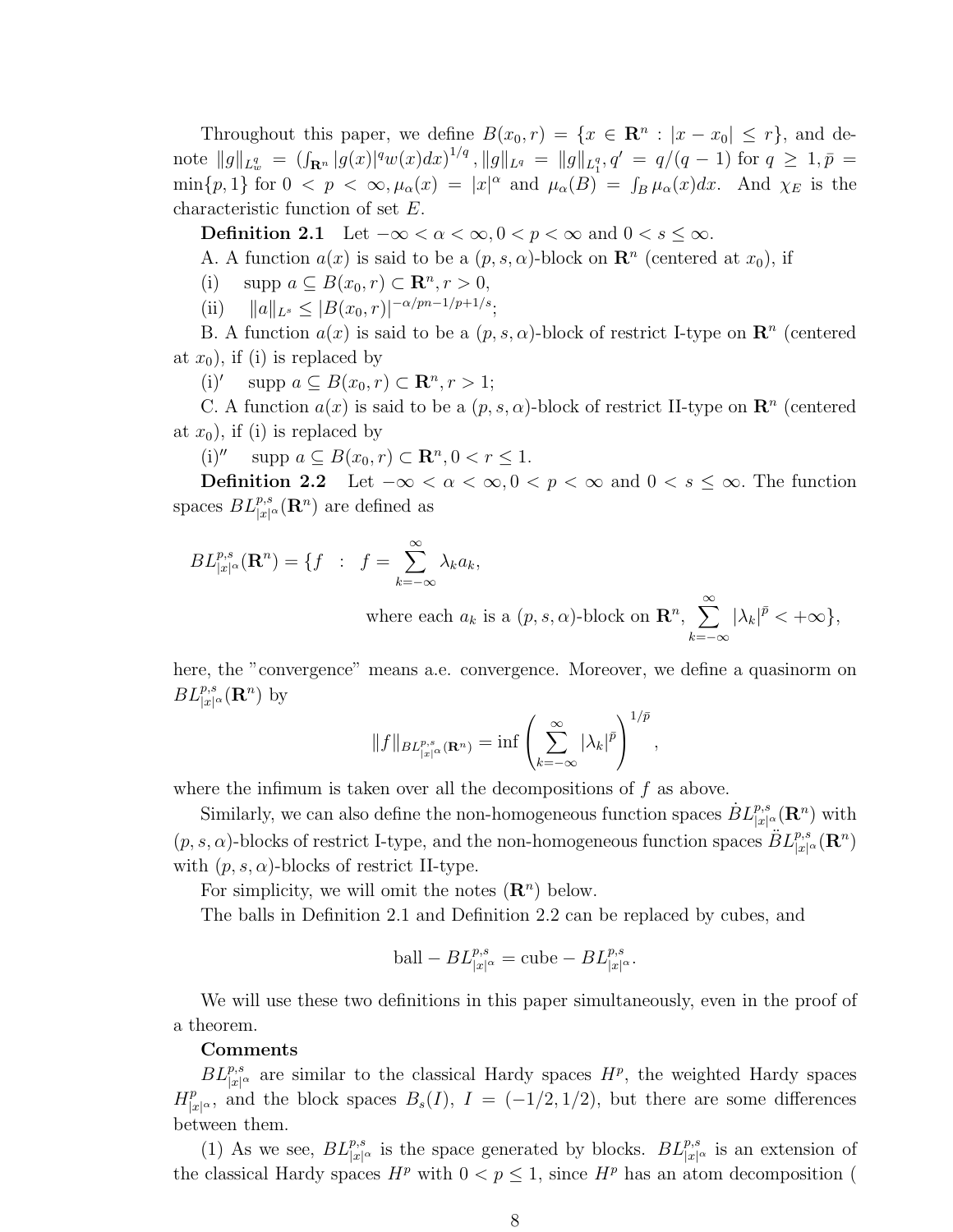see [14] for details). We see that  $BL^{p,s}_{|x|^{\alpha}}$  is different from  $H^p$ , since  $H^{p_-}$  atom has the cancelation properties while  $(p, s, \alpha)$  - block has not.

Generally,  $H^p$  is regarded as a subspace of  $L^p$ , but here we use  $BL^{p,s}_{|x|^{\alpha}}$  as a subspace of the weighted Lebesgue space  $L_{|x|^{\alpha}}^p$  for  $0 < p \leq 1$ .

(2) It is well-known that the weighted Hardy space  $H_{|x|^{\alpha}}^p$  is a subspace of  $L_{|x|^{\alpha}}^p$ , and it plays an analogous role as  $H^p$ .  $H^p_{|x|^{\alpha}}$  has an atom decomposition similar to  $H^p$  (see [24] for details). We see that the size condition and cancelation condition of  $H_{|x|^{\alpha}}^p$  atom in [24] are different from  $(p, s, \alpha)$  - blocks.

The weighted Hardy space  $H_{|x|^{\alpha}}^p$  shares an alternative atomic decomposition (see [68] for details). Its atom has the cancellation properties but  $(p, s, \alpha)$  - block has not.

(3)  $BL_{|x|^{\alpha}}^{p,s}$  is an extension of the block space  $B_s(I)$  with  $1 < s \leq \infty$  and  $I =$  $(-1/2, 1/2)$  introduced by Taibleson and Weiss in the study of the convergence of the Fourier series in [69]. The norm of the function f in  $B_s(I)$  is defined as

$$
||f||_{B_s(I)} = \inf \sum_{k=-\infty}^{\infty} |\lambda_k| \left( 1 + \log \left( \frac{1}{|\lambda_k|} \sum_{i=-\infty}^{\infty} |\lambda_i| \right) \right),
$$

where the infimum is taken over all the decompositions of f in  $B_s(I)$ . This is different from that of  $BL^{p,s}_{|x|^{\alpha}}$ . Some basic properties of  $B_s(I)$  and its applications to harmonic analysis have been studied by many authors (see [69], [41], etc), and  $B_s(I)$  was used as a subspace of  $L^1$  there.

 $B_s^{\phi}(S^{n-1})$ , where  $1 \leq s \leq \infty$  and  $\phi$  is a nonnegative function on  $\mathbb{R}^+$ , is an extension of  $B_s(I)$  to higher dimensions. Like in  $B_s(I)$ , The norm of the function f in  $B_s^{\phi}(S^{n-1})$ is different from that of  $BL^{p,s}_{|x|^{\alpha}}$  (see [69] for details).  $B^{\phi}_s(S^{n-1})$  is useful in the study of boundedness of some generalized singular integrals with rough kernels (see, for example,  $[41]$ ).

#### Remarks

(1) The space  $BL^{p,s}_{|x|^0}$  for  $0 < p < s \leq \infty$  and  $\alpha = 0$  was introduced in [38] and the space  $BL^{1,s}_{|x|^{\alpha}}$  for  $1 \leq s < \infty$  and  $-n < \alpha$  in [2]. They are  $h_{p,s}$  in [38] and  $\mathcal{B}_{s,\alpha+n}$  in [2], respectively.

(2)  $BL^{1,1}_{|x|^0} = L^1$ . See [59]. In fact,  $L^p = BL^{p,s}_{|x|^0}$  for  $0 < p \le 1$  and  $0 < p < s \le \infty$ (see Corollary 2.2 below), and because of this we use the notes  $BL^{p,s}_{|x|^{\alpha}}$ .

#### 2.2 Properties

Next, let us give a number of properties of  $BL^{p,s}_{|x|^{\alpha}}$ . Among these properties, Theorem 2.1 will be used many times in the estimates of operators, but the others will seldom or even never be used in the following sections. However, in order to help us better understand the spaces  $BL^{p,s}_{|x|^{\alpha}}$ , we show all these properties and prove them. We also proved in [39] that the dual of  $BL^{p,s}_{|x|^{\alpha}}$  are the classical Morrey spaces  $M^{s'}_{1}$ .  $1-1/p-\alpha/np$ for  $1 < s < \infty, 0 < p \leq s$  and  $n(p/s - 1) < \alpha < n(p - 1).$ 

# 2.2.1. Some relationships between  $BL^{p,s}_{|x|^\alpha}$  and  $L^p_{|x|^\alpha}, L^p$  and  $H^p$

**A.** Between  $BL^{p,s}_{|x|^{\alpha}}$  and  $L^{p}_{|z|}$  $|x|^\alpha$ 

**Theorem 2.1** Let  $0 < p < s \leq \infty$  and  $-n(1-p/s) < \alpha \leq 0$ . Then

$$
BL^{p,s}_{|x|^\alpha}\subset L^p_{|x|^\alpha}.
$$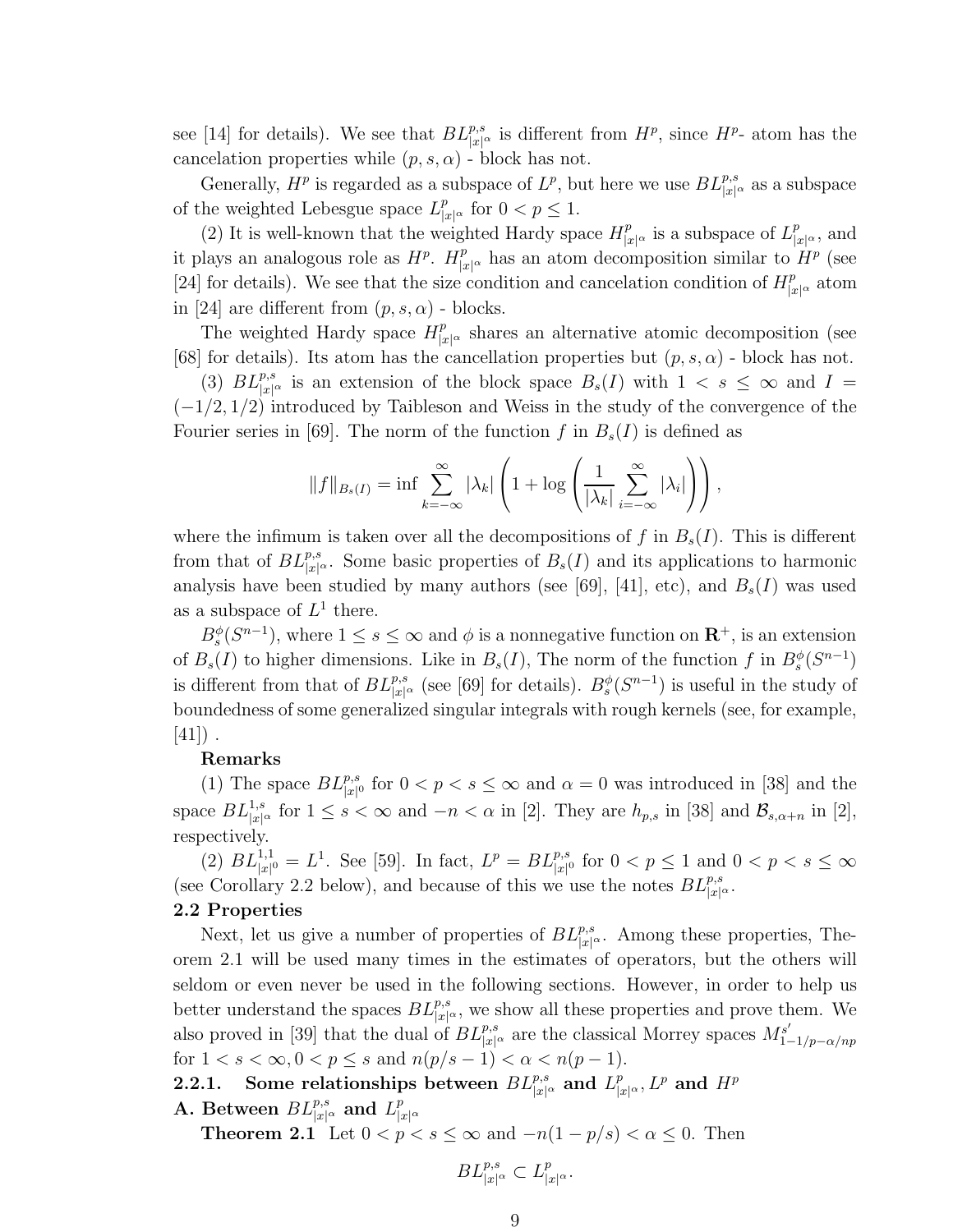**Proof** Let b be a  $(p, s, \alpha)$ -block with supp  $b \subset Q$ .

When  $0 < s < +\infty$ , using Hölder inequality for the index  $p/s$ , and noticing  $\alpha \leq 0$ and  $-n(1-p/s) < \alpha$ , we have

$$
||b||_{L_{|x|^{\alpha}}}^p \le ||b||_{L^s}^p \left( \int_Q |x|^{\alpha s/(s-p)} dx \right)^{(s-p)/s}
$$
  
\n
$$
\le ||b||_{L^s}^p \left( \int_{\widetilde{Q}} |x|^{\alpha s/(s-p)} dx \right)^{(s-p)/s}
$$
  
\n
$$
\le C|Q|^{(-\frac{\alpha}{pn}-\frac{1}{p}+\frac{1}{s})p} |Q|^{(\frac{\alpha}{pn}+\frac{1}{p}-\frac{1}{s})p} = C,
$$

where  $\tilde{Q}$  denotes the balls obtained by translation of  $Q$  and centered at 0.

When  $s = +\infty$ , we have

$$
||b||^p_{L^p_{|x|^\alpha}}\leq ||b||^p_{L^\infty}\int_Q |x|^\alpha dx\leq ||b||^p_{L^\infty}\int_{\widetilde{Q}} |x|^\alpha dx\leq C|Q|^{(-\frac{\alpha}{pn}-\frac{1}{p})p}|Q|^{\frac{\alpha}{n}+1}=C.
$$

C are independent of b.

Let  $f \in BL_{|x|^{\alpha}}^{p,s}$ . For any  $\varepsilon > 0$ , there exists a decomposition of  $f = \sum_{j=1}^{\infty} \lambda_i a_j$ , such that  $\sum_j |\lambda_j|^{\bar{p}} \leq ||f||_{BL^{p,s}_{|x|^{\alpha}}}^{\bar{p}} + \varepsilon < \infty$ . Then, we have

$$
\|f\|^p_{L^p_{|x|^\alpha}}\leq \sum_j|\lambda_j|^p\|a_j\|^p_{L^p_{|x|^\alpha}}\leq C\sum_j|\lambda_j|^p<\infty
$$

for  $0 < p \leq 1$ , and

$$
||f||_{L_{|x|^{\alpha}}^p} \leq \sum_{j} |\lambda_j| ||a_j||_{L_{|x|^{\alpha}}^p} \leq C \sum_{j} |\lambda_j| < \infty
$$

for  $1 < p < \infty$ . Thus,  $f \in L_{|x|^{\alpha}}^p$ .

**Theorem 2.2** Let  $0 < s \le \infty, 0 < p \le 1$  and  $0 \le \alpha < \infty$ . Then

$$
BL^{p,s}_{|x|^\alpha} \supset L^p_{|x|^\alpha}.
$$

**Proof** We use the definition of cube- $BL^{p,s}_{|x|^{\alpha}}$  which equals to ball- $BL^{p,s}_{|x|^{\alpha}}$ . Let  $f \in L^p_{|x|^{\alpha}}$ . We first consider the simple functions  $f = \sum_j c_j \chi_{Q_j}$ , where  $\{Q_j\}$  is an at most countable set of cubes whose interiors are mutually disjoint. Then

$$
f = \sum_{j} c_j |Q_j|^{1/p + \alpha/np} |Q_j|^{-1/p - \alpha/np} \chi_{Q_j} = \sum_{j} m_j b_j,
$$

where  $m_j = c_j |Q_j|^{1/p + \alpha/np}$  and  $b_j = |Q_j|^{-1/p - \alpha/np} \chi_{Q_j}$ . And noticing  $\alpha \geq 0$ ,

$$
||f||_{L_{|x|^{\alpha}}^p}^p = \sum_j |c_j|^p \int_{Q_j} |x|^\alpha dx \ge \sum_j |c_j|^p \int_{\widetilde{Q_j}} |x|^\alpha dx = \sum_j |c_j|^p |Q_j|^{1+\alpha/n} = \sum_j |m_j|^p,
$$
\n(2.1)

where  $\widetilde{Q}_j$  denotes the cubes obtained by translation of  $Q_j$  and centered at 0. Thus  $f \in BL_{|x|^{\alpha}}^{p,s}.$ 

Next, let S be the set of all cube-type simple functions with cube's sides which are parallel to the axes. We claim that: **S** is dense in  $L_{|x|^{\alpha}}^p$ . In fact, let  $f = \sum_{j=1}^N c_j \chi_{E_j}$ ,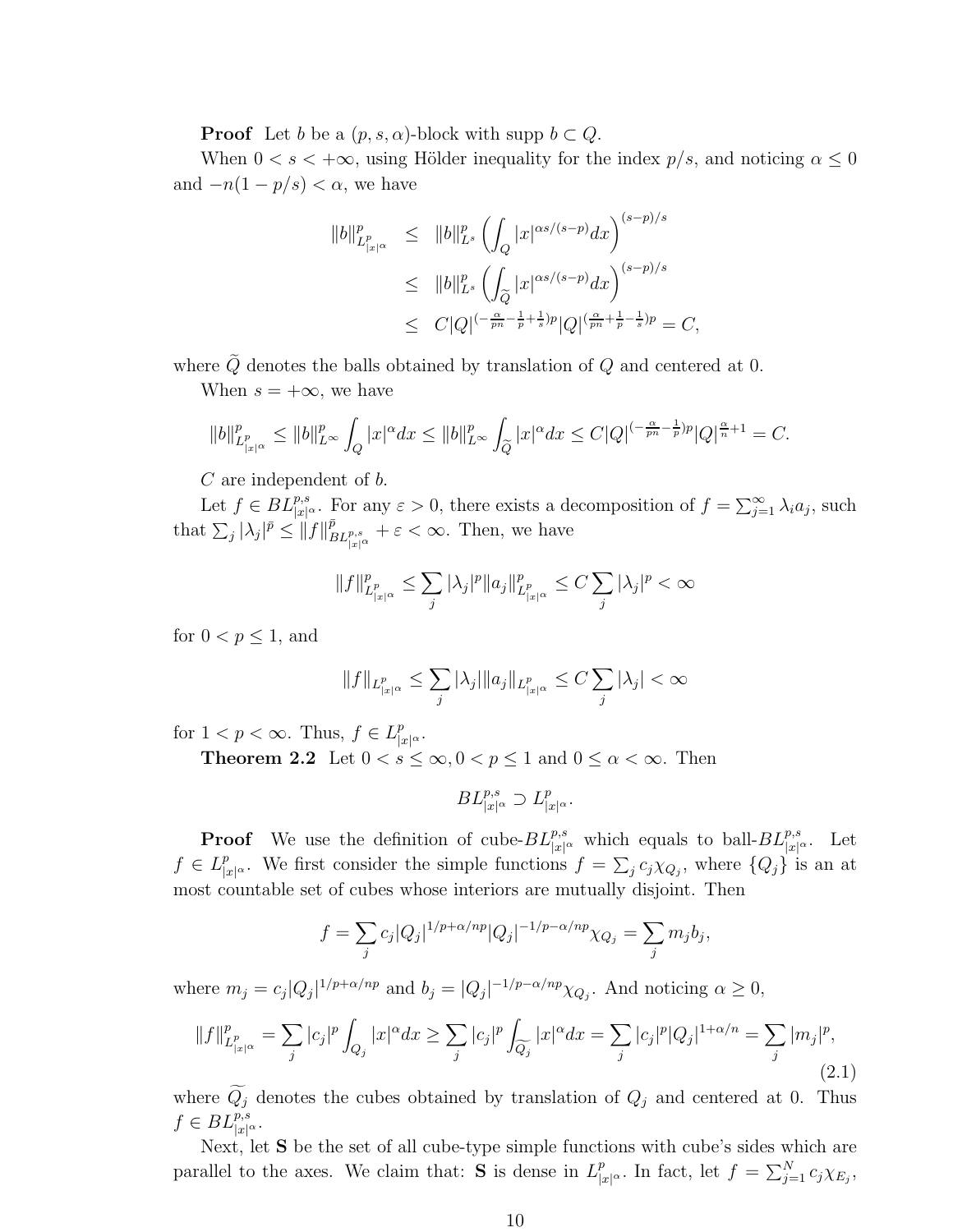where  $E_j$  are bounded closed sets which are mutually disjoint and  $|c_j| \leq M$ . It is easy to see that the set of all these type functions is dense in  $L_{|x|^{\alpha}}^p$ . And there exist open sets  $O_j \supset E_j$ , and  $O_j$  are mutually disjoint. At the same time, for any  $\varepsilon > 0$ , since  $E_j$  are closed set, there exist open sets  $\widetilde{O}_j \supset E_j$  and  $\mu_\alpha(\widetilde{O}_j \setminus E_j) < \frac{1}{2}$  $\frac{1}{2} \varepsilon M^{-p} N^{-1}$ . Let  $O_j = O_j \cap O_j$ , then the open sets  $O_j$  are mutually disjoint,  $O_j \supset E_j$ , and  $\mu_\alpha(O_j \setminus E_j)$ 1  $\frac{1}{2} \varepsilon M^{-p} N^{-1}$ , where  $\mu_\alpha(x) = |x|^\alpha$ . Since each  $O_j$  is an open set, then, by Whitney decomposition theorem,  $O_j = \bigcup_{i=1}^{\infty} Q_i^{(j)}$  $i^{(j)}$ , where  $Q_i^{(j)}$  are cubes whose interiors are mutually disjoint and whose sides are parallel to the axes (see [61]), and  $\sum_{i=1}^{\infty} \mu_{\alpha}(Q_i^{(j)})$  $j^{(j)}_i$  =  $\mu_{\alpha}(\bigcup_{i=1}^{\infty} Q_{i}^{(j)}$  $\mu_{\alpha}(i) = \mu_{\alpha}(O_j) = \mu_{\alpha}(E_j) + \mu_{\alpha}(O_j \setminus E_j) < \mu_{\alpha}(E_j) + \frac{1}{2} \varepsilon M^{-p} N^{-1} < \infty$ . Then there exists  $k_j$  such that  $\sum_{i=k_j}^{\infty} \mu_{\alpha}(Q_i^{(j)})$  $\binom{(j)}{i} < \frac{1}{2}$  $\frac{1}{2} \varepsilon M^{-p} N^{-1}$ . Thus  $\mu_\alpha(\bigcup_{i=1}^{k_j-1} Q_i^{(j)} \setminus E_j) \leq$  $\mu_\alpha(O_j\setminus E_j)\,<\,\frac{1}{2}$  $\frac{1}{2} \varepsilon M^{-p} N^{-1}$  and  $\mu_{\alpha}(E_j \setminus \bigcup_{i=1}^{k_j-1} Q_i^{(j)})$  $\mu_{i}^{(j)} \leq \mu_{\alpha}(\bigcup_{i=k_{j}}^{\infty} Q_{i}^{(j)})$  $\binom{(J)}{i} < \frac{1}{2}$  $\frac{1}{2} \varepsilon M^{-p} N^{-1}.$ Therefore,

$$
\|\sum_{j=1}^{N}c_{j}\left(\chi_{E_{j}}-\sum_{i=1}^{k_{j}-1}\chi_{Q_{i}^{(j)}}\right)\|_{L_{|x|^{\alpha}}^{p}}^{p}=\|\sum_{j=1}^{N}c_{j}\left(\chi_{E_{j}}-\chi_{\bigcup_{i=1}^{k_{j}-1}Q_{i}^{(j)}}\right)\|_{L_{|x|^{\alpha}}^{p}}^{p}
$$

$$
\leq \sum_{j=1}^{N}|c_{j}|^{p}\left(\mu_{\alpha}(\bigcup_{i=1}^{k_{j}-1}Q_{i}^{(j)}\setminus E_{j})+\mu_{\alpha}(E_{j}\setminus\bigcup_{i=1}^{k_{j}-1}Q_{i}^{(j)})\right)<\varepsilon.
$$

Thus, the cube type simple function  $\sum_{j=1}^{N} \sum_{i=1}^{k_j-1} c_j \chi_{Q_i^{(j)}}$  approaches to f in  $L_{|x|^{\alpha}}^p$ . We finish the claim.

Now let  $f \in L^p_{|x|^{\alpha}}$ , and  $\{f_n\} \subset \mathbf{S}$  approaches to f in  $L^p_{|x|^{\alpha}}$ . For any  $\varepsilon > 0$ , choose  ${n<sub>j</sub>}$  such that

$$
\|f_{n_0}\|_{L^p_{|x|^\alpha}}^p\leq \|f\|_{L^p_{|x|^\alpha}}^p+\frac{\varepsilon}{2}, \|f_{n_k}-f_{n_{k-1}}\|_{L^p_{|x|^\alpha}}^p\leq \frac{\varepsilon}{2^k}.
$$

It is easy to see that any cube whose sidelength may not be equal can be expressed as a union of at most countable cubes with equal sidelength. Then, a difference of the two functions in S is a linear combination of the characteristic functions of at most countable cubes, whose interiors are mutually disjoint. So

$$
f_{n_k} - f_{n_{k-1}} = \sum_{j=1}^{\infty} c_j^{(k)} \chi_{Q_j^{(k)}} = \sum_{j=1}^{\infty} m_j^{(k)} b_j^{(k)}, k = 0, 1, \cdots,
$$

where  $f_{n_{-1}} = 0, m_j^{(k)} = c_j^{(k)}$  $\stackrel{(k)}{j}\vert Q_{j}^{(k)}$  $|j^{(k)}|^{1/p+\alpha/np}$  and  $b_j^{(k)} = |Q_j^{(k)}|$  $\int_j^{(k)} \nvert^{-1/p-\alpha/np} \chi_{Q_j^{(k)}}$ . By  $(2.1)$ , we have  $\infty$ 

$$
\sum_{j=1}^{\infty} |m_j^{(0)}|^p \le ||f_{n_0}||_{L_{|x|^{\alpha}}^p}^p \le ||f||_{L_{|x|^{\alpha}}^p}^p + \frac{\varepsilon}{2},
$$
  

$$
\sum_{j=1}^{\infty} |m_j^{(k)}|^p \le ||f_{n_k} - f_{n_{k-1}}||_{L_{|x|^{\alpha}}^p}^p \le \frac{\varepsilon}{2^k}.
$$

Thus,

$$
f = \sum_{k=1}^{\infty} (f_{n_k} - f_{n_{k-1}}) + f_{n_0} = \sum_{k=0}^{\infty} \sum_{j=1}^{\infty} m_j^{(k)} b_j^{(k)}
$$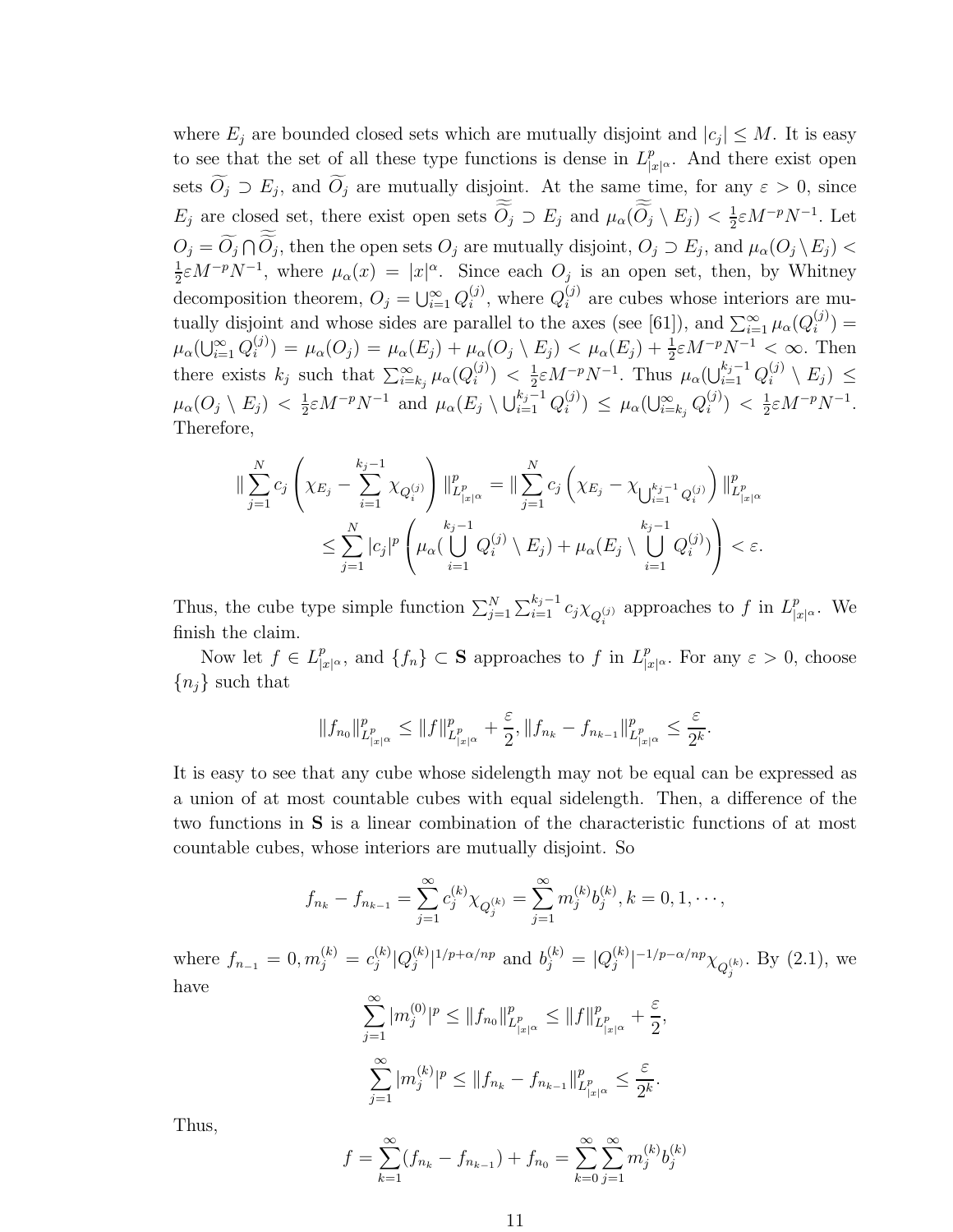in  $L_{|x|^{\alpha}}^p$ -norm, and

$$
\sum_{k=0}^{\infty} \sum_{j=1}^{\infty} |m_j^{(k)}|^p \le ||f||^p_{L^p_{|x|^{\alpha}}} + \frac{\varepsilon}{2} + \sum_{k=1}^{\infty} \frac{\varepsilon}{2^k} = ||f||^p_{L^p_{|x|^{\alpha}}} + \frac{3}{2}\varepsilon,
$$

then  $||f||_{BL^{p,s}_{|x|^{\alpha}}}\leq ||f||_{L^{p}_{|x|^{\alpha}}}$  follows.

**Remark 2.1** For  $\alpha = 0$  Theorem 2.2 is known, the case  $p = 1$  can be found in [59], and  $0 < p \le 1$  in [38].

Theorems 2.1 and 2.2 give

**Corollary 2.1** Let  $0 < p \le 1$  and  $p < s \le \infty$ . We have

$$
L^p = BL_{|x|^0}^{p,s}.
$$

B. Between  $BL^{p,s}_{|x|^{\alpha}}$  and  $L^p$ **Theorem 2.3** Let  $0 < p \leq s \leq \infty$ . We have, A) if  $n(p/s - 1) \le \alpha \le n(p - 1)$ , or  $0 < p \le 1$ ,  $n(p - 1) \le \alpha \le 0$ ,

$$
BL^{p,s}_{|x|^{\alpha}} \subset L^{\frac{np}{n+\alpha}},
$$

B) if  $-n < \alpha \leq n(p/s-1)$ ,

 $L^s \subset BL_{|x|^{\alpha}}^{p,s},$ 

C) if  $\alpha = n(p/s - 1)$ ,

$$
L^s = BL_{|x|^{\alpha}}^{p,s}.
$$

**Proof** A). Let  $f \in BL_{|x|^{\alpha}}^{p,s}$ , then,  $f(x) = \sum_{i} \lambda_i a_i(x)$ , where each  $a_j$  is a  $(p, s, \alpha)$ -block with supp  $a_j \subseteq Q_j$  (ball or cube), and  $\sum |\lambda_j|^{\overline{p}} < \infty$ . Let  $0 < r \le s \le \infty$ .

When  $1 \leq r \leq s \leq \infty$ , by Minkowski inequality, we have

$$
||f||_{L^r} \leq \sum |\lambda_j| ||a_j||_{L^r} \leq \sum |\lambda_j| ||a_j||_{L^s} |Q_j|^{1/r - 1/s}
$$
  
\n
$$
\leq C \sum |\lambda_j| |Q_j|^{1/r - 1/s} |Q_j|^{-\alpha/pn - 1/p + 1/s}
$$
  
\n
$$
= C \sum |\lambda_j| |Q_j|^{-\alpha/pn - 1/p + 1/r}.
$$

For  $n(p/s-1) \leq \alpha \leq n(p-1)$ , take  $r = \frac{np}{\alpha + 1}$  $\frac{np}{\alpha+n}$ , then  $1 \leq r \leq s$ . Thus

$$
||f||_{L^{\frac{np}{\alpha+n}}} \leq \sum |\lambda_j| \leq C(\sum |\lambda_j|^{\overline{p}})^{1/\overline{p}} < \infty.
$$

When  $0 < r \leq 1$ , and  $r \leq s$ , by Hölder inequality, we have

$$
||f||_{L^r}^r \leq \sum |\lambda_j^r| ||a_j||_{L^r}^r \leq \sum |\lambda_j|^r ||a_j||_{L^s}^r |Q_j|^{(1/r - 1/s)r}
$$
  
\n
$$
\leq C \sum |\lambda_j|^r |Q_j|^{(1/r - 1/s)r} |Q_j|^{(-\alpha/pn - 1/p + 1/s)r}
$$
  
\n
$$
= C \sum |\lambda_j|^r |Q_j|^{(-\alpha/pn - 1/p + 1/r)r}.
$$

For  $n(p-1) \leq \alpha \leq 0$ , take  $r = \frac{np}{\alpha+p}$  $\frac{np}{\alpha+n}$ , then  $0 < p \leq r \leq 1$ , and  $r \leq s$ . We then have

$$
||f||_{L^{\frac{np}{\alpha+n}}} \leq C(\sum |\lambda_j|^r)^{1/r} \leq C(\sum |\lambda_j|^p)^{1/p} < \infty.
$$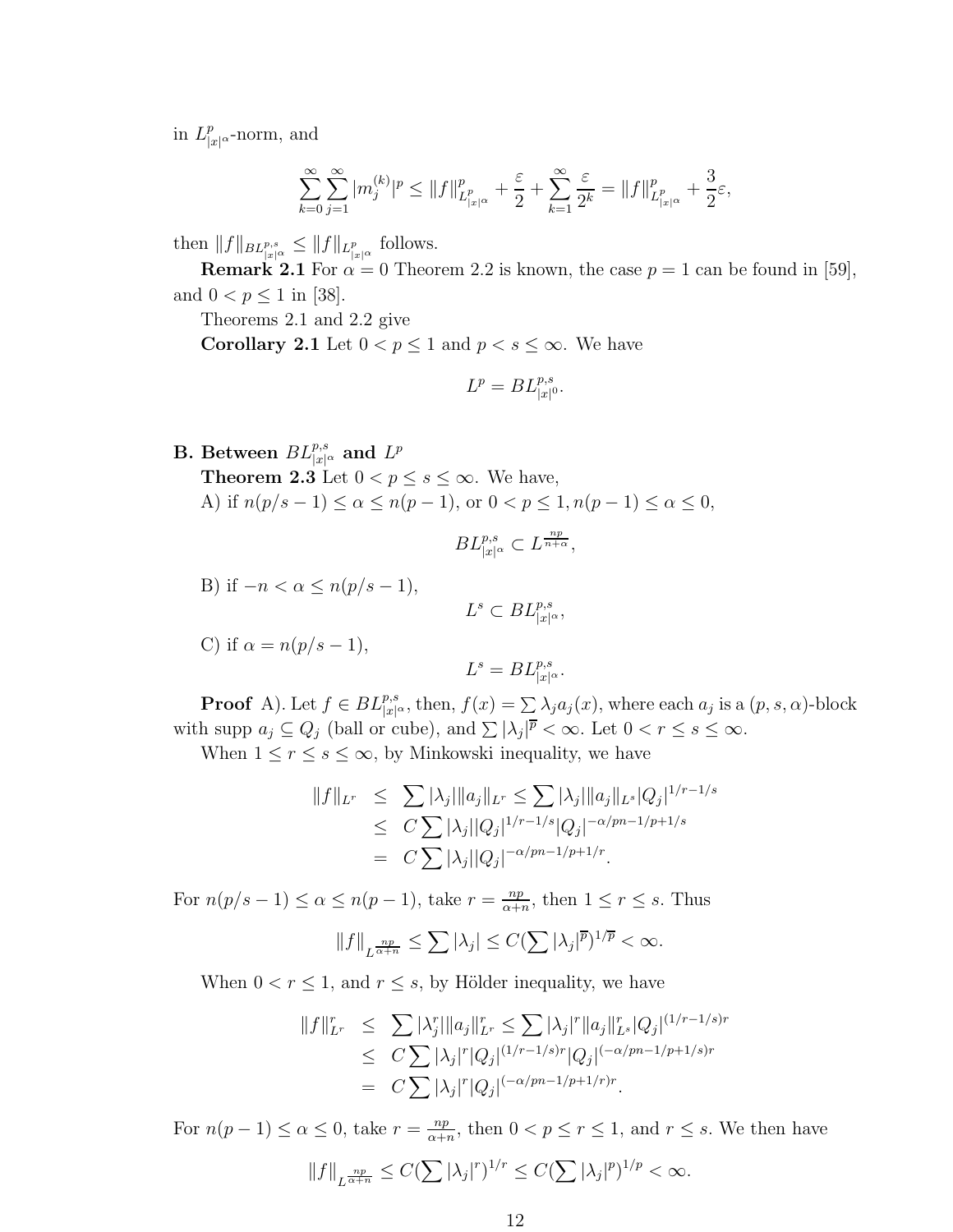B). Assume first that  $\alpha < n(p/s - 1)$ . Let  $f \in L^s$ , write

$$
f = \sum_{k=1}^{\infty} |B_k|^{\frac{\alpha}{pn} + \frac{1}{p} - \frac{1}{s}} \|f\|_{L^s} b_k,
$$

where

$$
b_1 = \frac{f \chi_{B_1}}{\|f\|_{L^s}}, \quad b_k = \frac{f \chi_{C_k}}{|B_k|^{\frac{\alpha}{pn} + \frac{1}{p} - \frac{1}{s}} \|f\|_{L^s}}, \quad k = 2, 3, \cdots,
$$

here  $B_k = B(0, 2^k)$  and  $C_k = B_k \setminus B_{k-1}, k = 1, 2, \cdots$ . We see that all  $b_k$  are  $(p, s, \alpha)$ blocks, and

$$
||f||_{BL_{|x|^{\alpha}}^{p,s}} \leq \left(\sum_{k=1}^{\infty} |B_k|^{\left(\frac{\alpha}{np} + \frac{1}{p} - \frac{1}{s}\right)\bar{p}}||f||_{L^s}^{\bar{p}}\right)^{1/\bar{p}} \leq \left(\sum_{k=1}^{\infty} 2^{nk\left(\frac{\alpha}{np} + \frac{1}{p} - \frac{1}{s}\right)\bar{p}}\right)^{1/\bar{p}}||f||_{L^s} = C||f||_{L^s}
$$

since  $\frac{\alpha}{np} + \frac{1}{p} - \frac{1}{s} < 0$ .

Now assume that  $\alpha = n(p/s - 1)$  (i.e.  $s = np/(\alpha + n)$ ), and  $f \in L^s$ .

Let us first consider the case of  $1 \leq s < \infty$ . Since  $f \chi_{B_k}$  is a Cauchy sequence in  $L^s$ then there exists  ${n_k}_{k=1}^{\infty}$  such that

$$
||f\chi_{B_{n_{k+1}}} - f\chi_{B_{n_k}}||_{L^s} < 2^{-k}||f||_{L^s}.
$$
\n(2.2)

Let

$$
f = f \chi_{B_{n_1}} + \sum_{k=1}^{\infty} (f \chi_{B_{n_{k+1}}} - f \chi_{B_{n_k}}) = \sum_{k=0}^{\infty} 2^{-k} ||f||_{L^s} b_k,
$$

where

$$
b_0 = \frac{f \chi_{B_{n_1}}}{\|f\|_{L^s}}, \quad b_k = \frac{f(\chi_{B_{n_{k+1}}} - \chi_{B_{n_k}})}{2^{-k} \|f\|_{L^s}}, \quad k = 1, 2, 3, \cdots.
$$

Noticing that  $\frac{\alpha}{pn} + \frac{1}{p} - \frac{1}{s} = 0$  and (2.2), we see that  $b_k$  are  $(p, s, \alpha)$ -blocks. This shows that  $f \in BL_{|x|^{\alpha}}^{p,\hat{s}}$  and  $||f||_{BL_{|x|^{\alpha}}^{p,s}} \leq C||f||_{L^{s}}$ .

For the case of  $0 < s < 1$ , since  $f \in L^s$ , we have  $|f|^s \in L^1$ , and it follows that  $|f|^s \chi_{B_k}$  is a Cauchy sequence in  $L^1$ . Then we can find  $\{n_k\}_{k=1}^{\infty}$ , and replace (2.2) with

$$
\||f|^s \chi_{B_{n_{k+1}}} - |f|^s \chi_{B_{n_k}}\|_{L^1} < 2^{-sk} \||f|^s \|_{L^1}.
$$

And the remain statement is the same as the case of  $1 \leq s < \infty$ .

Then we can obtain C) from A) and B). Thus, we finish the proof of Theorem 2.3. C. Between  $BL^{p,s}_{|x|^{\alpha}}$  and  $H^p$ 

**Theorem 2.4** Let  $0 < s \le \infty, 0 < p < \infty$  and  $n(p-1) \le \alpha < \infty$ . Then

$$
H^{\frac{np}{n+\alpha}} \subset BL_{|x|^{\alpha}}^{p,s}.
$$

Proof This can be seen easily from the atom decomposition theory of Hardy space  $H^{\frac{np}{n+\alpha}}$  (see for example [14]).

D. Between  $BL^{p,s}_{|x|^\alpha}$  and  $BL^{p,s}_{|x|^\alpha}$ It is easy to check that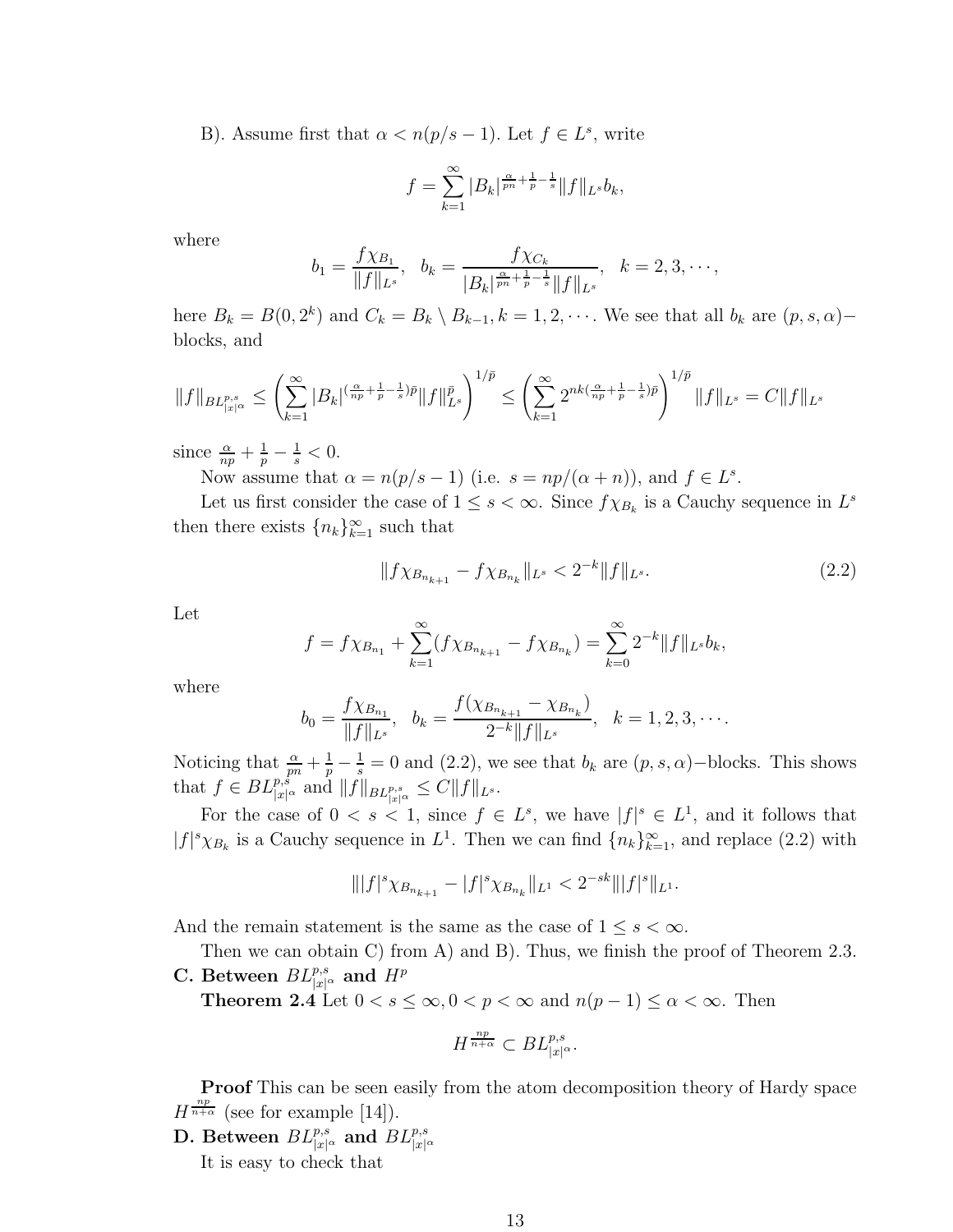**Theorem 2.5** Let  $0 < p < \infty, 0 < s_1 \leq s_2 \leq \infty$  and  $-\infty < \alpha < \infty$ . Then

$$
BL^{p,s_2}_{|x|^\alpha} \subset BL^{p,s_1}_{|x|^\alpha}.
$$

#### 2.2.2 Completeness

Let  $0 < s \leq \infty, 0 < p \leq \infty$  and  $-\infty < \alpha < \infty$ . It is easy to see that, (i) if  $f = 0$ , then  $||f||_{BL^{p,s}_{|x|^{\alpha}}}=0$ , (ii)  $||\cdot||_{BL^{p,s}_{|x|^{\alpha}}}$  are positive homogeneous, and (iii)  $||\cdot||_{BL^{p,s}_{|x|^{\alpha}}}$ is subadditive. Now we prove (iii). Let  $f, g \in BL^{p,s}_{|x|^{\alpha}}$ . For any  $\varepsilon > 0$ , there exist the block -decompositions of f and g:  $f = \sum m_k b_k$  and  $g = \sum n_j c_j$  such that

$$
||f||_{BL^{p,s}_{|x|^{\alpha}}}^{\bar{p}} \geq \sum_{k} |m_k|^{\bar{p}} - \varepsilon, \quad \text{ and } \quad ||g||_{BL^{p,s}_{|x|^{\alpha}}}^{\bar{p}} \geq \sum_{j} |n_j|^{\bar{p}} - \varepsilon.
$$

Then

$$
||f+g||^{\bar{p}}_{BL^{p,s}_{|x|^{\alpha}}} \leq \sum_{k} |m_k|^{\bar{p}} + \sum_{j} |n_j|^{\bar{p}} \leq ||f||^{\bar{p}}_{BL^{p,s}_{|x|^{\alpha}}} + ||g||^{\bar{p}}_{BL^{p,s}_{|x|^{\alpha}}} + 2\varepsilon.
$$

Since  $\varepsilon$  is arbitrary, (iii) follows.

For  $0 < s \leq \infty$ ,  $0 < p < s$ ,  $-n(1-p/s) < \alpha \leq 0$ , by Theorem 2.1, we see that (iv) if  $||f||_{BL^{p,s}_{|x|^{\alpha}}}=0$ , then  $f=0$   $\mu_{\alpha}$ -a.e..

So  $BL^{p,s}_{|x|^{\alpha}}$  are normed-spaces for  $0 < s \leq \infty, 0 < p < s$  and  $-n(1-p/s) < \alpha \leq 0$ , and they are also quasi-normed spaces in the sense of (i)∼ (iii) for  $0 < s \leq \infty, 0 < p \leq$  $\infty$  and  $-\infty < \alpha < \infty$ .

**Theorem 2.6** Let  $0 < s \le \infty, 0 < p < s$  and  $-n(1-p/s) < \alpha \le 0$ . Then,  $BL_{|x|^{\alpha}}^{p,s}$ are complete.

**Proof** Let  $\{u_n\}$  be a Cauchy sequence in  $BL_{|x|^{\alpha}}^{p,s}$ . For any  $\varepsilon > 0$ , there exists a subsequence  ${u_{n_j}}$  of  ${u_n}$  such that

$$
||u_{n_{j+1}} - u_{n_j}||_{BL^{p,s}_{|x|^{\alpha}}} \leq \frac{\varepsilon}{2^j}, \quad j = 1, 2, \cdots,
$$

and

$$
||u_n - u_{n_1}||_{BL_{|x|^{\alpha}}^{p,s}} \leq \varepsilon
$$

for  $n > n_1$ . Set  $\bar{u} = \sum_{j=1}^{\infty} (u_{n_{j+1}} - u_{n_j})$ .  $\bar{u}$  can be represented as a linear combination of  $(p, s, \alpha)$  – blocks since  $u_{n_{j+1}} - u_{n_j} \in BL_{|x|^{\alpha}}^{p,s}$ . And, by Theorem 2.1, we see that

$$
\|\bar{u}\|_{L^p_{|x|^{\alpha}}}\leq \|\bar{u}\|_{BL^{p,s}_{|x|^{\alpha}}}\leq \sum_{j=1}^{\infty}\|(u_{n_{j+1}}-u_{n_j})\|_{BL^{p,s}_{|x|^{\alpha}}}\leq \sum_{j=1}^{\infty}\frac{\varepsilon}{2^j}=\varepsilon,
$$

for  $0 < s \le \infty, 0 < p < s$  and  $-n(1-p/s) < \alpha \le 0$ . Then  $\bar{u} = \sum_{j=1}^{\infty} (u_{n_{j+1}} - u_{n_j})$ converges  $\mu_{\alpha}$ -a.e., and  $\bar{u} \in BL_{|x|^{\alpha}}^{p,s}$ . Let  $u = \bar{u} + u_{n_1}$ , then  $u \in BL_{|x|^{\alpha}}^{p,s}$ , and

$$
||u_n - u||_{BL^{p,s}_{|x|^{\alpha}}} \le ||u_n - u_{n_1}||_{BL^{p,s}_{|x|^{\alpha}}} + ||\bar{u}||_{BL^{p,s}_{|x|^{\alpha}}} \le 2\varepsilon
$$

for  $n > n_1$ . Thus, we finish the proof for the homogeneous case. And the proof for the non-homogeneous case is similar.

#### 2.2.3 Density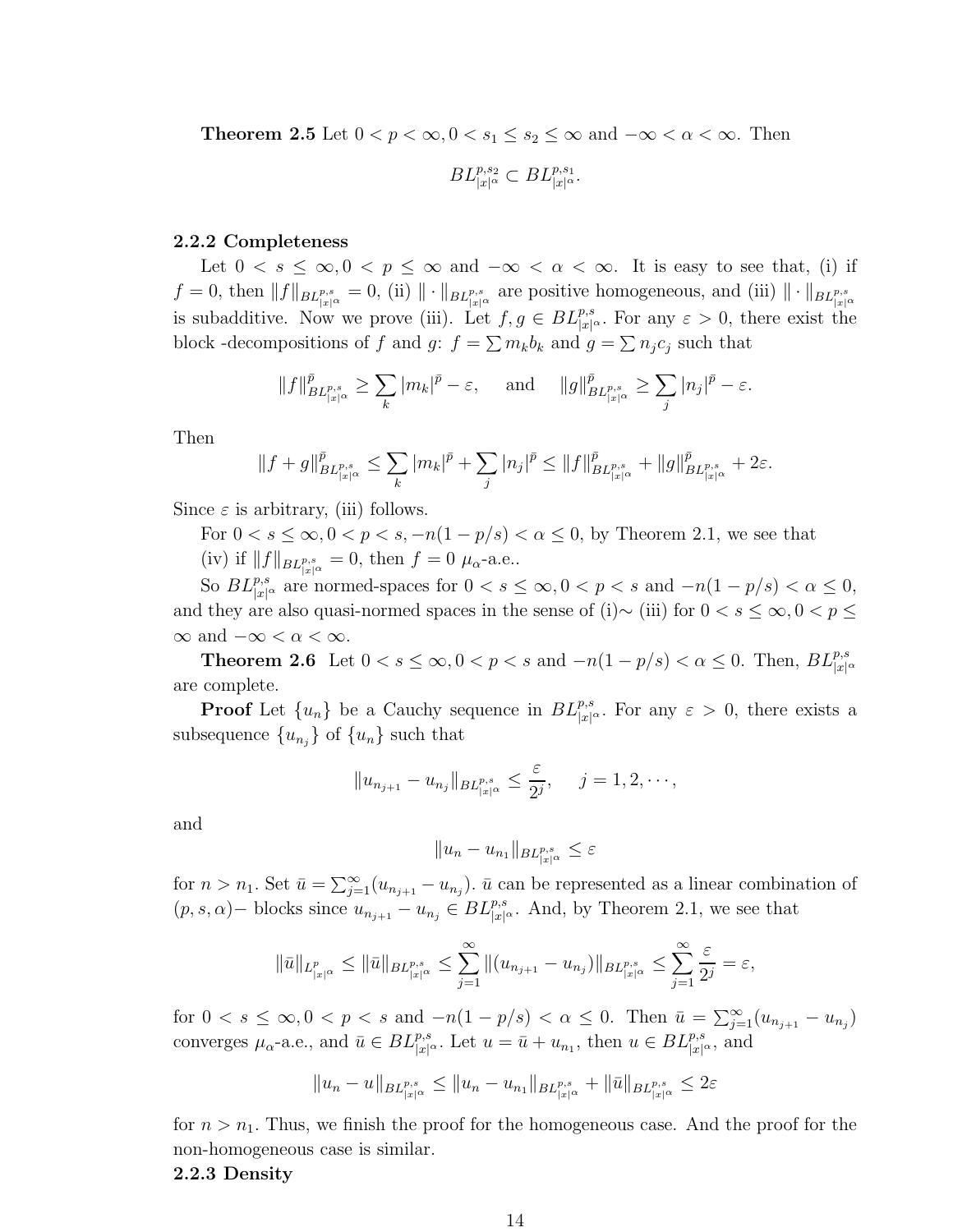We denote by  $C^m, 0 \leq m \leq \infty$ , the set of m-times continuously differentiable functions on  $\mathbb{R}^n$ , by  $C_c^m$  the set of all functions in  $C^m$  having a compact support, and by  $\mathcal S$  Schwartz spaces. Let

$$
\varphi(x) = \begin{cases} Ce^{1/(|x|^2 - 1)} & \text{if } |x| < 1, \\ 0 & \text{if } |x| \ge 1 \end{cases}
$$

such that  $\int_{\mathbf{R}^n} \varphi(x) dx = 1$  and  $\varphi_t(x) = \frac{1}{t^n} \varphi\left(\frac{x}{t}\right)$ t  $\big)$  .

**Theorem 2.7** Let  $0 < p < \infty, 1 \le s < \infty$  and  $-n < \alpha < \infty$ . Then  $C_c^0$  is dense in  $BL^{p,s}_{|x|^{\alpha}}$ .

**Proof** Let  $f \in BL_{|x|^{\alpha}}^{p,s}$ , i.e.  $f(x) = \sum_{k=1}^{\infty} \lambda_k a_k(x)$  where each  $a_k$  is a  $(p, s, \alpha)$ -block with supp  $a_k \subseteq Q_k$  and  $\sum_{k=1}^{\infty} |\lambda_k|^{\bar{p}} < \infty$ . Then for any  $\varepsilon > 0$ , we can find an  $i_0$  such that

$$
\sum_{k=i_0+1}^{\infty} |\lambda_k|^{\bar{p}} < \varepsilon^{\bar{p}}.\tag{2.3}
$$

Let  $f_{i_0}(x) = \sum_{k=1}^{i_0} \lambda_k a_k(x)$ , supp  $f_{i_0} \subseteq Q(\supseteq \bigcup_{k=1}^{i_0} Q_k)$  and  $f_{i_0} \in L^s(Q)$ . We can find  $g_{i_0} \in C^0(Q)$  such that

$$
||f_{i_0} - g_{i_0}||_{L^s(Q)} < \frac{\varepsilon}{2|2Q|^{\alpha/np + 1/p - 1/s}}.\tag{2.4}
$$

Let

$$
\tilde{g}_{i_0}(x) = \begin{cases} g_{i_0}(x) & \text{if } x \in Q, \\ 0 & \text{if } x \in Q^c, \end{cases}
$$

and

$$
\tilde{g}_{i_0}^t = \tilde{g}_{i_0} * \varphi_t.
$$

Then, for t small enough, we have

$$
\|\tilde{g}_{i_0}^t - \tilde{g}_{i_0}\|_{L^s} < \frac{\varepsilon}{2|2Q|^{\alpha/np + 1/p - 1/s}},\tag{2.5}
$$

and supp  $\tilde{g}_{i_0}^t \subseteq \text{supp } 2\tilde{g}_{i_0} \subseteq 2Q$ . Thus, by  $(2.4)$  and  $(2.5)$ ,

$$
||f_{i_0} - \tilde{g}_{i_0}^t||_{L^s} \le ||f_{i_0} - \tilde{g}_{i_0}||_{L^s} + ||\tilde{g}_{i_0}^t - \tilde{g}_{i_0}||_{L^s} < \frac{\varepsilon}{|2Q|^{\alpha/np + 1/p - 1/s}},
$$

and supp  $(f_{i_0} - \tilde{g}_{i_0}^t) \subseteq 2Q$ . Let  $h_{i_0}(x) = \frac{1}{\varepsilon}(f_{i_0}(x) - \tilde{g}_{i_0}^t(x))$ . Then  $h_{i_0}(x)$  is a  $(p, s, \alpha)$ block, and it follows that  $f_{i_0}(x) - \tilde{g}_{i_0}^t(x) = \varepsilon h_{i_0}(x) \in BL_{|x|^{\alpha}}^{p,s}$ , and

$$
||f_{i_0} - \tilde{g}_{i_0}^t||_{BL_{|x|^\alpha}^{p,s}} \le \varepsilon. \tag{2.6}
$$

By (2.3) and (2.6), and the subadditive of  $\|\cdot\|_{BL_{|x|^{\alpha}}^{p,s}}$ , we have

$$
||f - \tilde{g}_{i_0}^t||_{BL_{|x|^{\alpha}}^{p,s}} \le ||f_{i_0} - \tilde{g}_{i_0}^t||_{BL_{|x|^{\alpha}}^{p,s}} + ||\sum_{k=i_0+1}^{\infty} \lambda_k a_k(x)||_{BL_{|x|^{\alpha}}^{p,s}}
$$
  

$$
\le \varepsilon + \left(\sum_{k=i_0+1}^{\infty} |\lambda_k|^{\bar{p}}\right)^{1/\bar{p}} \le 2\varepsilon^p.
$$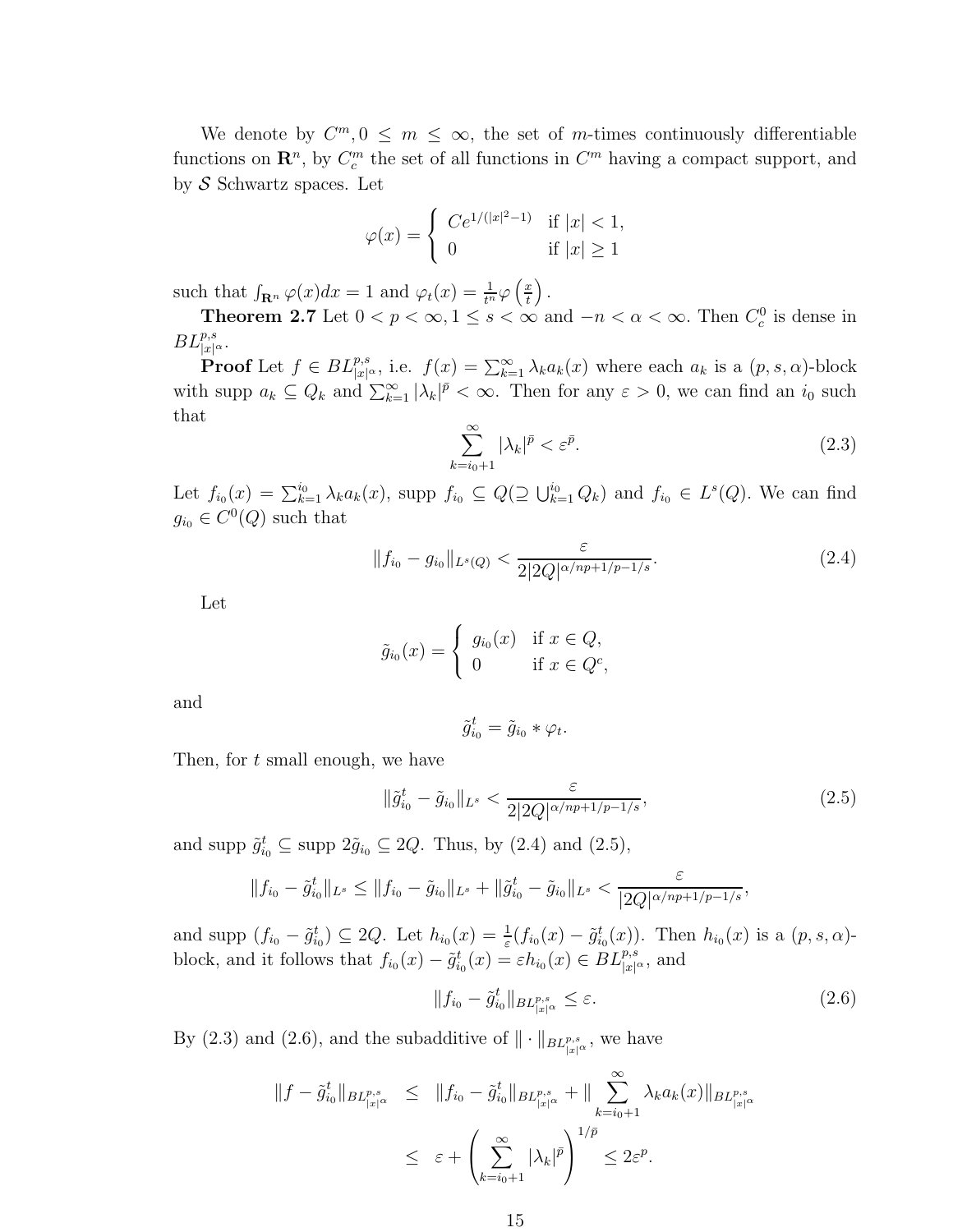**Theorem 2.8** Let  $0 < p < \infty, 1 \le s < \infty$  and  $-n < \alpha < \infty$ . If  $u(x)$  is a continuous function on  $\mathbb{R}^n$  with compact support, then  $u_t(x) = u * \varphi_t(x) \to u(x)$  in  $BL^{p,s}_{|x|^{\alpha}}$  as  $t \to 0$ .

**Proof** Let supp  $u \subseteq K$  which is a compact set in  $\mathbb{R}^n$ . Then supp  $(u_t - u) \subseteq K_1 \subset$  $B(x_0, r) = B, r > 1$ . And for any  $\varepsilon > 0$  and t small enough,  $\max_{x \in \mathbb{R}^n} |u_t(x) - u(x)| < \varepsilon$ , we have

$$
||u_t - u||_{L^s} \le \varepsilon |B|^{1/s} = \varepsilon |B|^{\alpha/np + 1/p} |B|^{-\alpha/np - 1/p + 1/s}.
$$

So,  $a(x) = \frac{1}{\varepsilon |B|^{\alpha/n} p + 1/p}} (u_t(x) - u(t))$  is a  $(p, s, \alpha)$ -block, and it follows that  $u_t(x) - u(t) =$  $\varepsilon |B|^{\alpha / np + 1/p} a(x) \in BL_{|x|^{\alpha}}^{p,s}$  and

$$
||u_t - u||_{BL^{p,s}_{|x|^\alpha}} \le \varepsilon |B|^{\alpha/np + 1/p} \to 0, \text{ as } t \to 0.
$$

**Theorem 2.9** Let  $0 < p \le 1, 1 < s < \infty$  and  $-n(1-p/s) < \alpha < n(p-1)$ , or let  $1 < p < s < \infty$  and  $-n(1-p/s) < \alpha \leq 0$ . If  $u(x) \in BL_{|x|^{\alpha}}^{p,s}$ , then  $u_t(x) = u * \varphi_t(x) \to$  $u(x)$  in  $BL^{p,s}_{|x|^{\alpha}}$  as  $t \to 0$ .

**Proof** Let  $u \in BL_{|x|^{\alpha}}^{p,s}$ . Since  $|\varphi(x)| < C$ , we have  $u_t(x) \leq CMu(x)$ . For any  $\varepsilon > 0$ , by Theorem 2.10 above, we can find a  $v(x) \in C_c^0$  such that

$$
||u - v||_{BL^{p,s}_{|x|^{\alpha}}} \le \varepsilon. \tag{2.7}
$$

For t small enough, using Theorem 2.8 and (2.7), and the boundedness of M on  $BL^{p,s}_{|x|^{\alpha}}$ (Theorem 4.4 below), we have

$$
||u_t - u||_{BL^{p,s}_{|x|^{\alpha}}} \le ||u_t - v_t||_{BL^{p,s}_{|x|^{\alpha}}} + ||v_t - v||_{BL^{p,s}_{|x|^{\alpha}}} + ||u - v||_{BL^{p,s}_{|x|^{\alpha}}}.
$$
  
\n
$$
\le ||M(u - v)||_{BL^{p,s}_{|x|^{\alpha}}} + 2\varepsilon
$$
  
\n
$$
\le C||u - v||_{BL^{p,s}_{|x|^{\alpha}}} + 2\varepsilon \le C\varepsilon,
$$

where M is Hardy-Littlewood maximal operator.

Theorem 2.9 implies that

**Theorem 2.10** Let  $0 < p \le 1, 1 < s < \infty$  and  $-n(1-p/s) < \alpha < n(p-1)$ , or let  $1 < p < s < \infty$  and  $-n(1-p/s) < \alpha \leq 0$ . Then  $C^{\infty}$  is dense in  $BL_{|x|^{\alpha}}^{p,s}$ .

In fact, we have

**Theorem 2.11** Let  $0 < p < \infty, 1 \le s < \infty$  and  $-n < \alpha < \infty$ .

- 1)  $C_c^{\infty}$  is dense in  $BL_{|x|^{\alpha}}^{p,s}$ ,
- 2) S is dense in  $BL^{p,s}_{|x|^{\alpha}}$ .

**Proof** Since  $C_c^{\infty} \subset S$ , 1) implies 2). We just need to prove 1). For  $f \in BL_{|x|^{\alpha}}^{p,s}$  and any  $\varepsilon > 0$ , by Theorem 2.7 above, we can find a  $g \in C_c^0$  such that

$$
||f-g||_{BL_{|x|^{\alpha}}^{p,s}} < \varepsilon.
$$

As t is small enough, by Theorem 2.8, we have

$$
||g_t - g||_{BL^{p,s}_{|x|^{\alpha}}}<\varepsilon.
$$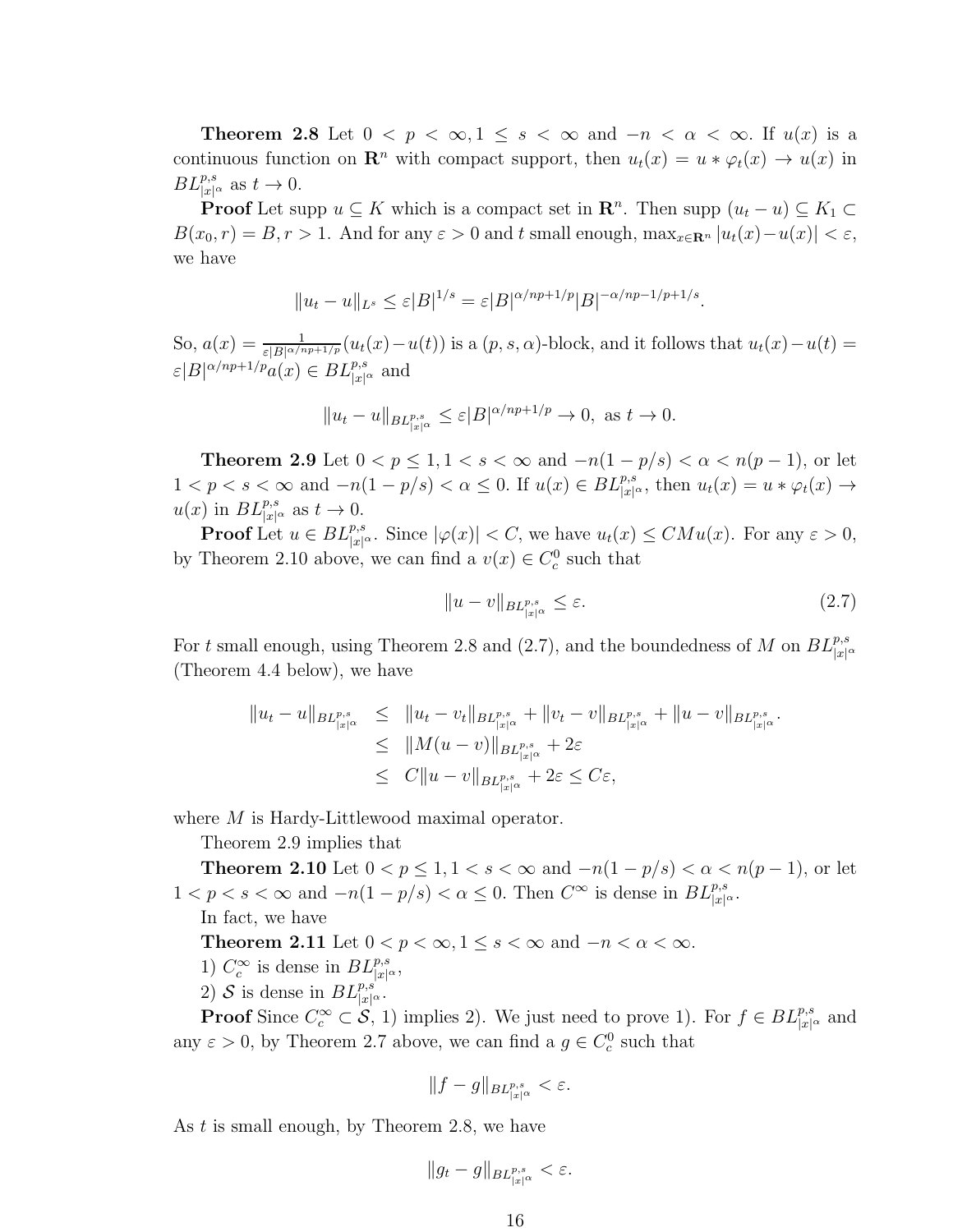$$
||f-g_t||_{BL^{p,s}_{|x|^{\alpha}}} \leq ||f-g||_{BL^{p,s}_{|x|^{\alpha}}} + ||g_t-g||_{BL^{p,s}_{|x|^{\alpha}}} < 2\varepsilon.
$$

**Theorem 2.12** Let  $0 < p < +\infty, 1 \le s < \infty$  and  $-n < \alpha < \infty$ . Then  $S \subset BL_{|x|^{\alpha}}^{p,s}$ . **Proof** Let  $f \in \mathcal{S}$ , we have  $|f(x)| < \frac{C_N}{(1+|x|)}$  $\frac{C_N}{(1+|x|^2)^N}$  for all  $N \in \mathbb{N}$  and  $x \in \mathbb{R}^n$ . Write

$$
f(x) = \chi_{B_1}(x) f(x) + \sum_{k=1}^{\infty} \chi_{C_k}(x) f(x) = \lambda_1 \frac{1}{\lambda_1} \chi_{B_1}(x) f(x) + \sum_{k=2}^{\infty} \lambda_k \frac{1}{\lambda_k} \chi_{C_k}(x) f(x),
$$

here  $B_k = B(0, 2^k)$ , and  $C_k = B_k \setminus B_{k-1}, k = 1, 2, \cdots$ . We have

$$
\|\frac{1}{\lambda_k} \chi_{C_k} f\|_{L^s} \leq \frac{1}{\lambda_k} \frac{1}{(1+2^{2(k-1)})^N} |C_k|^{\frac{1}{s}}
$$
  

$$
\leq \frac{1}{\lambda_k} \frac{2^{k(\frac{\alpha}{pn}-\frac{1}{p})}}{(1+2^{2(k-1)})^N} |C_k|^{-\frac{\alpha}{pn}-\frac{1}{p}+\frac{1}{s}}
$$
  

$$
< |C_k|^{-\frac{\alpha}{pn}-\frac{1}{p}+\frac{1}{s}}
$$

if

$$
\frac{1}{\lambda_k} \frac{2^{k(\frac{\alpha}{pn} + \frac{1}{p})}}{(1 + 2^{2(k-1)})^N} < 1 \text{ i.e. } \lambda_k > \frac{2^{k(\frac{\alpha}{pn} + \frac{1}{p})}}{(1 + 2^{2(k-1)})^N}.
$$
\nLet  $N = \left[\frac{\alpha}{pn} + \frac{1}{p}\right] + 2$  and  $\lambda_k = \frac{2^{k(\frac{\alpha}{pn} + \frac{1}{p})}}{(1 + 2^{2(k-1)})^{\frac{\alpha}{pn} + \frac{1}{p} + 1}}, \text{ then (2.8) holds, and}$ 

\n
$$
\lambda_k < \frac{2^{k(\frac{\alpha}{pn} + \frac{1}{p})}}{(1 + |2|^{2(k-1)})^{\frac{\alpha}{pn} + \frac{1}{p}}} \le \frac{C}{2^{k(\frac{\alpha}{pn} + \frac{1}{p})}},
$$
\n(2.8)

noticing  $-n < \alpha$ . Thus,  $\frac{1}{\lambda_k} \chi_{C_k}(x) f(x)$  are  $(p, s, \alpha)$ -blocks for  $k = 2, 3, \cdots$ , and  $\sum_{k=2}^{\infty} |\lambda_k|^p \le$  $\sum_{k=2}^{\infty} \frac{C}{2^{k(\frac{\alpha}{n})}}$  $\frac{C}{2^{k(\frac{\alpha}{n}+1)}} < \infty$ . The discuss above also applies to  $\chi_{B_1}(x) f(x)$ . Therefore, We obtain that  $\hat{f} \in B\mathcal{L}^{p,s}_{|x|^{\alpha}}$ .

# 3. A molecular theorem

The molecular theory for Hardy spaces  $H<sup>p</sup>$  was established by Coifman [13], Coifman and Weiss [14], and Taibleson and Weiss [70]. The weighted case can be found in [36]. In this section, we will prove a molecular theorem for  $BL^{p,s}_{|x|^{\alpha}}$ . Next, from Section 4 to Section 7 we will make use of this theorem to obtain some estimates beyond endpoint for some operators.

First, let us introduce a definition.

**Definition 3.1** Let  $0 < s < +\infty, 0 < p < +\infty, -\infty < \alpha < +\infty, -\infty < A_0, B_0 <$  $\infty, A_0 - B_0 = \frac{1}{s} - \frac{1}{p} - \frac{\alpha}{nq}$  $\frac{\alpha}{np}$  and  $-\infty < \varepsilon < A_0$ . Set  $a = A_0 - \varepsilon$ , and  $b = B_0 - \varepsilon$ . A function  $M(x) \in L^s$  is said to be a  $(p, s, \alpha, \varepsilon)$ -molecular (centerred at  $x_0$ ), if

(i) 
$$
M(x)|x - x_0|^{nb} \in L^s,
$$

(ii)  $||M||_{L^s}^{a/b}||M(x)|x - x_0|^{nb}||_{L^s}^{1-a/b} \equiv \Re(M) < \infty.$ 

So,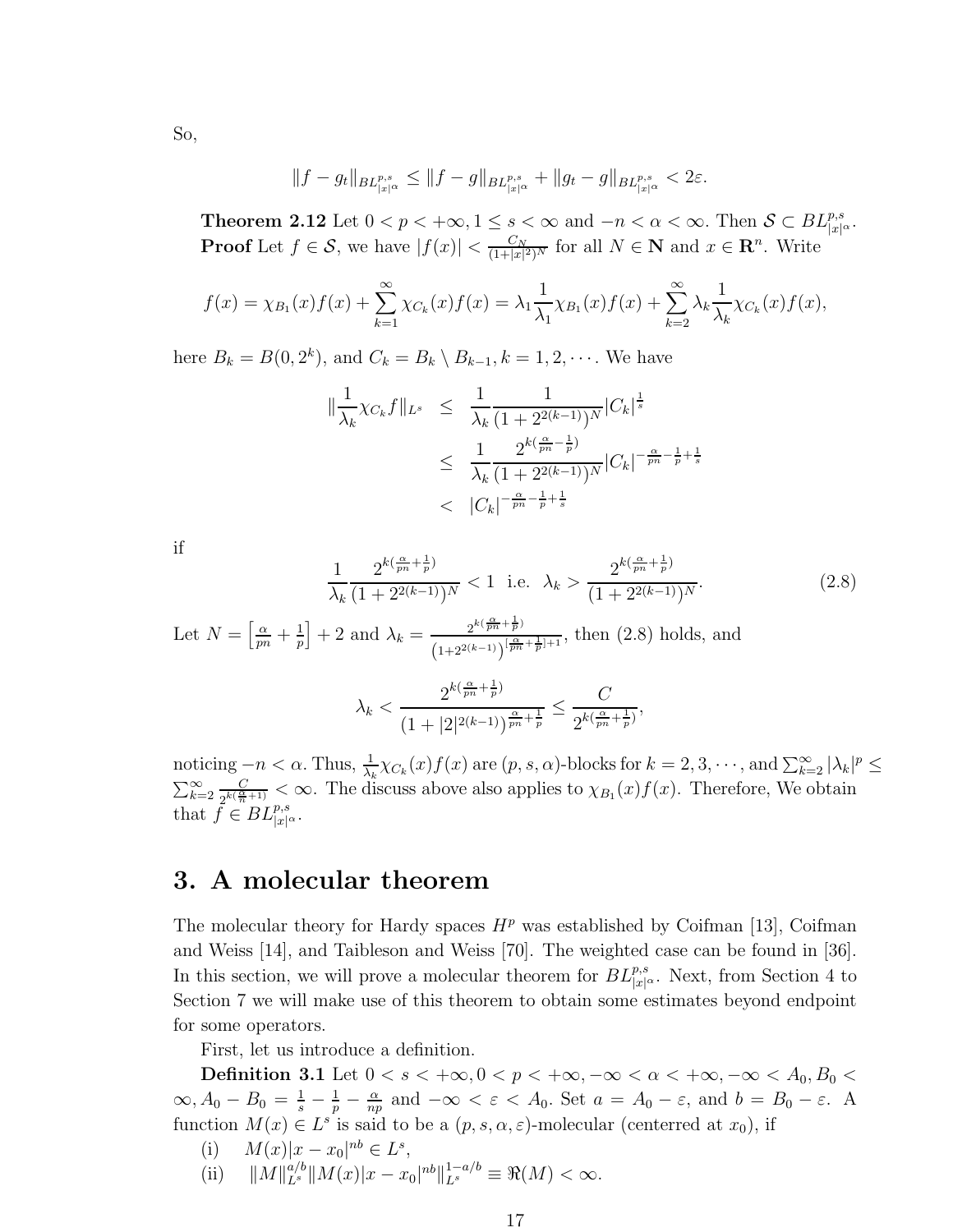**Theorem 3.1** Let  $p, s, \alpha, \varepsilon, a, b$  as in Definition 3.1. Every  $(p, s, \alpha, \varepsilon)$ -molecular  $M(x)$  centered at any point is in  $BL^{p,s}_{|x|^\alpha}$  and  $||M||_{BL^{p,s}_{|x|^\alpha}} \leq C\Re(M)$ . Here the constant C is independent of M.

**Proof** Without loss of generality, we can assume  $\Re(M) = 1$ . In fact, assume  $||M||_{\dot{B}L^{p,s}_{|x|^{\alpha}}}\leq C$  holds whenever  $\Re(M)=1$ . Then, for general M, let  $M'=M/\Re(M)$ . We have  $\Re(M') = 1$  and hence  $\|\Re(M)M'\|_{BL^{p,s}_{\lfloor x\rfloor^\alpha}} \leq \Re(M)\|M'\|_{BL^{p,s}_{\lfloor x\rfloor^\alpha}} \leq C\Re(M)$ . And we can also assume  $M(x)$  has the center at  $x_0 = 0$  by a translation transformation.

Let M be a  $(p, s, \alpha, \varepsilon)$ -molecular centered at 0 satisfying  $\Re(M) = 1$ . Define  $B(0, r)$ by setting  $||M||_{L^s} = |B(0,r)|^{1/s-1/p-\alpha/np}$ . Let  $2^{k_0-1} < r \le 2^{k_0}$ , and consider the set  $E_0 = B_{k_0}(0), E_k = C_{k_0+k}(0)$ , for  $k = 1, 2, ...,$  here  $B_{k_0}(0) = B(0, 2^{k_0})$ ,  $C_{k_0+k}(0) =$  $B_{k_0+k}(0) \setminus B_{k_0+k-1}(0)$ . Set  $M_k = M \chi_{E_k}$ .

By  $\Re(M) = 1$ , we have

$$
||M(x)|x|^{nb}||_{L^s}^{1-a/b} = ||M||_{L^s}^{-a/b}.
$$

Then,

$$
||M(x)|x|^{nb}||_{L^{s}} = ||M||_{L^{s}}^{-\frac{a}{b}\frac{b}{b-a}} = |B(0,r)|^{-\left(\frac{1}{s}-\frac{1}{p}-\frac{\alpha}{np}\right)\frac{a}{b-a}} = |B(0,r)|^{a} \le C_{a,n}|B_{k_{0}}(0)|^{a}.
$$
\n(3.1)

Thus, using  $(3.1)$ , for  $k = 1, 2, ...$ , we have

$$
\int_{E_k} M_k^s(x)dx = \int_{E_k} M_k^s(x)|x|^{nbs}|x|^{-nbs}dx
$$
  
\n
$$
\leq (2^{k_0+k-1})^{-nbs} \int_{E_k} M_k^s(x)|x|^{nbs}dx
$$
  
\n
$$
\leq C_{a,n} (2^{k_0+k-1})^{ns(a-b)} 2^{-knsa}
$$
  
\n
$$
\leq C_{a,b,s,n} 2^{-knsa} |B_{k_0+k}(0)|^{(1/s-1/p-\alpha/np)s},
$$

when  $b > 0$ ; and

$$
\int_{E_k} M_k^s(x)dx = \int_{E_k} M_k^s(x)|x|^{nbs}|x|^{-nbs}dx
$$
  
\n
$$
\leq (2^{k_0+k+1})^{-nbs} \int_{E_k} M_k^s(x)|x|^{nbs}dx
$$
  
\n
$$
\leq C_{a,n} (2^{k_0+k+1})^{ns(a-b)} 2^{-knsa}
$$
  
\n
$$
\leq C_{a,b,s,n} 2^{-knsa} |B_{k_0+k}(0)|^{(1/s-1/p-\alpha/np)s}
$$

,

when  $b \leq 0$ . And

$$
||M_0||_{L^s} \le ||M||_{L^s} = |B(0,r)|^{1/s-1/p-\alpha/np} \le C_{\alpha,p,s,n} |B_{k_0}(0)|^{1/s-1/p-\alpha/np}.
$$

Hence, for  $k = 0, 1, 2, \dots$ , we have

$$
||M_k||_{L^s} \le C2^{-kna} |B_{k_0+k}(0)|^{1/s-1/p-\alpha/np},
$$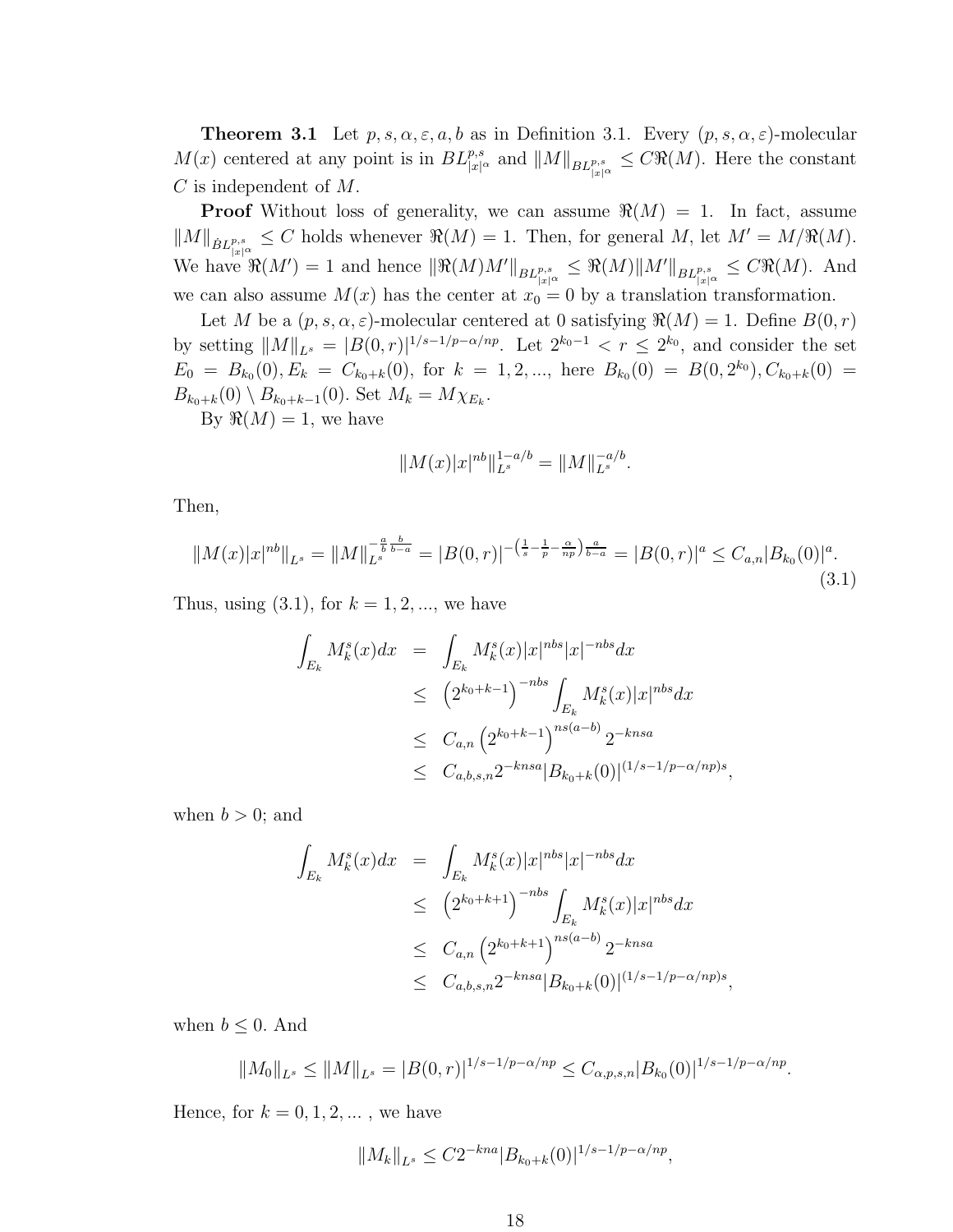where  $C$  is an absolute constant. Let

$$
a_k(x) = 2^{kna} M_k(x), \quad k = 0, 1, 2, \dots,
$$

then

$$
M(x) = \sum_{k=0}^{\infty} M_k(x) = \sum_{k=0}^{\infty} 2^{-kna} 2^{kna} M_k(x) = \sum_{k=0}^{\infty} 2^{-kna} a_k(x),
$$

and each  $a_k$  is a  $(\alpha, p, s)$ -block centered at 0 with supp $a_k \subset B_{k_0+k}(0)$ , and  $\sum_{k=0}^{\infty}$  $2^{-kna\bar{p}} =$  $C < \infty$  since  $a > 0$ . That is  $||M||_{BL^{p,s}_{|x|^{\alpha}}} \leq C$ . Thus, we finish the proof of Theorem 3.1.

# 4. Hardy-Littlewood maximal operator

In this section, we hope to get some estimates of Hardy-Littlewood maximal operator M on  $BL^{p,s}_{|x|^{\alpha}}$ . In fact, we prove that some sublinear operators satisfying (1.14) and (1.15) are bounded on  $BL^{p,s}_{|x|^{\alpha}}$ .

**Theorem 4.1** Let  $1 < s < \infty$ ,  $0 < p \le s$  and  $-n(1-p/s) \le \alpha < n(p-1)$ . Suppose that a sublinear operator H satisfies  $(1.14)$  and is bounded on  $L^s$ . Then

$$
||Hh||_{BL_{|x|^{\alpha}}^{p,s}} \leq C
$$

for every  $(p, s, \alpha)$  – block h, where constant C is independent of h.

**Proof** It suffices to check that Hh is a  $(p, s, \alpha, \varepsilon)$ -molecular for every  $(p, s, \alpha)$ -block h centered at any point and  $\Re(Hh) \leq C$ , where C is independent of h.

Since  $1 - 1/p - \alpha/np > 0$  and  $1 - 1/s > 0$ , we can choose  $\varepsilon$  such that

$$
0 < \varepsilon < \min\{1 - 1/p - \alpha/np, 1 - 1/s\}.
$$

Set  $a = 1 - 1/p - \alpha/np - \varepsilon$  and  $b = 1 - 1/s - \varepsilon$ . We see that  $a > 0, b > 0$  and  $b - a = -(1/s - 1/p - \alpha/np) \ge 0$  by  $-n(1 - p/s) \le \alpha$ . Given a  $(p, s, \alpha)$ -block h with supp $h \subset B(x_0, r) \subset B_{k_0}(x_0)$  and  $2^{k_0 - 1} < r \le 2^{k_0}$ , we have

$$
||Hh(x)|x - x_0|^{nb}||_{L^s}^s = \int_{\mathbf{R}^n} |Hh(x)|^s |x - x_0|^{snb} dx
$$
  
\n
$$
\leq \left( \int_{|x - x_0| < 2^{k_0 + 1}} + \int_{|x - x_0| \ge 2^{k_0 + 1}} \right) |Hh(x)|^s |x - x_0|^{snb} dx
$$
  
\n
$$
= J_1 + J_2.
$$

For  $J_1$ , noticing that  $b > 0$ , and by  $L^s$  boundedness of H, we have

$$
J_1 = \int_{|x-x_0| < 2^{k_0+1}} |Hh(x)|^s |x-x_0|^{snb} dx
$$
  
\n
$$
\leq C 2^{sk_0nb} \|Hh\|_{L^s}^s
$$
  
\n
$$
\leq C 2^{sk_0nb} \|h\|_{L^s}^s.
$$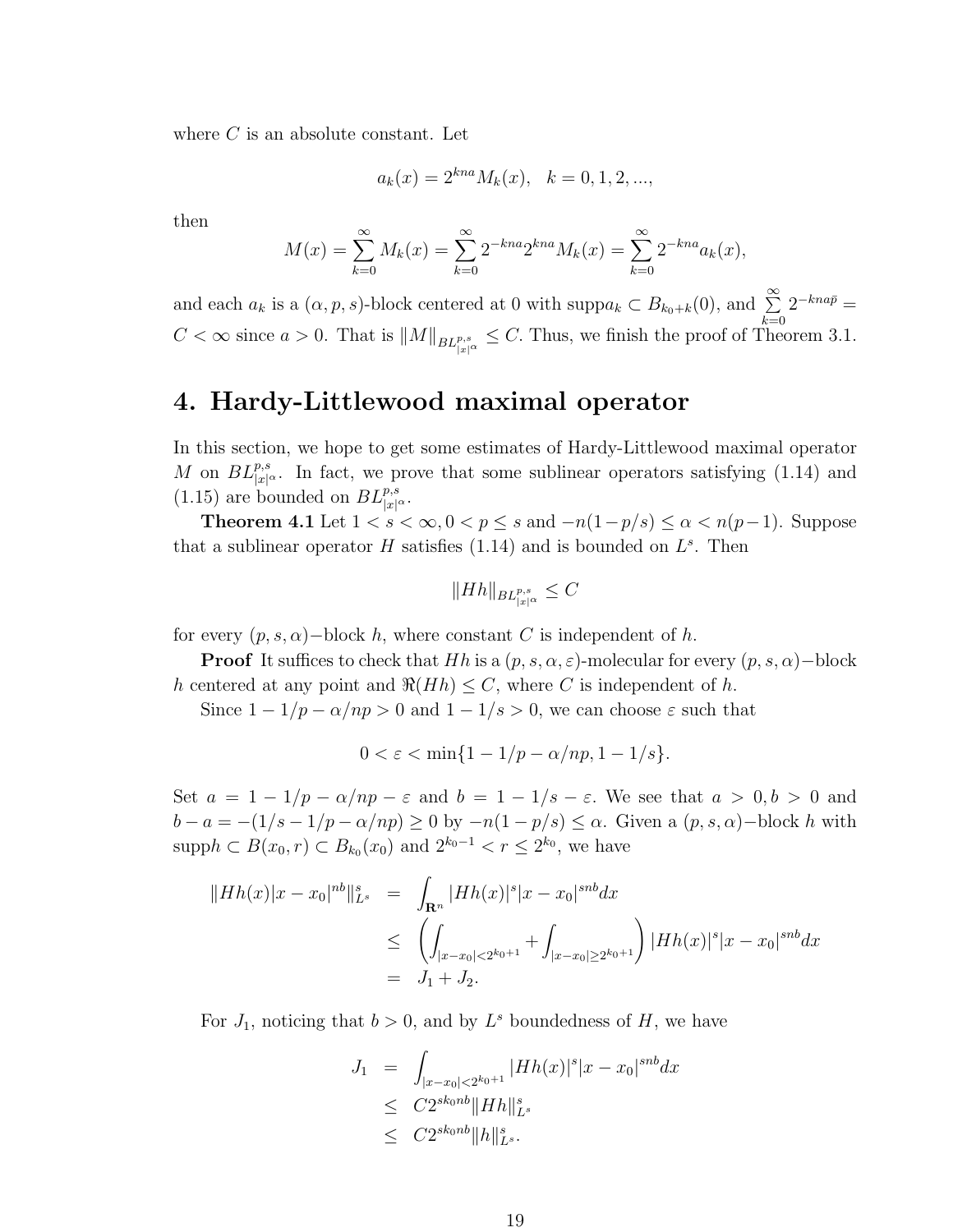For  $J_2$ , by (1.14) and Hölder inequality, and noticing that  $b + 1/s - 1 = -\varepsilon < 0$ , we have

$$
J_2 = C \int_{|x-x_0| \ge 2^{k_0+1}} |Hh(x)|^s |x-x_0|^{snb} dx
$$
  
\n
$$
\le \int_{|x-x_0| \ge 2^{k_0+1}} ||h||_{L^1}^s |x-x_0|^{snb - sn} dx
$$
  
\n
$$
= C2^{sk_0n(b-1+1/s)} ||h||_{L^1}^s
$$
  
\n
$$
\le C2^{sk_0nb} ||h||_{L^s}^s.
$$

Thus,

$$
||Hh(x)|x - x_0|^{nb}||_{L^s} \leq C2^{k_0nb}||h||_{L^s} \leq C2^{k_0nb}2^{k_0n(1/s - 1/p - \alpha/np)}.
$$

And by the boundedness of  $H$  on  $L^s$ ,

$$
||Hh||_{L^{s}} \leq C||h||_{L^{s}} \leq C2^{k_0 n(1/s - 1/p - \alpha/np)}.
$$

Then, noticing  $a/b > 0$  and  $1 - a/b \leq 0$ , we have

$$
\Re(Hh) \le C2^{k_0 n(1/s - 1/p - \alpha/np)a/b} 2^{k_0 n(b+1/s - 1/p - \alpha/np)(1 - a/b)}
$$
  
=  $C2^{k_0 n(b-a+1/s - 1/p - \alpha/np)} = C2^0 = C.$ 

Thus, we finish the proof of Theorem 4.1.

From Theorem 4.1 and the subadditivity of norm, it is easy to get the following theorem.

**Theorem 4.2** Let  $1 < s < \infty$ ,  $0 < p \le s$  and  $-n(1-p/s) \le \alpha < n(p-1)$ . Suppose that a sublinear operator H is bounded on  $L^s$ , and satisfies (1.14) and (1.15). Then,

H is of type 
$$
(BL_{|x|^{\alpha}}^{p,s}, BL_{|x|^{\alpha}}^{p,s}).
$$

From Theorems 2.1 and 4.2, we have

**Theorem 4.3** Let  $1 < s < \infty, 0 < p < s, -n(1-p/s) < \alpha < n(p-1)$  and  $\alpha \leq 0$ . Suppose that a sublinear operator H is bounded on  $L^s$ , and satisfies (1.14) and (1.15). Then

$$
H \text{ is of type } (BL_{|x|^{\alpha}}^{p,s}, L_{|x|^{\alpha}}^p).
$$

Hardy-Littlewood maximal function satisfies the conditions in Theorem 4.1 ∼ Theorem 4.3. Define Hardy-Littlewood maximal function as

$$
Mf(x) = \sup_{x \in B} \frac{1}{|B|} \int_B |f(y)| dy
$$

for  $f \in L^1_{loc}$ . Then M satisfies the size conditions (1.14). In fact, let supp $f \subset B_k(x_0)$ and  $x \in (B_{k+1}(x_0))^c$ . For any  $y \in B_k(x_0) = B(x_0, 2^k)$  and  $x \in (B_{k+1}(x_0))^c$  for  $k \in \mathbb{Z}$ , we have  $|x - y| \ge |x - x_0|/2$ . Then, the diameter of the ball B, which includes x and intersects with  $B_k(x_0)$ , is not less than  $|x-x_0|/2$ , and it follows that  $|B| \ge C|x-x_0|^n$ . So

$$
Mf(x) = \sup_{x \in B} \frac{1}{|B|} \int_B |f(y)| dy = \sup_{x \in B} \frac{1}{|B|} \int_{B \cap B_k(x_0)} |f(y)| dy \le \frac{C ||f||_{L^1}}{|x - x_0|^n}
$$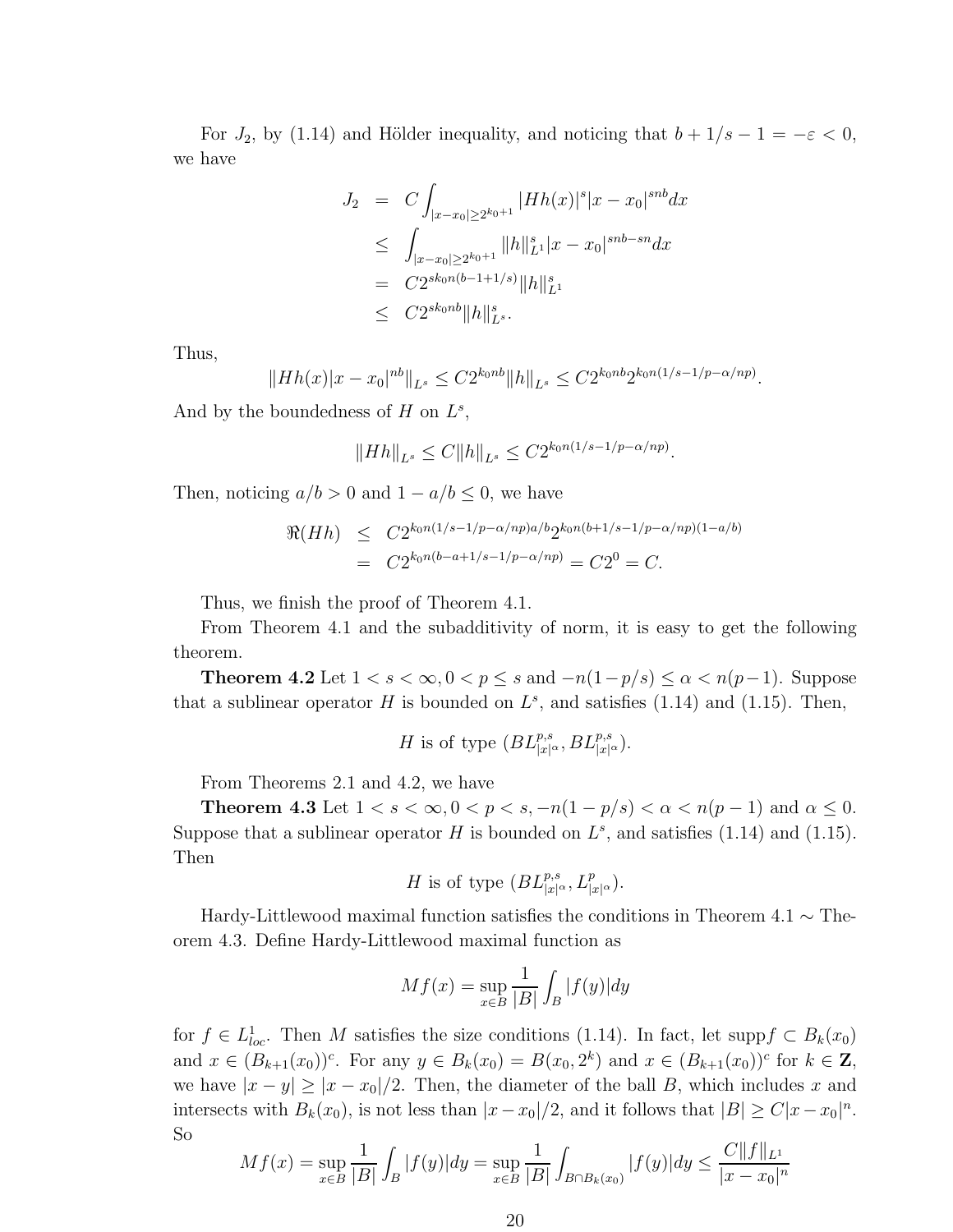for  $x \in (B_{k+1}(x_0))^c$ .

By Minkowski inequality, it is easy to see that  $M$  satisfies (1.15). It is known that M is a bounded operator on  $L^s$  with  $1 < s < \infty$ , so we have

**Theorem 4.4** Let  $1 < s < \infty$ ,  $0 < p \le s$  and  $-n(1-p/s) \le \alpha < n(p-1)$ , then

M is of type 
$$
(BL_{|x|^{\alpha}}^{p,s}, BL_{|x|^{\alpha}}^{p,s}).
$$

And let  $1 < s < \infty$ ,  $0 < p < s$ ,  $-n(1-p/s) < \alpha < n(p-1)$  and  $\alpha \leq 0$ , then

$$
M \text{ is of type } (BL_{|x|^{\alpha}}^{p,s}, L_{|x|^{\alpha}}^p). \tag{4.1}
$$

(4.1) is sharp in the sense that M fails to be of type  $(BL_{|x|^\alpha}^{p,s}, L_{|x|^\alpha}^p)$  for  $s=1$  or  $n(p-1) \leq \alpha < \infty$ . In fact, we have

**Theorem 4.5** A) Let  $s = 1, 0 < p \le 1$  and  $-\infty < \alpha \le n(p-1)$ . Then there exists  $f \in BL_{|x|^{\alpha}}^{p,s}$  such that  $Mf$  fails to be of type  $(BL_{|x|^{\alpha}}^{p,s}, L_{|x|^{\alpha}}^{p}).$ 

B) Let  $0 < p \le s \le \infty$ . If  $\alpha = n(p-1)$ , or  $0 < p \le 1, n(p-1) \le \alpha \le 0$ , then  $Mf$ fails to be of type  $(BL_{|x|^{\alpha}}^{p,s}, L_{|x|^{\alpha}}^p)$  for all  $f \in BL_{|x|^{\alpha}}^{p,s}$ .

C) If  $0 < s \leq \infty$  and  $0 < p < \infty$ ,  $n(p-1) \leq \alpha < \infty$ , then there exists  $f \in BL_{|x|^{\alpha}}^{p,s}$ such that Mf fails to be of type  $(BL^{p,s}_{|x|^\alpha}, L^p_{|x|^\alpha}).$ 

**Proof** When  $s = 1, 0 < p \le 1$  and  $-\infty < \alpha \le n(p-1)$ , by Theorem 2.4 B), we have  $L^1 \subset BL_{|x|^{\alpha}}^{p,s}.$ 

When  $0 < p \leq s \leq \infty, \alpha = n(p-1)$ , or  $0 < p \leq 1, n(p-1) \leq \alpha \leq 0$ , by Theorem 2.4 A), we see that  $BL^{p,s}_{|x|^{\alpha}} \subset L^{\frac{np}{n+\alpha}}$ , and  $\frac{np}{n+\alpha} \leq 1$ .

When  $0 < s \leq \infty, 0 < p < \infty$  and  $n(p-1) \leq \alpha < \infty$ , by Theorem 2.5, we have  $H^{\frac{np}{n+\alpha}} \subset BL^{p,s}_{|x|^\alpha}$ , and  $\frac{np}{n+\alpha} \leq 1$ .

The remain of the proof follows from the following

**Claim**: Let  $0 < p < \infty, n(p-1) \le \alpha < \infty, 0 < q \le 1$  and  $f \in L^q$ . Then Mf is never in  $L_{|x|^{\alpha}}^p$  if  $f \neq 0$ .

See [40] for a proof of Claim. Thus, we finish the proof of Theorem 4.5.

The conditions in Theorem 4.1  $\sim$  Theorem 4.3 are also satisfied by Littlewood-Paley functions. Suppose that  $\psi$  is integrable on  $\mathbb{R}^n$  and

(i)  $\int_{\mathbf{R}^n} \psi(x) dx = 0$ ,

(ii)  $|\psi(x)| \le c(1+|x|)^{-(n+\beta)}$ , for some  $\beta > 0$ ,

(iii)  $\int_{\mathbf{R}^n} |\psi(x+y) - \psi(x)| dx \leq c |y|^\gamma$ , all  $y \in \mathbf{R}^n$ , for some  $\gamma > 0$ .

Let  $\psi_t(x) = t^{-n} \psi(x/t)$  with  $t > 0$ . The Littlewood-Paley g-function of f is defined

by

$$
g_{\psi}(f)(x) = \left(\int_0^{\infty} |f * \psi_t(x)|^2 \frac{dt}{t}\right)^{1/2}
$$

.

The Lusin area function of  $f$  is defined by

$$
S_{\psi,a}(f)(x) = \left(\frac{1}{a^n|B_0|}\int_{\Gamma_a(x)}|f*\psi_t(y)|^2t^{-n}dy\frac{dt}{t}\right)^{1/2},\,
$$

where  $B_0$  is the unit ball of  $\mathbf{R}^n$  and  $\Gamma_a(x) = \{(y, t) \in \mathbf{R}^{n+1}_+ : |x - y| < at\}.$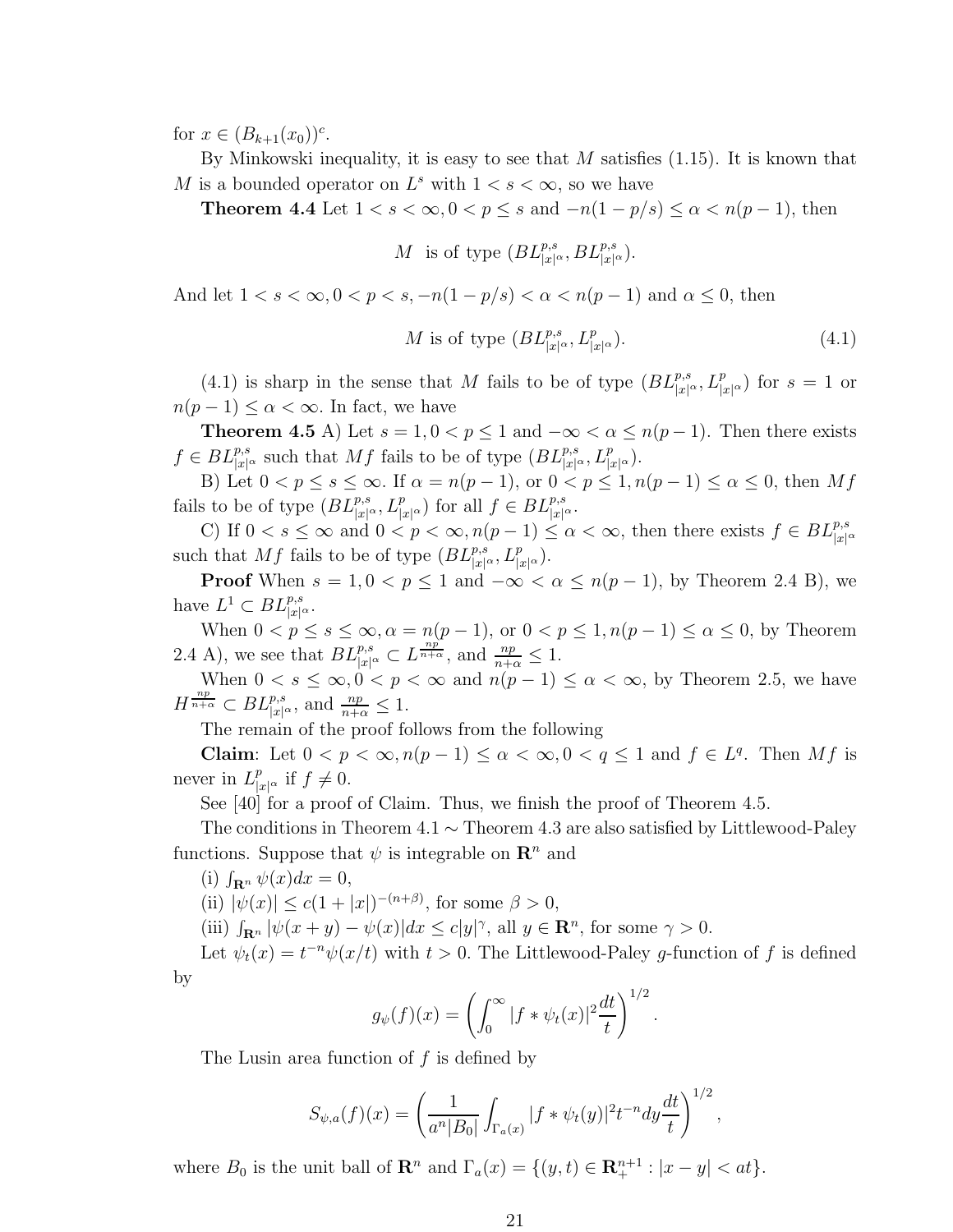The Littlewood-Paley  $g_{\lambda}^*$ -function of f is defined by

$$
g_{\psi,\lambda}^*(f)(x) = \left( \int_0^\infty \int_{\mathbf{R}^n} \frac{|f * \psi_t(y)|^2}{(1 + \frac{|x-y|}{t})^{2\lambda}} t^{-n} dy \frac{dt}{t} \right)^{1/2}.
$$

As in [37] we can check that  $g_{\psi}(f), S_{\psi,a}(f)$  and  $g_{\psi,\lambda}^*(f)$  satisfy the size conditions (1.14). By Minkowski inequality, it is easy to see that  $g_{\psi}(f)$ ,  $S_{\psi,a}(f)$  and  $g_{\psi,\lambda}^*(f)$  satisfy (1.15). By the boundedness of these operators on  $L^s$  with  $1 < s < \infty$ , we have

**Theorem 4.6** Let  $\psi$  satisfies (i),(ii) and (iii) above. For  $g_{\psi}(f)$ ,  $S_{\psi,a}(f)$  and  $g_{\psi,\lambda}^*(f)$ , the same conclusions hold as those stated in Theorem 4.4.

The conditions in Theorem 4.1  $\sim$  Theorem 4.3 are also satisfied by many other operators arising in harmonic analysis, and we will discuss this in section 7.

## 5. Bochner-Riesz means

 $B_R^{\lambda}$  can be written as a convolution operator

$$
B_R^{\lambda} f(x) = (f * K_R^{\lambda})(x)
$$

for  $f \in \mathcal{S}$ , where  $K_R^{\lambda}(x) = [(1 - |\xi/R|^2)^{\lambda}]^{\circ}(x)$ , and  $\check{g}$  denotes the inverse Fourier transform of g.

We will prove that

Theorem 5.1 Let  $\frac{n-1}{2(n+1)} < \lambda \leq \frac{n-1}{2}$  $\frac{-1}{2}, p'_{\lambda} < s < p_{\lambda}, 0 < p \leq s$  and  $n(\frac{p}{s}-1) \leq \alpha <$  $n(\frac{p}{n'})$  $\frac{p}{p'_\lambda} - 1$ . Then  $(1.3)$  holds.

Theorem 5.2 Let  $0 < R < \infty$ , and let  $\frac{n-1}{2(n+1)} < \lambda \leq \frac{n-1}{2}$  $\frac{-1}{2}, p'_{\lambda} < s < p_{\lambda}, 0 < p <$  $s, n(\frac{p}{s}-1) < \alpha < n(\frac{p}{p})$  $\frac{p}{p'_\lambda}-1$  and  $\alpha \leq 0$ . Then (1.4) holds.

Since Theorem 2.5, we can extend this to  $p_{\lambda} \leq s < \infty$ .

Corollary 5.1 Let  $0 \leq R \leq \infty$ , and let  $\frac{n-1}{2(n+1)} \leq \lambda \leq \frac{n-1}{2}$  $\frac{-1}{2}, s = p_{\lambda}, 0 \le p \le$  $s, n(\frac{p}{n})$  $\frac{p}{p_{\lambda}}-1$ ) <  $\alpha$  <  $n(\frac{p}{p'_{\lambda}})$  $\frac{p}{p'_\lambda}-1$  and  $\alpha \leq 0$ . Then (1.4) holds.

When  $\lambda = \frac{n-1}{2}$  $\frac{-1}{2}$ , these results can extend to the maximal Bochner-Riesz operators. Noticing that  $p'_{\frac{n-1}{2}} = 1, p_{\frac{n-1}{2}} = \infty$ , we have

**Theorem 5.3** Let  $\lambda = \frac{n-1}{2}$  $\frac{-1}{2}, 1 < s < \infty, 0 < p \leq s \text{ and } n(\frac{p}{s} - 1) \leq \alpha < n(p - 1).$ Then (1.6) holds.

**Theorem 5.4** Let  $\lambda = \frac{n-1}{2}$  $\frac{-1}{2}$ ,  $1 < s < \infty$ ,  $0 < p < s$ ,  $n(\frac{p}{s} - 1) < \alpha < n(p - 1)$  and  $\alpha \leq 0$ . Then (1.7) holds.

When  $\lambda > \frac{n-1}{2}$ , we have also

**Theorem 5.5** Let  $\lambda > \frac{n-1}{2}$ ,  $1 < s < \infty$ ,  $0 < p \le s$  and  $n(\frac{p}{s} - 1) \le \alpha < n(p - 1)$ . Then (1.6) holds.

Theorem 5.6 Let  $\lambda > \frac{n-1}{2}$ ,  $1 < s < \infty$ ,  $0 < p < s$ ,  $n(\frac{p}{s} - 1) < \alpha < n(p - 1)$  and  $\alpha \leq 0$ . Then (1.7) holds.

We have the following convergence results.

**Theorem 5.7** (i) Let  $\lambda$ , s, p and  $\alpha$  under the conditions of Theorem 5.2, or Theorem 5.4, or Theorem 5.6. Then (1.5) holds.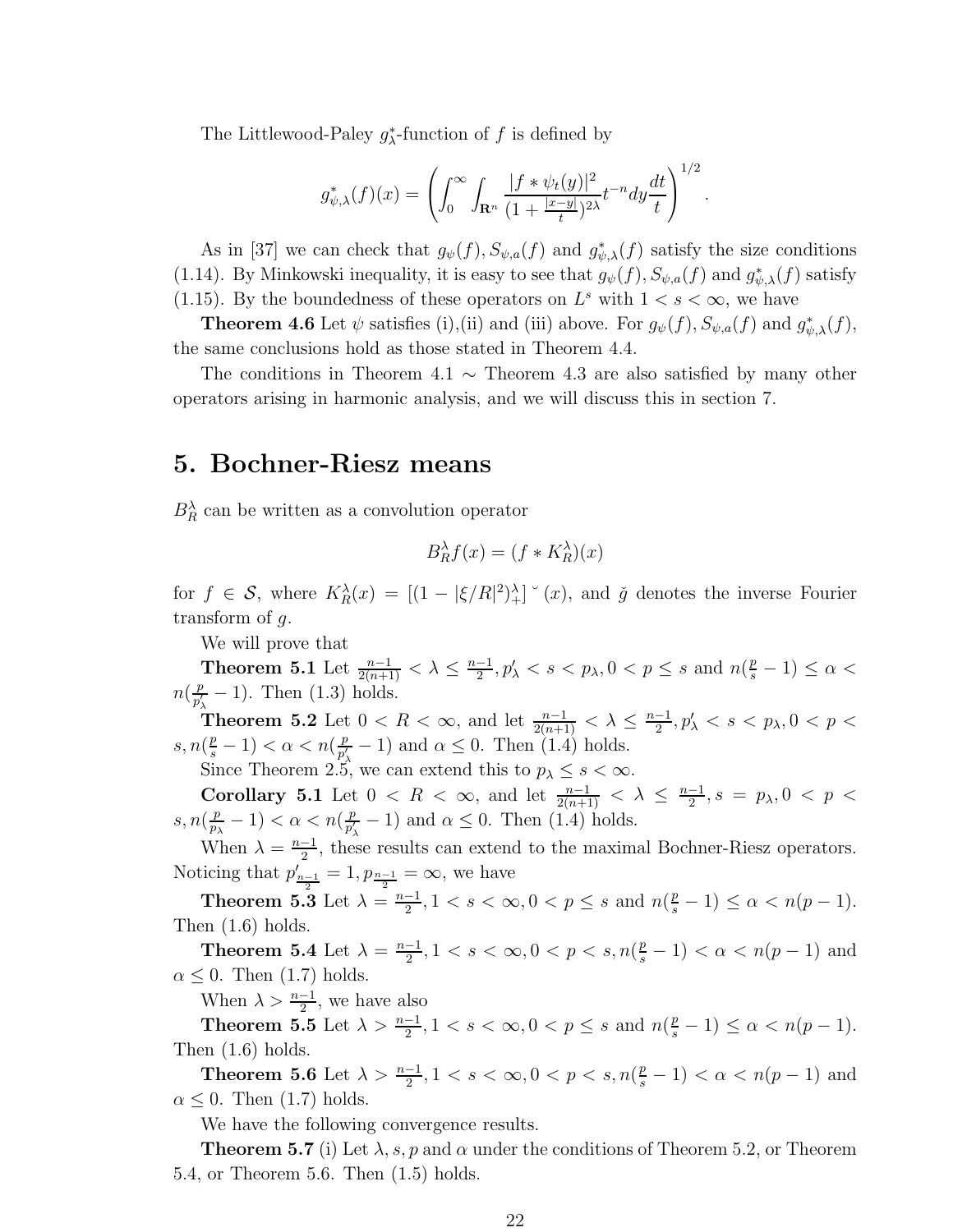It is known that the boundedness of  $B_*^{\lambda}$  on  $L^p$  and the maximal principle (see Stein [64]) imply that  $B_R^{\lambda} f$  converges to f almost everywhere as R tends to  $\infty$ , for  $f \in L^p$ . Similarly, we can also get a  $\mu_{\alpha}$ -a.e. convergence result for  $B_R^{\lambda} f$  by Theorem 5.3 (or Theorem 5.5) and a similar maximal principle, for  $f \in BL_{|x|^{\alpha}}^{p,s}$  with  $\lambda, s, p$  and  $\alpha$  under the conditions of Theorem 5.3 (or Theorem 5.5). But this does not imply new information since  $BL_{|x|^\alpha}^{p,s} \subset L^{\frac{np}{n+\alpha}}$  and  $\frac{np}{n+\alpha} > 1$  (see Theorem 2.4).

Next, We prove the Theorems above. First, let us give an outline of the proof of Theorem 5.1. In order to prove that  $B_1^{\lambda}$  is of type  $(BL_{|x|^{\alpha}}^{p,s}, BL_{|x|^{\alpha}}^{p,s})$ , by the equality  $B_1^{\lambda} f = Hf + Tf$  (i.e.(5.6) below, where  $Hf$  is controlled by Hardy-Littlewood maximal function  $Mf$ ), we need only to prove that this holds for T since Theorem 4.4. This can be divided into three steps. Step 1, we prove that

$$
||B_1^{\lambda}h||_{BL_{|x|^{\alpha}}^{p,s}} \le C \tag{5.1}
$$

for all  $(p, s, \alpha)$ -blocks h of restrict II-type, where C is independent of h, and it follows that

$$
||Th||_{BL_{|x|^{\alpha}}^{p,s}} \leq C \tag{5.2}
$$

for all  $(p, s, \alpha)$ -blocks h of restrict II-type, since Theorem 4.4. Step 2, we prove that  $(5.2)$  holds for all  $(p, s, \alpha)$ -blocks h of restrict I-type. Thus,  $(5.2)$  holds for all  $(p, s, \alpha)$ blocks h. Step 3, we prove that

$$
Tf = \sum_{j} \mu_j T a_j \tag{5.3}
$$

for  $f = \sum_j \mu_j a_j \in BL_{|x|^{\alpha}}^{p,s}$  with s, p and  $\alpha$  under the conditions of Theorem 5.1. From these, it is easy to get that T is of type  $(BL_{|x|^\alpha}^{p,s}, BL_{|x|^\alpha}^{p,s})$ , then  $B_1^\lambda$  follows since (5.6) below and Theorem 4.4.

#### Proof of Theorem 5.1

Step 1.

we consider the case of  $(p, s, \alpha)$ -block of restrict II-type.

**Proposition 5.1** Let  $\lambda \leq \frac{n-1}{2}$  $\frac{-1}{2}, p'_{\lambda} < s < \infty, 0 < p \leq s$  and  $n(\frac{p}{s}-1) \leq \alpha < n(\frac{p}{p'_{\lambda}})$  $\frac{p}{p'_\lambda}-1$ ). If  $B_1^{\lambda}$  is bounded on  $L^s$ , then (5.1) holds for all  $(p, s, \alpha)$ -blocks h of restrict II-type.

In fact, we can prove the following

**Proposition 5.2** Let  $1 < s < \infty, 0 < p \le s, n(\frac{p}{s} - 1) \le \alpha < n(p - 1)$  and  $n+\alpha$  $\frac{+\alpha}{p} < \delta \leq n$ . Suppose that a sublinear operator K satisfies the size condition as following

$$
|Kf(x)| \le C||f||_{L^{1}}/|x - x_{0}|^{\delta}
$$
\n(5.4)

when supp  $f \subseteq B(x_0, 2^k)$  and  $|x - x_0| \geq 2^{k+1}$  with  $k \in \mathbb{Z}$ . If K is bounded on  $L^s$ , then

$$
\|Kh\|_{BL^{p,s}_{|x|^\alpha}}\leq C
$$

for all  $(p, s, \alpha)$ -blocks h of restrict II-type, where C is independent of h.

We can check that the following size condition implies the condition  $(5.4)$ :

$$
|Kf(x)| \le C \int_{\mathbf{R}^n} \frac{|f(y)|}{|x - y|^{\delta}} dy, \quad x \notin \text{supp} f,
$$
 (5.5)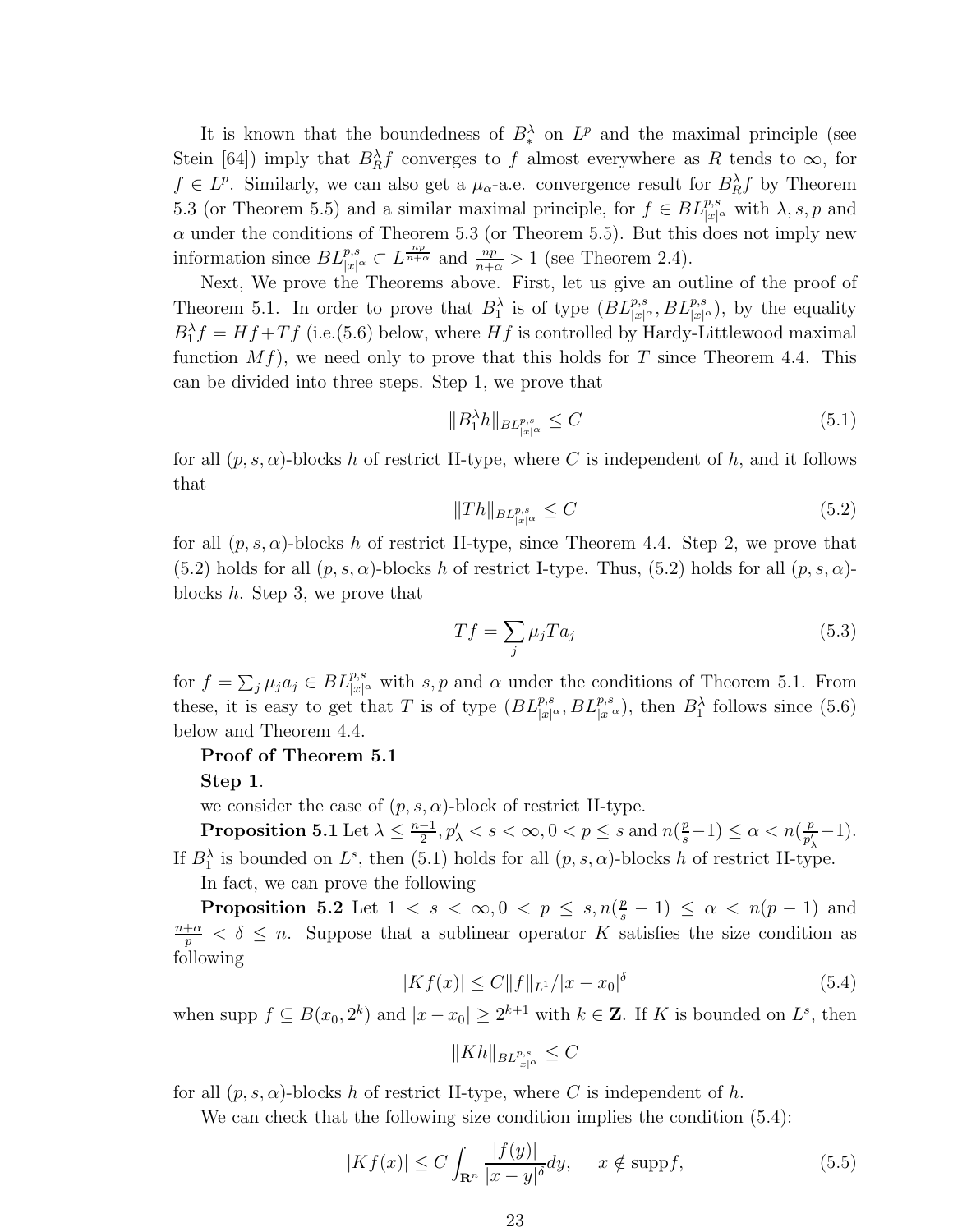for any integral function with compact support. In fact, assume that  $K$  satisfies (5.5). Let  $y \in B_k(x_0) = B(x_0, 2^k)$  and  $x \in (B_{k+1}(x_0))^c$  (i.e.  $|x - x_0| \geq 2^{k+1}$ ). For  $k \in \mathbb{Z}$ , we have  $|x - y| \ge 2^k \ge |y - x_0|$ , and it follows that  $|x - x_0| \le |x - y| + |y - x_0| \le 2|x - y|$ . Then K satisfies  $(5.4)$ .

It is known that

$$
|B_1^{\lambda} f(x)| \le C \int_{\mathbf{R}^n} \frac{|f(y)|}{|x - y|^{\frac{n+1}{2} + \lambda}} dy
$$

for  $f \in L^s$  with  $1 < s < \infty$ .

Let  $\delta = \frac{n+1}{2} + \lambda$ , it is easy to check that  $\lambda$ , s, p and  $\alpha$  satisfy the conditions of Proposition 5.1 if they satisfy Proposition 5.2. So, Proposition 5.1 is a special case of Proposition 5.2 when  $\delta = \frac{n+1}{2} + \lambda$ .

**Proof of Proposition 5.2** By Theorem 3.1, it suffices to check that  $Kh$  is a  $(p, s, \alpha, \varepsilon)$ -molecular for every  $(p, s, \alpha)$ -block h of restrict II-type centered at any point  $x_0$  and  $\Re(Kh) \leq C$  with C independent of h.

Since  $n(\frac{p}{s}-1) \leq \alpha$  and  $\frac{n+\alpha}{p} < \delta$ , we have  $0 < \frac{\delta}{n} - \frac{1}{p} - \frac{\alpha}{np} \leq \frac{\delta}{n} - \frac{1}{s}$  $\frac{1}{s}$ . Then, we can choose  $A_0$  and  $\varepsilon$  such that

$$
0 < \varepsilon < A_0 = \frac{\delta}{n} - \frac{1}{p} - \frac{\alpha}{np} \le \frac{\delta}{n} - \frac{1}{s}.
$$

Set  $a = A_0 - \varepsilon$  and  $b = \frac{\delta}{n} - \frac{1}{s} - \varepsilon$ . We see that  $a > 0, b > 0$  and  $b - a = -\frac{1}{s} + \frac{1}{p} + \frac{\alpha}{np} \ge 0$ since  $n(\frac{p}{s}-1) \leq \alpha$ . Given a  $(p, s, \alpha)$ -block h of restrict II-type with supp  $a \subset$  $B(x_0, r) \subset B_{k_0}(x_0), 2^{k_0-1} < r \le 2^{k_0}$ , and  $k_0 \le 0$ , we see that

$$
||Kh(x)|x - x_0|^{nb}||_{L^s}^s = \left(\int_{|x - x_0| < 2^{k_0 + 1}} + \int_{|x - x_0| \ge 2^{k_0 + 1}}\right) |Kh(x)|^s |x - x_0|^{snb} dx
$$
  
=  $J_1 + J_2$ .

For  $J_1$ , by the  $L^s$ -boundedness of  $K$ , we have

$$
J_1 \le C2^{k_0 n s b} \|h\|_{L^s}^s \le C2^{k_0 n s b} 2^{k_0 n s (1/s - 1/p - \alpha/n p)}.
$$

For  $J_2$ , by (5.4), noticing that  $(nb - \delta)s + n = -n\varepsilon < 0, \delta \le n$  and  $k_0 \le 0$ , and using Hölder inequality, we have

$$
J_2 = \int_{|x-x_0| \ge 2^{k_0+1}} |Kh(x)|^s |x-x_0|^{nbs} dx
$$
  
\n
$$
\le C \int_{|x-x_0| \ge 2^{k_0+1}} ||h||_{L^1}^s |x-x_0|^{nbs-\delta s} dx
$$
  
\n
$$
= C 2^{k_0((nb-n)s+n)} 2^{k_0(n-\delta)s} ||h||_{L^1}^s
$$
  
\n
$$
\le C 2^{k_0ns(b-1+1/s)} ||h||_{L^s}^s |B_{k_0}|^{s/s'}
$$
  
\n
$$
\le C 2^{k_0nsb} 2^{k_0ns(1/s-1/p-\alpha/np)}.
$$

Thus,

$$
||Kh(x)|x - x_0|^{nb}||_{L^s} \le C2^{k_0nb}2^{k_0n(1/s - 1/p - \alpha/np)}.
$$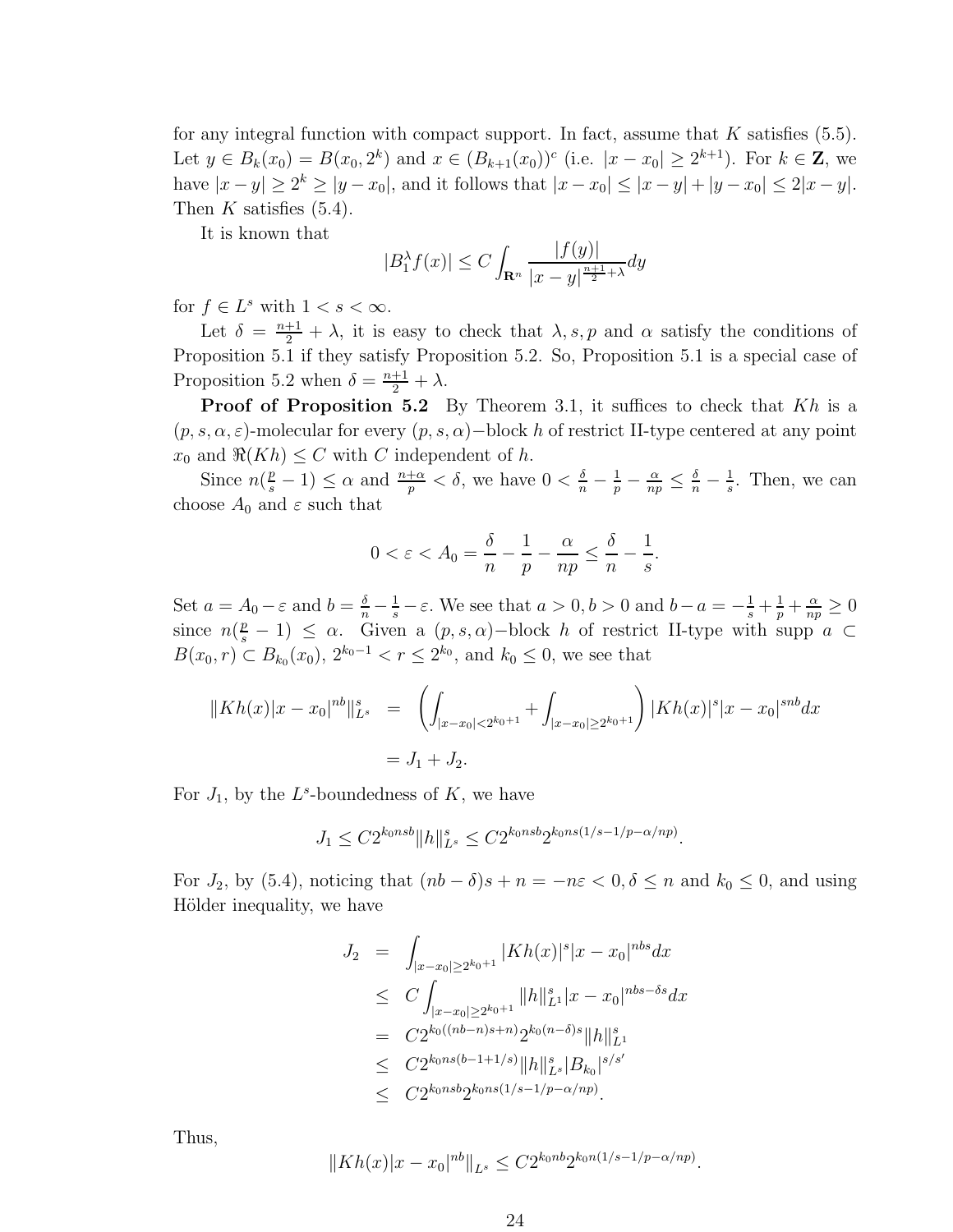And by the  $L^s$ -boundedness of  $K$ , we have

$$
||Kh||_{L^{s}} \leq C||h||_{L^{s}} \leq C2^{k_0n(1/s-1/p-\alpha/np)}.
$$

Then, noticing  $a/b > 0$  and  $1 - a/b \ge 0$ ,  $b - a + \frac{1}{s} - \frac{1}{p} - \frac{\alpha}{nq}$  $\frac{\alpha}{np} = 0$ , we have

$$
\mathfrak{R}(Kh) \leq C2^{k_0 n(1/s - 1/p - \alpha/np)a/b} 2^{k_0 n(b+1/s - 1/p - \alpha/np)(1 - a/b)} \n= C2^{k_0 n(b-a+1/s - 1/p - \alpha/np)} = C,
$$

since  $k_0 \leq 0$ . Thus, we finish the proof of Proposition 5.2.

#### Step 2.

We consider the case of  $(p, s, \alpha)$ -block of restrict I-type.

Because  $B_1^{\lambda} = f * K_1^{\lambda}$ , we can decompose  $B_1^{\lambda}$  into two parts as  $B_1^{\lambda} = f * (\chi_{B_{2\pi}} K_1^{\lambda}) +$  $f * (\chi_{B_{2\pi}^c} K_1^{\lambda})$ , where  $B_{2\pi} = \{x : |x| \leq 2\pi\}$ . It is easy to see that the first part can be controlled by Hardy-Littlewood maximal function  $Mf$  since  $K_1^{\lambda}$  is bounded. For the second part, we can use the asymptotic expansion of  $K_1^{\lambda}$ 

$$
K_1^{\lambda}(x) \sim |x|^{-(n+1)/2-\lambda} \left[ e^{2\pi i|x|} \sum_{j=0}^{\infty} \alpha_j |x|^{-j} + e^{-2\pi i|x|} \sum_{j=0}^{\infty} \beta_j |x|^{-j} \right]
$$

as  $|x| \to \infty$ , for suitable constants  $\alpha_j$  and  $\beta_j$ , and express it as a finite sum as follows, as Stein did in [59]. First there are finitely many terms, given by some constant multiples of

$$
T^{j\pm}f(x) = \int_{|y| \ge 2\pi} e^{\pm 2\pi i|y|} f(x - y)|y|^{-(n+1)/2 - \lambda - j} dy
$$

with  $j \geq 0$ . Next, there is an error term, corresponding to convolution with a kernel belonging to  $L^1$ . In fact, the error term can be controlled by  $Mf$ , and this can be seen more clearly in the following Lemma 5.1 (see [42]), and in [17] for  $\lambda > \frac{n-3}{2}$ .

**Lemma 5.1**([42]) For every  $k \ge -\frac{1}{2}$ , there are real constants  ${c_{k,j}}_{j=0}^{\infty}$  and  $c_k$  such that, for every  $N \in \mathbb{Z}^+$ , the following holds:

$$
J_k(x) = R_{k,N} \left( \frac{1}{x^{2N+5/2}} \right) + \sum_{j=0}^{N} \left( \frac{c_{k,2j}}{x^{2j+1/2}} \cos(x - c_k) - \frac{c_{k,2j+1}}{x^{2j+3/2}} \sin(x - c_k) \right)
$$

where  $R_{k,N}$  is controlled by

$$
\left| R_{k,N} \left( \frac{1}{x^{2N+5/2}} \right) \right| \le \frac{C_{k,N}}{x^{2N+5/2}}
$$

for every  $x \geq 2\pi$  and some constants  $C_{k,N}$ .

Thus, we need only to take  $N_0$  in Lemma 5.1 such that  $(n+1)/2+\lambda+2N_0+5/2 > n$ . Then we can write

$$
B_1^{\lambda} f = Hf + Tf \tag{5.6}
$$

where  $Hf$  is controlled by Hardy-Littlewood maximal function  $Mf$ , and

$$
Tf = \sum_{j=0}^{N_0} [(c_{2j+\frac{1}{2}}^+T^{(2j+\frac{1}{2})+} + c_{2j+\frac{1}{2}}^-T^{(2j+\frac{1}{2})-}f) + (c_{2j+\frac{3}{2}}^+T^{(2j+\frac{3}{2})+}f + c_{2j+\frac{3}{2}}^-T^{(2j+\frac{3}{2})-}f)]
$$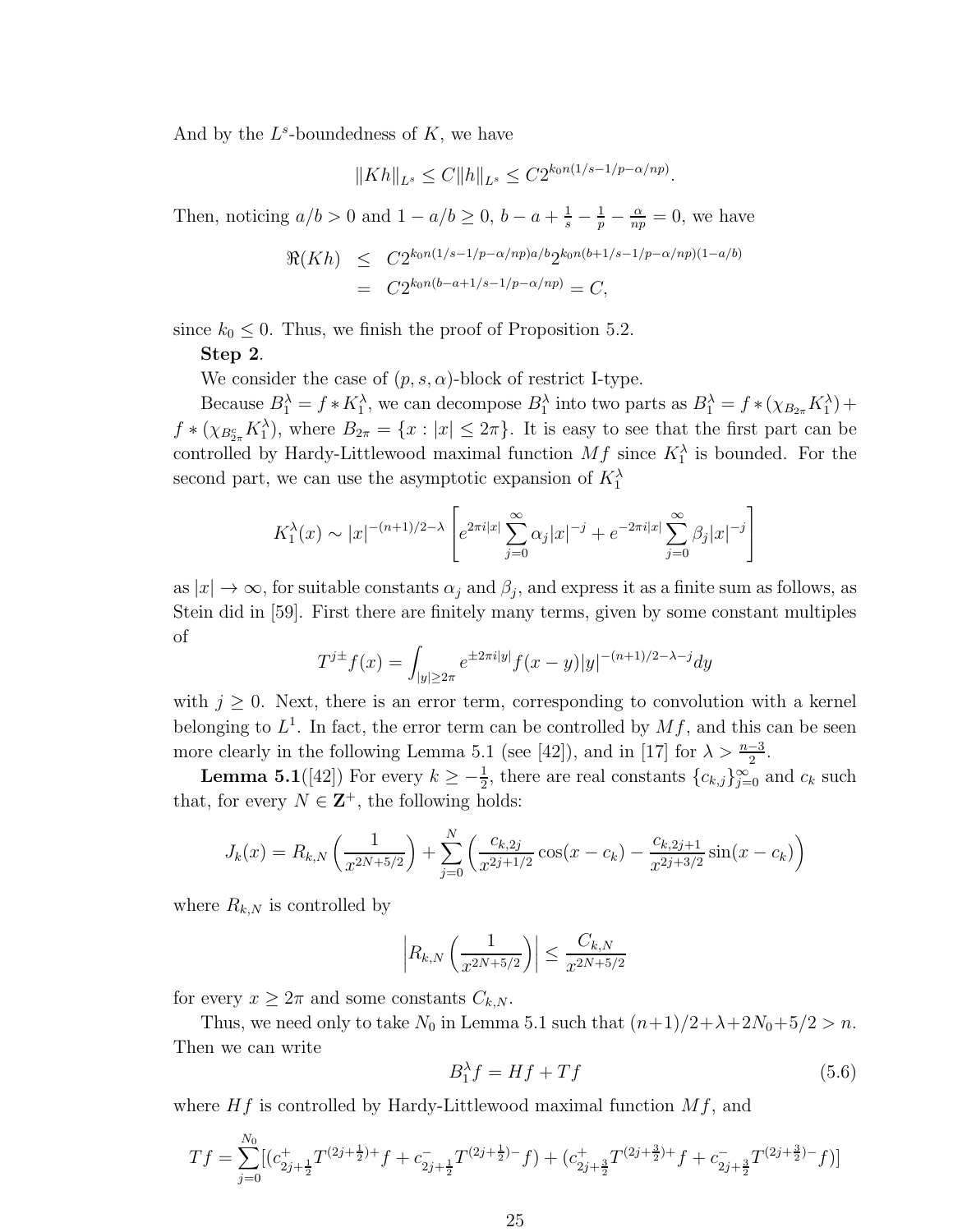for some constants  $c_j^{\pm}$ , where

$$
T^{(2j+\frac{1}{2})\pm}f(x) = \int_{|y|\geq 2\pi} e^{\pm 2\pi i|y|} f(x-y)|y|^{-\frac{n+1}{2}-\lambda - (2j+\frac{1}{2})} dy
$$

 $j = 0, 1, 2, \dots, N_0 \cdot T^{(2j + \frac{3}{2}) \pm} f$  are similar.

Proposition 5.3 Let  $\frac{n-1}{2(n+1)} < \lambda \leq \frac{n-1}{2}$  $\frac{-1}{2}, p'_{\lambda} < s < p_{\lambda}, 0 < p \leq s$  and  $n(\frac{p}{s}-1) \leq \alpha <$  $n(\frac{p}{n'})$  $\frac{p}{p'_\lambda}$  – 1). Then, (5.2) holds for all  $(p, s, \alpha)$ -blocks h of restrict I-type.

**Proof** We prove  $(5.2)$  by Theorem 3.1.

It is easy to see that  $T^{(2j+\frac{1}{2})\pm}f(x)$  is controlled pointwise by Hardy-Littlewood maximal function Mf when  $\frac{n+1}{2} + \lambda + 2j + \frac{1}{2} > n$ , and  $T^{(2j+\frac{3}{2})\pm}f(x)$  is controlled by Mf when  $\frac{n+1}{2} + \lambda + 2j + \frac{3}{2} > n$ . It is clear that we need only to consider

$$
T^{0+}f(x) = \int_{|y| \ge 2\pi} e^{2\pi i|y|} f(x-y)|y|^{-(n+1)/2-\lambda} dy.
$$

In fact, once we have proved that

$$
||T^{0+}h||_{BL^{p,s}_{|x|^\alpha}} \le C \tag{5.7}
$$

for all  $(p, s, \alpha)$ -blocks h of restrict I-type, under conditions of Proposition 5.3, then, from this and Theorem 4.4, it is easy to see that  $T^{(2j+\frac{1}{2})\pm}$  and  $T^{(2j+\frac{3}{2})\pm}$ ,  $j=0,1,2,\cdots,N_0$ , also satisfy  $(5.7)$ . Then,  $T$  follows.

Let us prove (5.7). By Theorem 3.1, it suffices to check that  $T^{0+}h$  is a  $(p, s, \alpha, \varepsilon)$ molecular for every  $(p, s, \alpha)$  – block h of restrict I-type centered at origin  $x_0 = 0$  and  $\Re(T^{0+}h) \leq C$  with C independent of h.

Since  $n(\frac{p}{s}-1) \leq \alpha < n(\frac{p}{p})$  $\frac{p}{p'_{\lambda}}-1$ , we have

$$
\frac{n+1}{2n}+\frac{\lambda}{n}-\frac{1}{s}\geq \frac{n+1}{2n}+\frac{\lambda}{n}-\frac{1}{p}-\frac{\alpha}{np}>0.
$$

Then, we can choose  $A_0$  and  $\varepsilon$  such that

$$
0 < \varepsilon < \frac{n+1}{2n} + \frac{\lambda}{n} - \frac{1}{p} - \frac{\alpha}{np} \le \frac{n+1}{2n} + \frac{\lambda}{n} - \frac{1}{s}.
$$

Set  $a = \frac{n+1}{2n} + \frac{\lambda}{n} - \frac{1}{p} - \frac{\alpha}{np} - \varepsilon$  and  $b = \frac{n+1}{2n} + \frac{\lambda}{n} - \frac{1}{s} - \varepsilon$ . We see that  $a > 0, b > 0$  and  $b - a = -\frac{1}{s} + \frac{1}{p} + \frac{\alpha}{np} \ge 0.$ 

As in [59], we write

$$
|y|^{-(n+1)/2-\lambda} = \sum_{k=0}^{\infty} 2^{-[(n+1)/2+\lambda]k} \psi(y/2^k), \qquad |y| \ge 1
$$

where  $\psi$  is a smooth function, supported in  $1/2 \le |y| \le 2$ . Then

$$
T^{0+} = \sum_{k=0}^{\infty} T_k
$$
\n(5.8)

with  $T_k f(x) = 2^{-[(n+1)/2 + \lambda]k} \int e^{2\pi i |y|} f(x - y) \psi(y/2^k) dy.$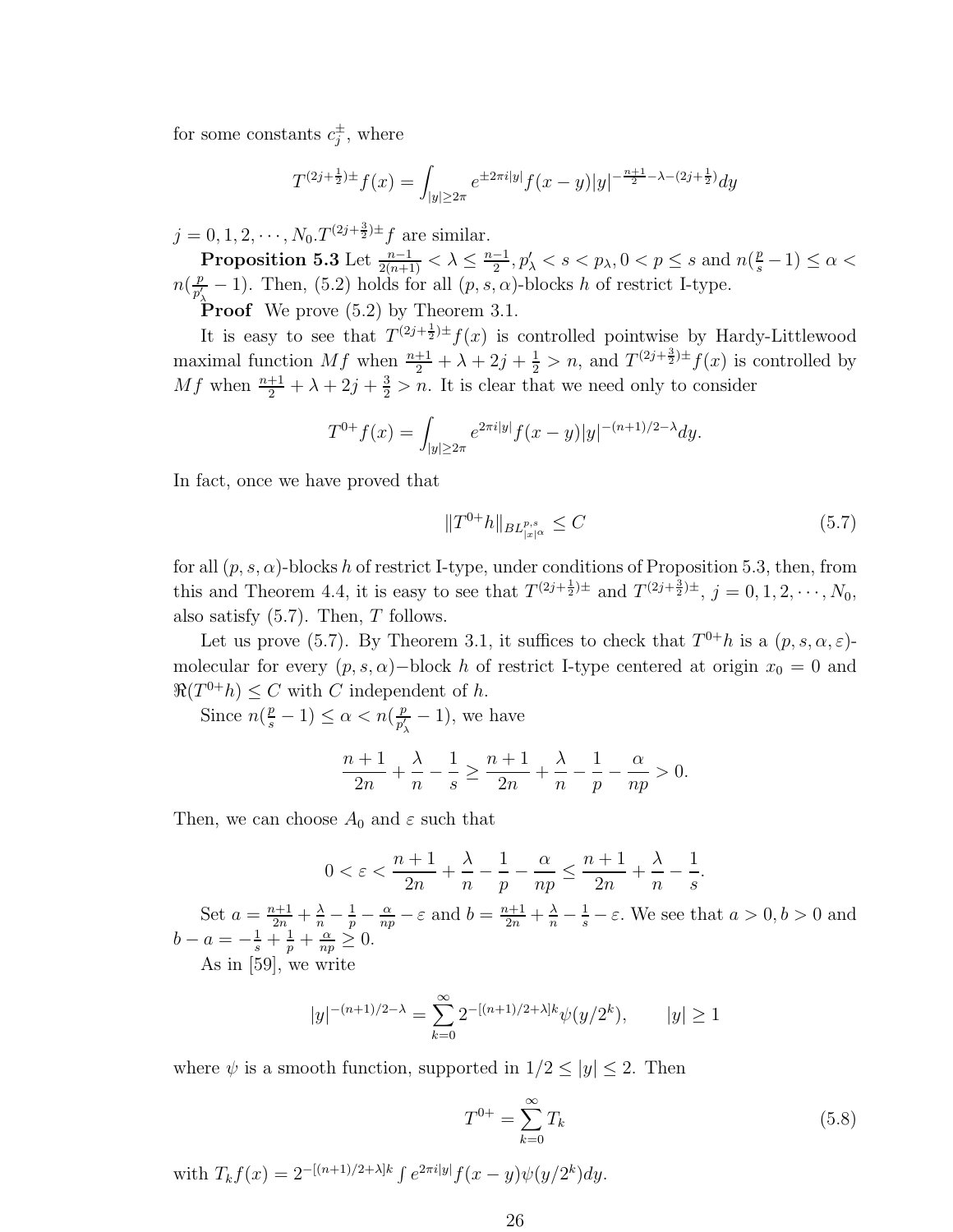Given a  $(p, s, \alpha)$ -block h with supp  $h \subset B(0,r) \subset B_{k_0}(0), 2^{k_0-1} < r \leq 2^{k_0}$  and  $k_0 > 0$ , by (5.8) and Minkowski inequality, we have

$$
||T^{0+}h(x)|x|^{nb}||_{L^{s}} \leq \sum_{k=0}^{\infty} ||T_{k}h(x)|x|^{nb}||_{L^{s}}.
$$

Let us estimate  $||T_k h(x)|x|^{nb}||_{L^s}$ . We see that

$$
||T_kh(x)|x|^{nb}||_{L^s}^s \leq \left(\int_{|x| < 2^{k_0+1}} + \int_{|x| \geq 2^{k_0+1}}\right) |T_kh(x)|^s |x|^{snb} dx
$$
  
=  $J_1^k + J_2^k$ .

For  $J_1^k$ , by (34) in ([59], p394), we have

$$
J_1^k = \int_{|x| < 2^{k_0+1}} |T_k h(x)|^s |x|^{nbs} dx
$$
  
\n
$$
\leq C 2^{k_0 nsb} \|T_k h\|_{L^s}^s
$$
  
\n
$$
\leq C 2^{k_0 nsb} 2^{-[(n+1)/2+\lambda]ks + kn} \|h\|_{L^s}^s.
$$

Noticing that  $-\frac{n+1}{2} - \lambda + \frac{n}{s} < 0$  (since  $p'_{\lambda} < s$ ), we have

$$
\sum_{k=0}^{\infty} (J_1^k)^{1/s} \le C2^{k_0nb} ||h||_{L^s}
$$

for  $k_0 = 1, 2, \cdots$ .

For  $J_2^k$ , let  $x \in \{x : |x| \ge 2^{k_0+1}\}, y \in \text{supp}\psi(\cdot/2^k) = \{y : 2^{k-1} < |y| \le 2^{k+1}\}$  and  $x - y \in B_{k_0} = \{x - y : |x - y| \leq 2^{k_0}\},\$  then  $2^{k_0+1} \leq |x| \leq |y| + |x - y| \leq 2^{k_0} + 2^{k+1}$  and  $k_0 \leq k+1$ . Thus, noticing that  $T_k h(x) = 2^{-[(n+1)/2+\lambda]k} \int e^{2\pi i |y|} h(x-y) \psi(y/2^k) dy$ , we have  $J_2^k = 0$  when  $k + 1 < k_0$ , while when  $k + 1 \ge k_0$ ,

$$
J_2^k = \int_{|x| \ge 2^{k_0+1}} |T_k h(x)|^s |x|^{nbs} dx
$$
  
\n
$$
\le C(2 \times 2^{k+1})^{nsb} \int_{|x| \ge 2^{k_0+1}} |T_k h(x)|^s dx
$$
  
\n
$$
\le C2^{knsb} 2^{-[(n+1)/2+\lambda]ks + kn} ||h||_{L^s}^s
$$
  
\n
$$
= C2^{ks(nb-(n+1)/2-\lambda+n/s)} ||h||_{L^s}^s,
$$

since (34) in ([59], p394). Noticing that  $nb - \frac{n+1}{2} - \lambda + \frac{n}{s} = -n\varepsilon < 0$  and  $-\frac{n+1}{2} - \lambda + \frac{n}{s} <$ 0, we have

$$
\sum_{k=0}^{\infty} (J_2^k)^{1/s} = \sum_{k+1 \ge k_0} (J_2^k)^{1/s} \le C2^{k_0(nb-(n+1)/2 - \lambda + n/s)} \|h\|_{L^s} \le C2^{k_0nb} \|h\|_{L^s}
$$

for  $k_0 > 0$ . Thus,

$$
||T^{0+}h(x)|x|^{nb}||_{L^{s}} \leq \sum_{k=0}^{\infty} [(J_1^k)^{1/s} + (J_2^k)^{1/s}]
$$
  
= 
$$
\sum_{k=0}^{\infty} (J_1^k)^{1/s} + \sum_{k=0}^{\infty} (J_2^k)^{1/s} \leq C2^{k_0nb} 2^{k_0 n (1/s - 1/p - \alpha/np)}.
$$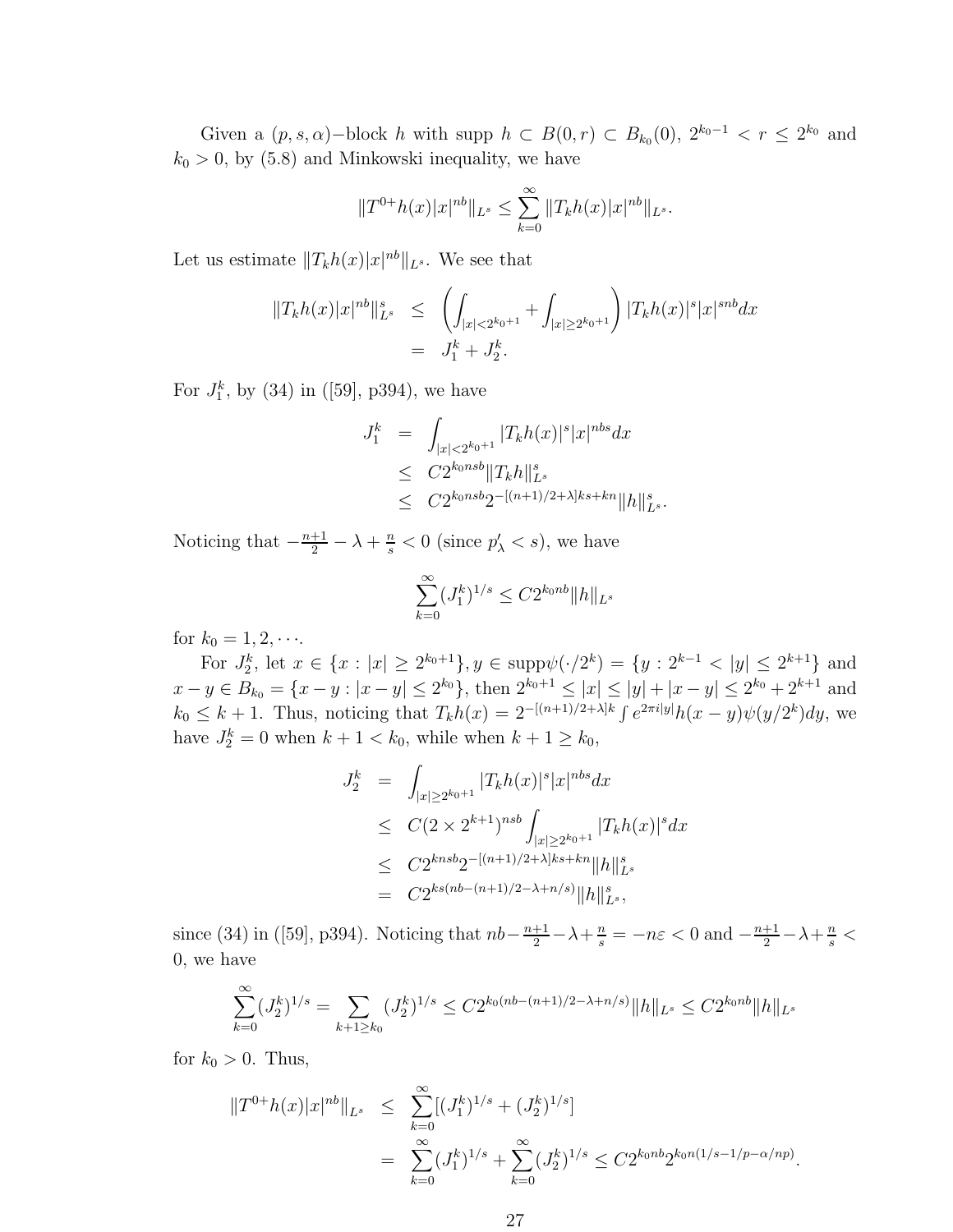And by the  $L^s$  boundedness of  $T^{0+}$ , see [59], we have

$$
||T^{0+}h(||_{L^s} \leq C||h||_{L^s} \leq C2^{k_0n(1/s-1/p-\alpha/np)}.
$$

Then, noticing  $a/b > 0$ ,  $1 - a/b > 0$  and  $b - a + \frac{1}{s} - \frac{1}{p} - \frac{\alpha}{nq}$  $\frac{\alpha}{np} = 0$ , we have

$$
\Re(T^{0+}h) \le C2^{k_0n(1/s-1/p-\alpha/np)a/b}2^{k_0n(b+1/s-1/p-\alpha/np)(1-a/b)}
$$
  
=  $C2^{k_0n(b-a+1/s-1/p-\alpha/np)} = C$ ,

where  $k_0 > 0$ . Thus, (5.7) holds, and it follows that (5.2) holds for all  $(p, s, \alpha)$ -blocks h of restrict I-type.

For  $(p, s, \alpha)$ -blocks, by (5.6) and Theorem 4.4, we see that for T in (5.6), the same conclusions hold as those stated in Proposition 5.1. Then, by Proposition 5.3, we have

**Proposition 5.4** Let  $\lambda$ , s, p and  $\alpha$  under the conditions of Theorem 5.1. Then (5.2) holds for all  $(p, s, \alpha)$ -blocks h.

#### Step 3.

We prove (5.3). From (5.3) the conclusion required can be proved easily.

**Proposition 5.5** Let  $\lambda$ , s, p,  $\alpha$  under the conditions of Theorem 5.1, T as in (5.6). Then

T is of type 
$$
(BL_{|x|^{\alpha}}^{p,s}, BL_{|x|^{\alpha}}^{p,s}).
$$

**Proof** We need to prove (5.3). For  $f \in BL_{|x|^{\alpha}}^{p,s}$  and any  $0 < \varepsilon \leq ||f||_{BL_{|x|^{\alpha}}^{p,s}}$ , there exists a decomposition of  $f: f = \sum_j \mu_j a_j$  such that  $(\sum_j |\mu_j|^{\bar{p}})^{1/\bar{p}} \le ||f||_{BL^{p,s}_{|x|^{\alpha}}} + \varepsilon$ , where all  $a_j$  are  $(p, s, \alpha)$ -blocks. Once (5.3) is proved, then, by Proposition 5.4, we have

$$
||Tf||_{BL_{|x|^{\alpha}}^{p,s}} \leq \sum_{j} |\mu_j| ||Ta_j||_{BL_{|x|^{\alpha}}^{p,s}} \leq C \sum_{j} |\mu_j|
$$
  
 
$$
\leq C \left( \sum_{j} |\mu_j|^{\bar{p}} \right)^{1/\bar{p}} \leq C ||f||_{BL_{|x|^{\alpha}}^{p,s}} + \varepsilon \leq C ||f||_{BL_{|x|^{\alpha}}^{p,s}}.
$$

Next, let us prove (5.3). It is clear that we need only to prove (5.3) for  $T^{\frac{1}{2}+}$  since the cases for  $T^{(2j+\frac{1}{2})\pm}$  and  $T^{(2j+\frac{3}{2})\pm}$ ,  $j = 0, 1, 2, \dots, N_0$ , are similar. As (5.8), we can write

$$
T^{\frac{1}{2}+} = \sum_{k=0}^{\infty} T_k^{\frac{1}{2}+} \tag{5.9}
$$

with  $T_k^{\frac{1}{2}+} f(x) = 2^{-[(n+1)/2 + \lambda + 1/2]k} \int e^{2\pi i |y|} f(x - y) \psi(y/2^k) dy.$ 

Let us first consider  $T_k^{\frac{1}{2}+}$ . Fix k and  $x \in \mathbb{R}^n$ . Let  $f = \sum_{j=1}^{\infty} \mu_j a_j$  where each  $a_j$  is a  $(p, s, \alpha)$ -block with supp  $a_j \subset B_j$  and  $||a_j||_{L^s} \leq |B_j|^{-\frac{1}{p} - \frac{\alpha}{np} + \frac{1}{s}}$ , and  $(\sum_{j=1}^{\infty} |\mu_j|^{p})^{1/p} < \infty$ . When  $a_j$  is a  $(p, s, \alpha)$ -block of restrict II-type, by Hölder inequality, we have

$$
\int |a_j(x-y)||\psi(y/2^k)|dy \le ||\psi||_{L^{\infty}}||a_j||_{L^1} \le ||\psi||_{L^{\infty}}|B_j|^{1-\frac{1}{p}-\frac{\alpha}{np}} \le ||\psi||_{L^{\infty}},
$$

since  $|B_j| \leq 1$  and  $1 - \frac{1}{p} - \frac{\alpha}{nq}$  $\frac{\alpha}{np} > 0.$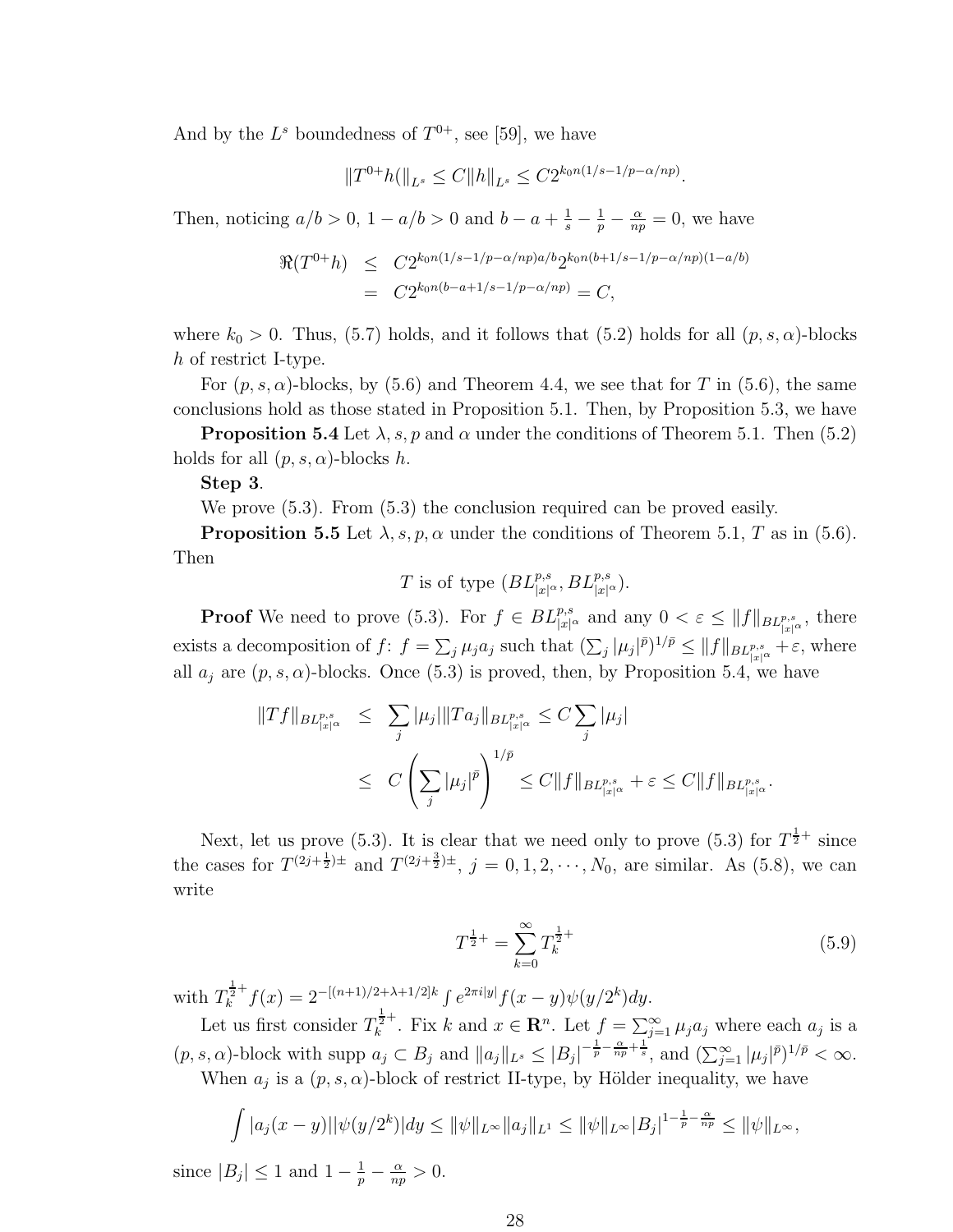When  $a_j$  is a  $(p, s, \alpha)$ -block of restrict I-type, by Hölder inequality, we have

$$
\int |a_j(x-y)||\psi(y/2^k)|dy \leq ||2^{nk/s'}\psi||_{L^{s'}}||a_j||_{L^{s}} \leq 2^{nk/s'}||\psi||_{L^{s'}}|B_j|^{\frac{1}{s}-\frac{1}{p}-\frac{\alpha}{np}} \leq 2^{nk/s'}||\psi||_{L^{s'}},
$$

since  $|B_j| > 1$  and  $\frac{1}{s} - \frac{1}{p} - \frac{\alpha}{np} \leq 0$ .

Let  $F(y) = \sum_{j=1}^{\infty} |\mu_j||a_j(x-y)||\psi(y/2^k)|$  for  $x \in \mathbb{R}^n$ , by Minkowski inequality and the two inequalities above, we have

$$
||F||_{L^{1}} \leq (||\psi||_{L^{\infty}} + 2^{nk/s'} ||\psi||_{L^{s'}}) \sum_{j=1}^{\infty} |\mu_{j}| \leq (||\psi||_{L^{\infty}} + 2^{nk/s'} ||\psi||_{L^{s'}}) (\sum_{j=1}^{\infty} |\mu_{j}|^{\bar{p}})^{1/\bar{p}} < \infty.
$$

Let  $F_N(y) = \sum_{j=1}^N \mu_j e^{2\pi i |y|} a_j(x-y) \psi(y/2^k)$  for  $x \in \mathbb{R}^n$ . It is clear that  $|F_N(y)| \leq |F(y)|$ . Then the Lebesgue dominated convergence theorem gives that  $\int \lim_{N\to\infty} F_N(y) dy =$  $\lim_{N\to\infty} \int F_N(y) dy$ , and it follows that

$$
T_k^{\frac{1}{2}+}f(x) = \sum_{j=0}^{\infty} \mu_j T_k^{\frac{1}{2}+} a_j(x).
$$
 (5.10)

We see also that

$$
|T_k^{\frac{1}{2}+}a(x)| \le 2^{-\left[\frac{n+1}{2} + \lambda + \frac{1}{2}\right]k} (\|\psi\|_{L^\infty} + 2^{\frac{nk}{s'}} \|\psi\|_{L^{s'}}) \tag{5.11}
$$

for all  $(p, s, \alpha)$ -blocks with  $1 < s < \infty$ ,  $0 < p \le s$  and  $n(\frac{p}{s}-1) \le \alpha < n(p-1)$ . Noticing  $(5.10)$  and  $(5.9)$ , we have

$$
T^{\frac{1}{2}+}f = \sum_{k=0}^{\infty} \sum_{j=0}^{\infty} \mu_j T_k^{\frac{1}{2}+} a_j = \sum_{j=0}^{\infty} \sum_{k=0}^{\infty} \mu_j T_k^{\frac{1}{2}+} a_j = \sum_{j=0}^{\infty} \mu_j \sum_{k=0}^{\infty} T_k^{\frac{1}{2}+} a_j = \sum_{j=0}^{\infty} \mu_j T^{\frac{1}{2}+} a_j,
$$

the second  $"="$  above holds since

$$
\sum_{j=0}^{\infty} \sum_{k=0}^{\infty} |\mu_j| |T_k^{\frac{1}{2}+} a_j| \le (||\psi||_{L^{\infty}} + ||\psi||_{L^{s'}}) \sum_{j=0}^{\infty} \sum_{k=0}^{\infty} 2^{-\left[\frac{n+1}{2} + \lambda + \frac{1}{2} - \frac{n}{s'}\right]k} |\mu_j|
$$
  

$$
\le (||\psi||_{L^{\infty}} + ||\psi||_{L^{s'}}) \left(\sum_{k=0}^{\infty} 2^{-\left[\frac{n+1}{2} + \lambda + \frac{1}{2} - \frac{n}{s'}\right]k}\right) \left(\sum_{j=1}^{\infty} |\mu_j|^{p}\right)^{1/p} < \infty,
$$

these inequalities hold because of (5.11) and  $(n+1)/2 + \lambda + 1/2 - n/s' > (n+1)/2 +$  $\lambda - n/s' > 0$  which follows from  $s < p_\lambda$ . Thus, we have proved that T is of type  $(BL^{p,s}_{|x|^\alpha}, BL^{p,s}_{|x|^\alpha})$ . Thus, we finish the proof of Proposition 5.5.

The proof of Theorem 5.1 has been finished.

**Proof of Corollary 5.1** Let  $n(\frac{p}{n})$  $\frac{p}{p_{\lambda}}-1$ ) <  $\alpha$  <  $n(\frac{p}{p'_{\lambda}})$  $\frac{p}{p'_\lambda}-1$ , then there exists s such that  $p'_{\lambda} < s < p_{\lambda}$  and  $n(\frac{p}{p_{\lambda}}-1) < n(\frac{p}{s}-1) < \alpha < n(\frac{p}{p'_{\lambda}})$  $\frac{p}{p_{\lambda}}-1$ )  $\lt n(\frac{p}{s}-1)$   $\lt \alpha \lt n(\frac{\hat{p}}{p_{\lambda}'}$  $\frac{p}{p'_\lambda}-1$ ). Then, by Theorem 5.2, we have that  $B_R^{\lambda}$  is of type  $(BL_{|x|^{\alpha}}^{p,s}, L_{|x|^{\alpha}}^p)$ . By Theorem 2.5, we know  $BL_{|x|^{\alpha}}^{p,p_{\lambda}} \subset BL_{|x|^{\alpha}}^{p,s}$ for p, s,  $p_{\lambda}$  and  $\alpha$ . So,  $B_R^{\lambda}$  is of type  $(BL_{|x|^{\alpha}}^{p,p_{\lambda}}, L_{|x|^{\alpha}}^{p})$ .

Proof of Theorem 5.2 Since

$$
B_R^{\lambda} f(x) = \int_{|\xi| < R} \hat{f}(\xi) \left(1 - |\xi/R|^2\right)^{\lambda} e^{2\pi i x \cdot \xi} d\xi,
$$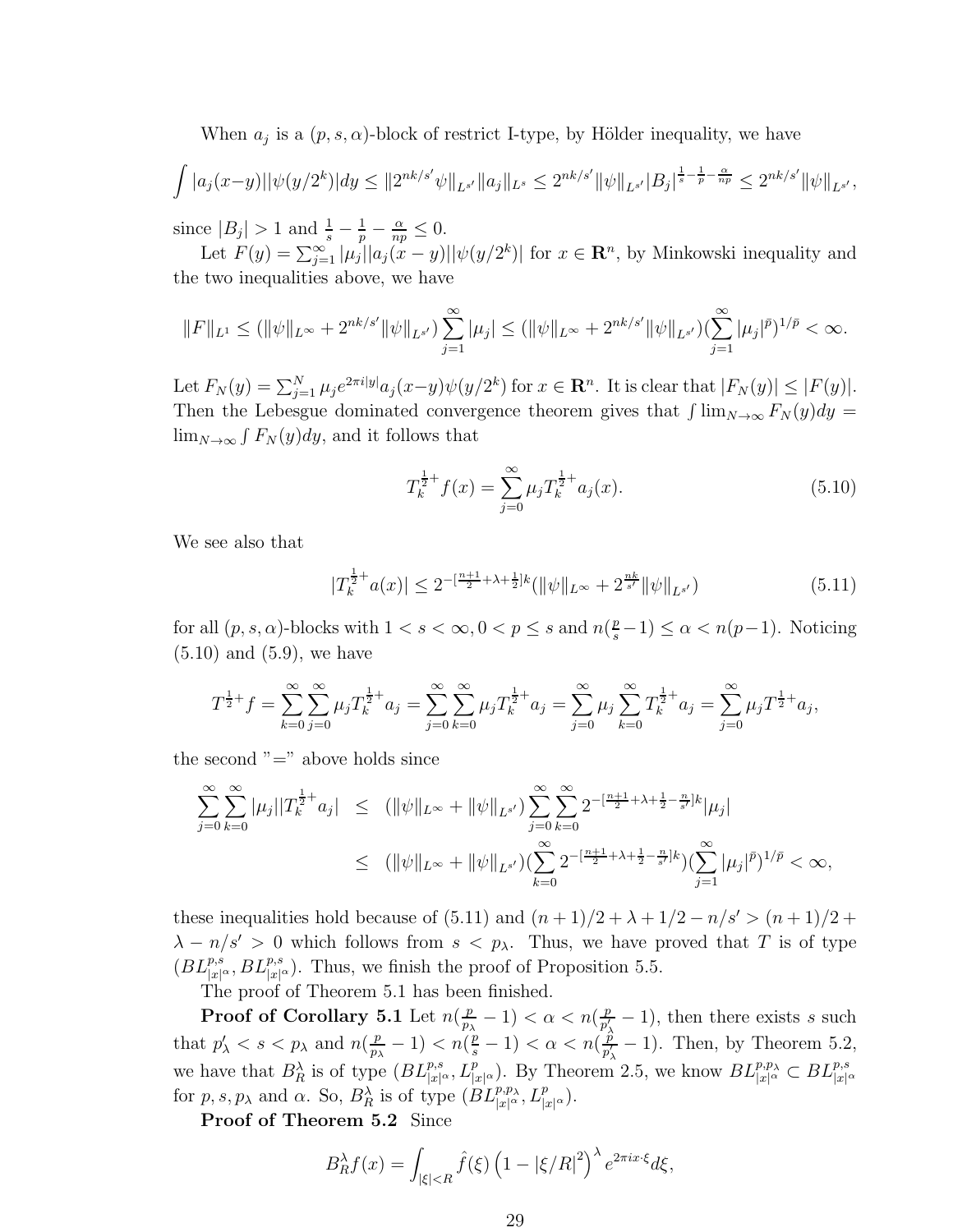and let  $g(x) = f(x/R)$ , we have

$$
B_R^{\lambda} f(x) = \int_{|\eta| < 1} \hat{g}(\eta) \left(1 - |\eta|^2\right)^{\lambda} e^{2\pi i R x \cdot \eta} d\eta.
$$

Let  $f \in BL^{p,s}_{|x|^{\alpha}}$  and  $f \neq 0$ , then there exists a decomposition of  $f(x)$ :  $f(x)$  =  $\sum_{i=1}^{\infty} \mu_i a_i(x)$  with supp  $a_i \subseteq B_i$ ,  $||a_i||_{L^s} \leq |B_i|^{-\frac{1}{p} - \frac{\alpha}{pn} + \frac{1}{s}}$  and  $(\sum_{j=1}^{\infty} |\mu_j|^{\bar{p}})^{1/\bar{p}} \leq 2||f||_{BL^{p,s}_{|x|^{\alpha}}}^p$ . Then  $g(x) = \sum_{i=1}^{\infty} \mu_i a_i(x/R) = \sum_{i=1}^{\infty} \mu_i b_i(x)$  with supp  $b_i = \text{supp } a_i(\cdot/R) \subseteq RB_i$  and  $||b_i||_{L^s} \leq R^{\frac{n+\alpha}{p}} |RB_i|^{-\frac{1}{p} - \frac{\alpha}{pn} + \frac{1}{s}}$ , and this shows that each  $R^{-\frac{n+\alpha}{p}}b_i$  is a  $(p, s, \alpha)$ -block. So we have

$$
g(x) = \sum_{i=1}^{\infty} \mu_i R^{\frac{n+\alpha}{p}} R^{-\frac{n+\alpha}{p}} b_i(x),
$$

and

$$
\|g\|_{BL^{p,s}_{|x|^{\alpha}}}^p \le \left(\sum_{i=1}^{\infty} \left(|\mu_i| R^{\frac{n+\alpha}{p}}\right)^{\bar{p}}\right)^{1/\bar{p}} \le 2R^{\frac{n+\alpha}{p}} \|f\|_{BL^{p,s}_{|x|^{\alpha}}}^p.
$$

By Theorems 5.1 and 2.1, we see that

 $B_1^{\lambda}$  is of type  $(BL_{|x|^{\alpha}}^{p,s}, L_{|x|^{\alpha}}^p)$ 

for  $p'_{\lambda} < s < p_{\lambda}, 0 < p < s, n(\frac{p}{s} - 1) < \alpha < n(\frac{p}{p'_{\lambda}})$  $\frac{p}{p'_\lambda} - 1$  and  $\alpha \leq 0$ . Using these, we have

$$
\int_{\mathbf{R}^n} |B_R^{\lambda} f(x)|^p |x|^{\alpha} dx = \int_{\mathbf{R}^n} \left| \int_{|\eta| < 1} \hat{g}(\eta) \left( 1 - |\eta|^2 \right)^{\lambda} e^{2\pi iRx \cdot \eta} d\eta \right|^p |x|^{\alpha} dx
$$
  
\n
$$
= \frac{1}{R^{\alpha+n}} \int_{\mathbf{R}^n} \left| \int_{|\eta| < 1} \hat{g}(\eta) \left( 1 - |\eta|^2 \right)^{\lambda} e^{2\pi i x \cdot \eta} d\eta \right|^p |x|^{\alpha} dx
$$
  
\n
$$
\leq \frac{C}{R^{\alpha+n}} \|g\|_{BL^{p,s}_{|x|^{\alpha}}}^p \leq C \|f\|_{BL^{p,s}_{|x|^{\alpha}}}^p.
$$

Thus, we finish the proof of Theorem 5.3.

In particular, taking  $\lambda = \frac{n-1}{2}$  $\frac{-1}{2}$  in Theorem 5.1, we have **Corollary 5.2** Let  $0 < s < \infty, 0 < p \le s$  and  $n(\frac{p}{s} - 1) \le \alpha < n(p - 1)$ . Then

$$
B_1^{\frac{n-1}{2}}
$$
 is of type  $(BL_{|x|^{\alpha}}^{p,s}, BL_{|x|^{\alpha}}^{p,s}).$ 

When  $p > 1$ , taking  $\alpha = 0$  in Theorem 5.2, we have Corollary 5.3 (i) Let  $\frac{n-1}{2(n+1)} < \lambda \leq \frac{n-1}{2}$  $\frac{-1}{2}, p'_{\lambda} < s < p_{\lambda}, 1 < p < s$  and  $\frac{n}{p} < \frac{1}{p'_{\lambda}}$  $\frac{1}{p'_\lambda}$ . Then

$$
B_1^{\lambda}
$$
 is of type  $(BL_{|x|^0}^{p,s}, L^p)$ .

When  $p > 1$  and taking  $\alpha = 0$  in Theorem 5.3, we have

**Corollary 5.4** Let  $0 < R < \infty$ . For  $B_R^{\lambda}$ , the same conclusions hold as those stated in Corollary 5.3.

**Remark 5.2** Since the conditions  $p'_{\lambda} < s$  and  $n(\frac{p}{s} - 1) < \alpha$  in theorems above imply that  $\frac{1}{s} - \frac{1}{p} - \frac{\alpha}{np} \leq 0 < \frac{1}{p'_2}$  $\frac{1}{p'_\lambda}-\frac{1}{p}-\frac{\alpha}{n p}$  $\frac{\alpha}{np}$ , those theorems above maybe fail when  $s = p'_{\lambda}$ .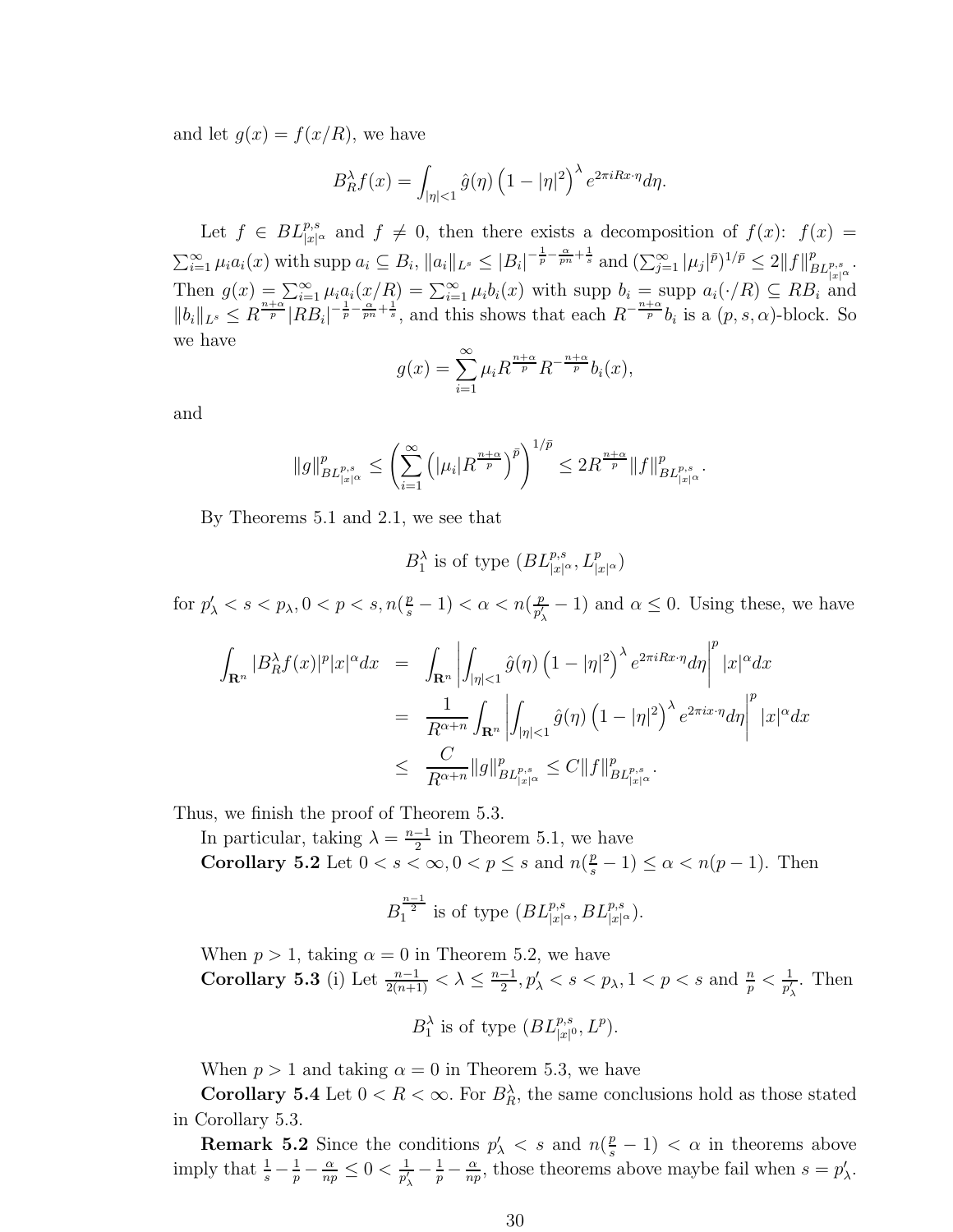Proof of Theorem 5.3 and Theorem 5.4 It is easy to see that Theorem 5.3 follows from the following two propositions, and Theorem 5.4 follows from Theorems 5.3 and 2.1.

**Proposition 5.6** Let  $1 < s < \infty, 0 < p \le s$  and  $-n(1-p/s) \le \alpha < n(p-1)$ . We have

$$
||B_*^{\frac{n-1}{2}}h||_{BL^{p,s}_{|x|^\alpha}} \leq C \tag{5.12}
$$

for every  $(p, s, \alpha)$  – block h, where the constant C is independent of h.

**Proof** Let  $0 < R < \infty$  and  $0 < \lambda < \infty$ . We know that  $B_R^{\lambda} f(x) = (f * K_R^{\lambda})(x)$ where

$$
K_R^{\lambda}(x) = [(1 - |\xi/R|^2)^{\lambda}_{+}]^{\circ}(x)
$$
  
= 
$$
\int_{|\xi| < R} (1 - |\xi/R|^2)^{\lambda} e^{2\pi i x \cdot \xi} d\xi
$$
  
= 
$$
R^{n} K_1^{\lambda}(Rx)
$$
  
= 
$$
R^{n} |Rx|^{-\frac{n}{2} - \lambda} J_{\frac{n}{2} + \lambda}(2\pi |Rx|).
$$
 (5.13)

Here  $J_{\frac{n}{2}+\lambda}$  is the Bessel function, and it has the asymptotic properties as follows:

$$
J_m(t) = \sqrt{\frac{2}{\pi}} \ t^{-\frac{1}{2}} \cos(t - \frac{m\pi}{2} - \frac{\pi}{4}) + O(t^{-\frac{3}{2}}), \quad \text{as } t \to \infty,
$$
 (5.14)

$$
J_m(t) = \frac{t^m}{2^m \Gamma(m+1)} + O(t^{m+1}), \quad \text{as } t \to 0,
$$
 (5.15)

where  $m > -\frac{1}{2}$  $\frac{1}{2}$ , see [59]. From (5.13) and (5.15), we see that the radial function  $K_R^{\lambda}(x)$ is right-continues at  $|x| = 0$  for fixed  $0 < R < \infty$ . From (5.13) and (5.14), we see that

$$
K_R^{\lambda}(x) = R^n O(|Rx|^{-\frac{n+1}{2}-\lambda}) \quad \text{as } t \to \infty.
$$

Such two facts imply that

$$
|K_R^{\lambda}(x)| \leq CR^n (1+|Rx|)^{-\frac{n+1}{2}-\lambda}, \quad 0<|x|<\infty,
$$
\n(5.16)

where C is independent of  $|Rx|$ . (5.16) shows that

$$
|K_R^{\frac{n-1}{2}}(x)| \le C|x|^{-n}, \quad 0 < |x| < \infty, 0 < R < \infty,
$$

and therefore

$$
|B_*^{\frac{n-1}{2}}f(x)| \le C \int_{\mathbf{R}^n} \frac{|f(y)|}{|x-y|^n} dy.
$$

As before (i.e. as (5.5)), it is easy to check that  $B_*^{\frac{n-1}{2}}$  satisfies (1.14). And it is known that  $B_*^{\frac{n-1}{2}}$  is bounded on  $L^s$  with  $1 < s < \infty$ , see [66]. Then, by Theorem 4.1, (5.12) follows.

**Proposition 5.7** Let  $0 < \lambda < \infty, 0 < R < \infty, 1 < s < p_\lambda, 0 < p \le s$  and  $-n(1-p/s) \leq \alpha < n(p-1)$ . We have

$$
B_R^{\lambda} f(x) = \sum_{j=0}^{\infty} \mu_j B_R^{\lambda} a_j(x), \qquad (5.17)
$$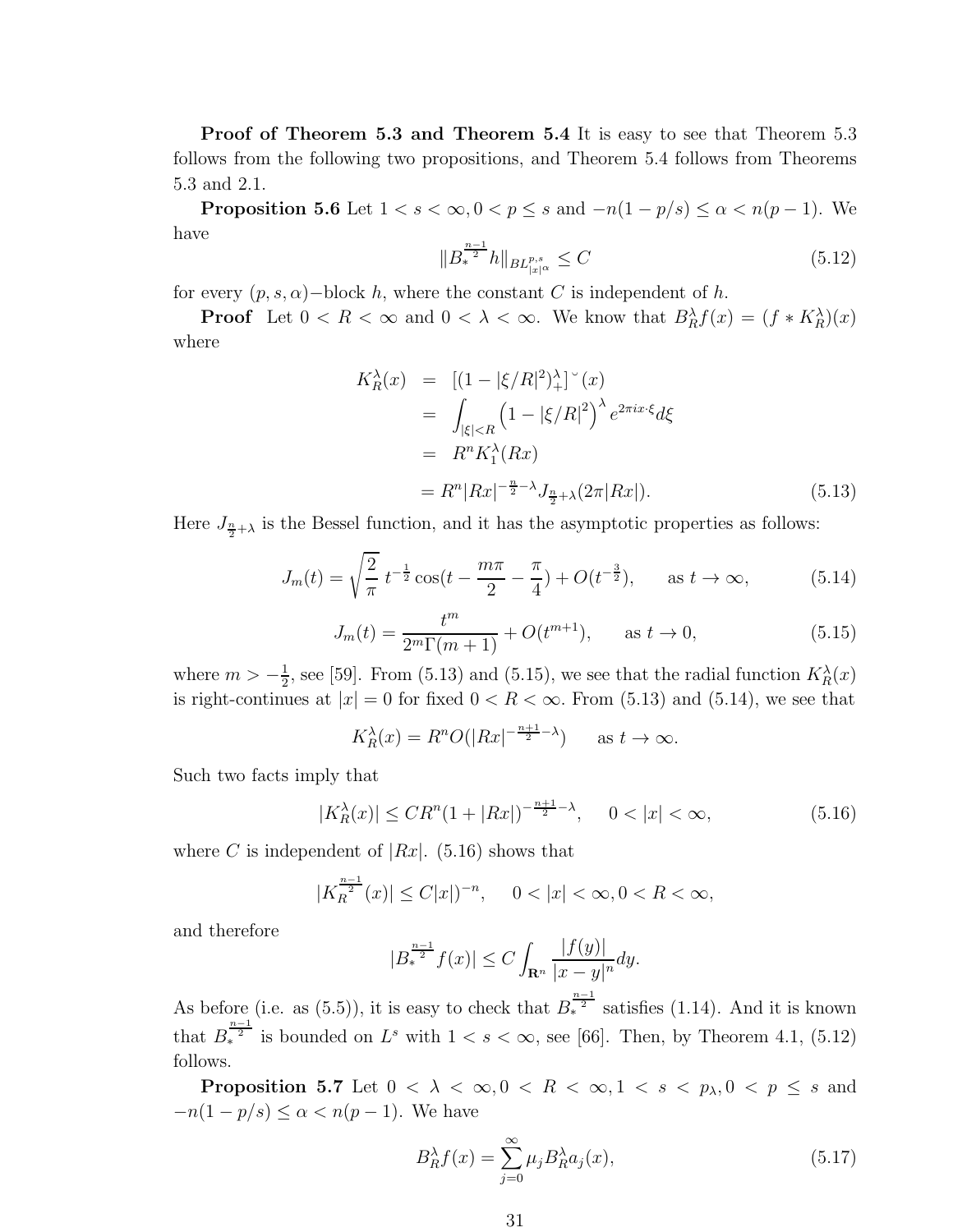and

$$
B^{\lambda}_{*} f(x) \leq \sum_{j=0}^{\infty} |\mu_j| B^{\lambda}_{*} a_j(x) \tag{5.18}
$$

for  $f = \sum \lambda_j a_j \in \dot{B}L^{p,s}_{|x|^{\alpha}}$ , where each  $a_j$  is a  $(p, s, \alpha)$ -block and  $\sum |\lambda_j|^{\bar{p}} < \infty$ .

**Proof** Fix  $0 < R < \infty$  and  $x \in \mathbb{R}^n$ . Let  $f = \sum_{j=1}^{\infty} \mu_j a_j$  where each  $a_j$  is a  $(p, s, \alpha)$ -block with supp  $a_j \subset B_j$  and  $||a_j||_{L^s} \leq |B_j|^{-\frac{1}{p} - \frac{\alpha}{np} + \frac{1}{s}}$ , and  $(\sum_{j=1}^{\infty} |\mu_j|^{p})^{1/p} < \infty$ .

When  $a_j$  is a  $(p, s, \alpha)$ -block of restrict II-type, by (5.16) and Hölder inequality, we have

$$
\int |a_j(x - y)| |K_R^{\lambda}(y)| dy \le C R^n \|a_j\|_{L^1} \le C R^n |B_j|^{1 - \frac{1}{p} - \frac{\alpha}{np}} \le C R^n \tag{5.19}
$$

since  $|B_j| \leq 1, 1 - \frac{1}{p} - \frac{\alpha}{nq}$  $\frac{\alpha}{np} > 0$  and  $\frac{n+1}{2} + \lambda > 0$ .

When  $a_j$  is a  $(p, s, \alpha)$ -block of restrict I-type, by Hölder inequality, we have

$$
\int |a_j(x - y)| |K_R^{\lambda}(y)| dy \le ||K_R^{\lambda}||_{L^{s'}} ||a_j||_{L^s} \le ||K_R^{\lambda}||_{L^{s'}} |B_j|^{\frac{1}{s} - \frac{1}{p} - \frac{\alpha}{np}} \le ||K_R^{\lambda}||_{L^{s'}} \tag{5.20}
$$

since  $|B_j| > 1$  and  $\frac{1}{s} - \frac{1}{p} - \frac{\alpha}{np} \leq 0$ . By (5.16), we see that

$$
||K_R^{\lambda}||_{L^{s'}}^{s'} \leq C \int_{\mathbf{R}^n} \frac{R^{ns'} dx}{(1+|Rx|)^{(\frac{n+1}{2}+\lambda)s'}} \\
= CR^{n(s'-1)} \int_0^{\infty} \frac{r^{n-1} dr}{(1+r)^{(\frac{n+1}{2}+\lambda)s'}} \\
\leq CR^{n(s'-1)} \int_0^{\infty} (1+r)^{n-1-(\frac{n+1}{2}+\lambda)s'} dr \\
\leq CR^{n(s'-1)} \tag{5.21}
$$

as  $n - \left(\frac{n+1}{2} + \lambda\right)s' < 0$ , i.e.  $s < p_{\lambda}$ .

Let  $F(y) = \sum_{j=1}^{\infty} |\mu_j||a_j(x-y)||K_R^{\lambda}(y)$  for  $x \in \mathbb{R}^n$ , by Minkowski inequality and  $(5.19) \sim (5.21)$ , we have

$$
||F||_{L^{1}} \leq C(R^{n} + R^{n(s'-1)}) \sum_{j=1}^{\infty} |\mu_{j}| \leq C(R^{n} + R^{n(s'-1)}) (\sum_{j=1}^{\infty} |\mu_{j}|^{\bar{p}})^{1/\bar{p}} < \infty.
$$

Let  $F_N(y) = \sum_{j=1}^N \mu_j a_j (x-y) K_R^{\lambda}(y)$  for  $x \in \mathbb{R}^n$ . It is clear that  $|F_N(y)| \leq |F(y)|$ . Then the Lebesgue dominated convergence theorem gives (5.17).

And it follows that

$$
|B_R^{\lambda} f(x)| \le \sum_{j=0}^{\infty} |\mu_j| B_{*}^{\lambda} a_j(x)
$$

for  $0 < R < \infty$ . Thus we have  $(5.18)$ .

**Proof of Theorem 5.5 and Theorem 5.6** When  $\lambda > \frac{n-1}{2}$ , we know that  $|B^{\lambda}_{*}f(x)| \le CMf(x)$  for all  $f \in L^{1}_{loc}$  and an absolutely constant C (see, for example, [57]). Then Theorems 5.5 and 5.6 follow from Theorem 4.4.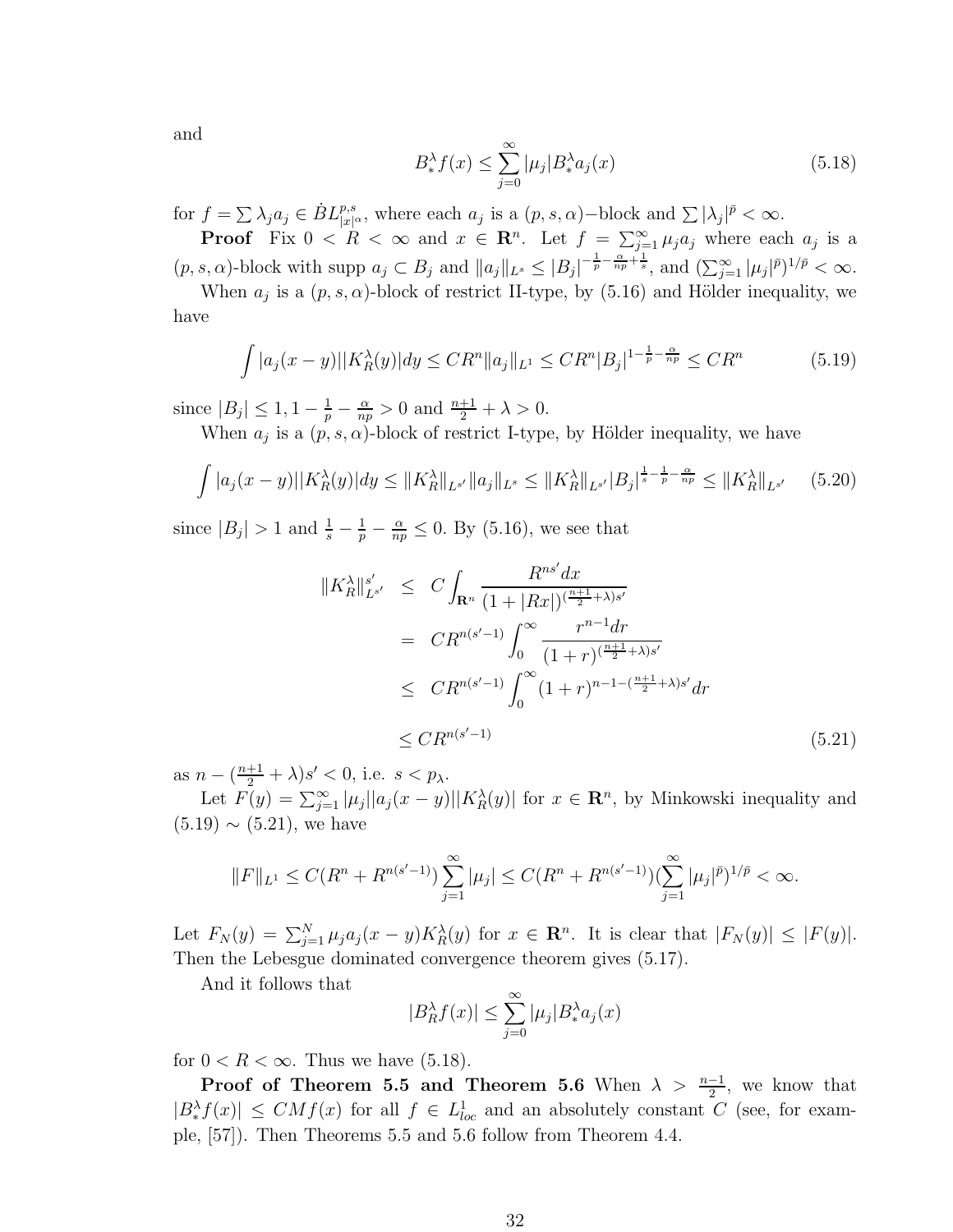**Proof of Theorem 5.7** Let  $f = \sum_{j=1}^{\infty} \mu_j a_j$  where each  $a_j$  is a  $(p, s, \alpha)$ -block and  $(\sum_{j=1}^{\infty}|\mu_j|^{\bar{p}})^{1/\bar{p}} < \infty$ . Then, for any  $\varepsilon > 0$ , there exists an  $N_{\varepsilon} > 0$  such that  $(\sum_{j=N_{\varepsilon}+1}^{\infty}|\mu_j|^{\bar{p}})^{1/\bar{p}} < \varepsilon$ . By (5.17), we have

$$
\|B_R^{\lambda} f - f\|_{L_{|x|\alpha}^p}
$$
\n
$$
= \|\sum_{j=1}^{\infty} \mu_j B_R^{\lambda} a_j - \sum_{j=1}^{\infty} \mu_j a_j \|_{L_{|x|\alpha}^p}
$$
\n
$$
\leq \sum_{j=1}^{N_{\varepsilon}} |\mu_j| \|B_R^{\lambda} a_j - a_j \|_{L_{|x|\alpha}^p} + \sum_{j=N_{\varepsilon}+1}^{\infty} |\mu_j| \|B_R^{\lambda} a_j \|_{L_{|x|\alpha}^p} + \sum_{j=N_{\varepsilon}+1}^{\infty} |\mu_j| \|a_j\|_{L_{|x|\alpha}^p}
$$
\n
$$
= I + II + III.
$$

By Theorem 5.2 we have  $||B_R^{\lambda}a_j||_{L_{|x|^{\alpha}}^p} \leq ||a_j||_{BL_{|x|^{\alpha}}^{p,s}} \leq C$ , and by Theorem 2.1 we have  $||a_j||_{L_{|x|^{\alpha}}^p} \leq ||a_j||_{BL_{|x|^{\alpha}}^{p,s}} \leq C.$  Then,

$$
II + III \le C \sum_{j=N_{\varepsilon}+1}^{\infty} |\mu_j| \le C \left( \sum_{j=N_{\varepsilon}+1}^{\infty} |\mu_j|^{\bar{p}} \right)^{1/\bar{p}} < C \varepsilon,
$$
 (5.22)

where C is an absolutely constant. For I, since  $||B_R^{\lambda}a_j||_{L_{|x|^{\alpha}}^p} \leq C < \infty$  and  $||a_j||_{L_{|x|^{\alpha}}^p} \leq$  $C < \infty$  for  $j = 1, 2, \dots, N_{\varepsilon}$ , there exists a ball  $B_{\varepsilon}$  such that

$$
\int_{B_{\varepsilon}^{c}} |B_{R}^{\lambda} a_j(x)|^p |x|^{\alpha} dx < N_{\varepsilon}^{-p} \varepsilon^p \quad \text{and} \quad \int_{B_{\varepsilon}^{c}} |a_j(x)|^p |x|^{\alpha} dx < N_{\varepsilon}^{-p} \varepsilon^p \tag{5.23}
$$

for all  $j = 1, 2, \dots, N_{\varepsilon}$ . It is known that  $||B_R^{\lambda}a_j - a_j||_{L^s} \to 0$  as  $R \to \infty$ ,  $j = 1, 2, \dots, N_{\varepsilon}$ , then for the  $N_{\varepsilon}^{-1}|B_{\varepsilon}|^{-(\frac{1}{p}-\frac{1}{s}-\frac{\alpha}{np})}\varepsilon$ , there exists an  $R_0$  such that  $||B_R^{\lambda}a_j - a_j||_{L^s}$  $N_{\varepsilon}^{-1}|B_{\varepsilon}|^{-(\frac{1}{p}-\frac{1}{s}-\frac{\alpha}{np})}\varepsilon$  for all  $R > R_0$  and  $j = 1, 2, \cdots, N_{\varepsilon}$ . Then, by Hölder inequality,

$$
\int_{B_{\varepsilon}} |B_{R}^{\lambda} a_j(x) - a_j(x)|^p |x|^{\alpha} dx \le \left( \int_{B_{\varepsilon}} |B_{R}^{\lambda} a_j(x) - a_j(x)|^s dx \right)^{p/s} \left( \int_{B_{\varepsilon}} |x|^{\alpha s/(s-p)} dx \right)^{(s-p)/s}
$$
  

$$
\le C |B_{\varepsilon}|^{1 - \frac{p}{s} - \frac{\alpha}{n}} ||B_{R}^{\lambda} a_j - a_j||_{L^s}^p < C N_{\varepsilon}^{-p} \varepsilon^p
$$
(5.24)

since  $\alpha s/(s-p) + n \leq 0$ , where C is an absolutely constant. Thus, (5.23) and (5.24) give that  $\int |B_R^{\lambda} a_j(x) - a_j(x)|^p |x|^{\alpha} dx < CN_{\varepsilon}^{-p} \varepsilon^p$ , and it follows that

$$
I < C\varepsilon \tag{5.25}
$$

for all  $R > R_0$ . Then, by (5.22) and (5.25), we have that  $||B_R^{\lambda}f - f||_{L_{|x|^{\alpha}}^p} < C\varepsilon$  for all  $R > R_0$ . Thus, we finish the proof of Theorem 5.7.

# 6. Spherical means

We prove the following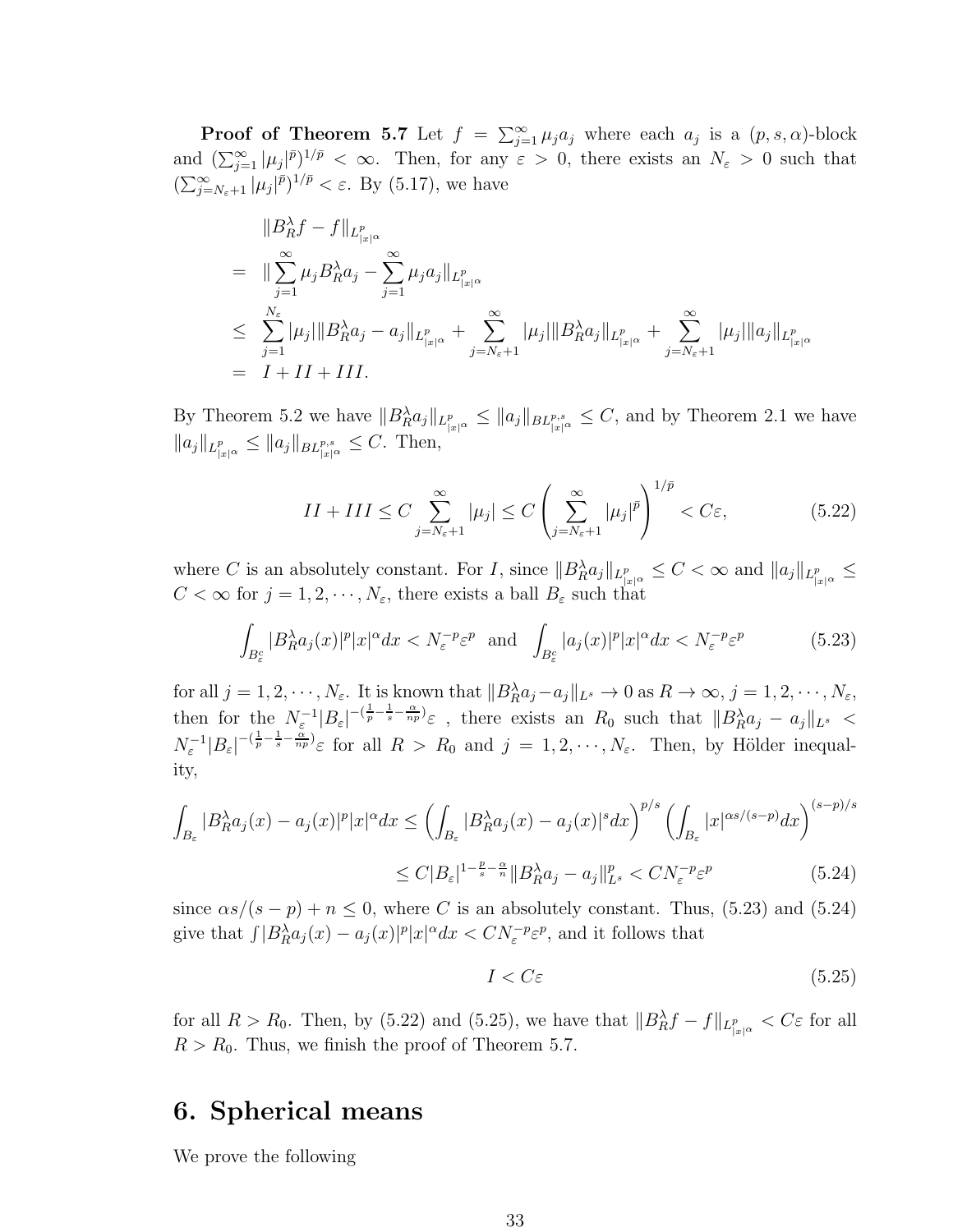**Theorem 6.1** Let  $n \geq 3, 0 < p \leq 2$  and  $n(\frac{1}{2})$  $(\frac{1}{2}p-1) \leq \alpha < n(\frac{n-1}{n})$  $\frac{-1}{n}p-1$ ). Then  $(1.10)$ holds.

From Theorems 2.1 and 6.1, we have

**Theorem 6.2** Let  $n \geq 3, 0 < p < 2, n(\frac{1}{2})$  $(\frac{1}{2}p-1) < \alpha < n(\frac{n-1}{n})$  $\frac{-1}{n}p-1$ ) and  $\alpha \leq 0$ . Then (1.11) holds.

In particularly, we have

Corollary 6.1 Let 
$$
n \ge 3, 0 < p \le \frac{n}{n-1}
$$
 and  $n(\frac{1}{2}p - 1) < \alpha < n(\frac{n-1}{n}p - 1)$ . Then  

$$
\mathcal{M} \text{ is of type } (BL_{|x|^{\alpha}}^{p,2}, L_{|x|^{\alpha}}^p).
$$

Theorem 6.3 Under the hypothesis of Theorem 6.2, we have

$$
||A_t f - f||_{L^p_{|x|^\alpha}} \to 0, \quad t \to 0
$$

for  $f \in BL_{|x|^{\alpha}}^{p,2}$ .

As  $B_R^{\lambda} f$ , we can also get that  $A_t f$  converges to  $f$ ,  $\mu_{\alpha}$ -a.e., as t tends to 0 by Theorem 6.1 for  $f \in \dot{B}L^{p,2}_{|x|^{\alpha}}$  with p and  $\alpha$  under the conditions of Theorem 6.1, but this does not imply new information since  $BL^{p,2}_{|x|^{\alpha}} \subset L^{\frac{np}{n+\alpha}}$ , and  $\frac{np}{n+\alpha} > \frac{n}{n-\alpha}$  $\frac{n}{n-1}$ .

We will use the following known facts in the proof of Theorem 6.1. Let  $\mathcal{M}(f)$  be the the spherical maximal function defined in section 1, we have then

$$
\mathcal{M}(f) \le \sum_{j=0}^{\infty} \mathcal{M}_j(f),\tag{6.1}
$$

where

$$
\mathcal{M}_j(f) \le C(n)2^j M(f), \quad j = 0, 1, 2, \cdots,
$$
\n(6.2)

and

$$
\|\mathcal{M}_j(f)\|_{L^2} \le C(n)2^{(1-n/2)j} \|f\|_{L^2}, \quad j = 0, 1, 2, \cdots,
$$
\n(6.3)

for all function f in  $L^2 = L^2(\mathbf{R}^n)$ . Here  $M(f)$  is Hardy-Littlewood maximal function. See [26].

Proof of Theorem 6.1 By Theorem 3.1, it suffices to show that

$$
\|\mathcal{M}h\|_{BL_{|x|^{\alpha}}^{p,2}} \le C \tag{6.4}
$$

for any  $(p, 2, \alpha)$  – block h, where constant C is independent of h.

In fact, let  $f \in BL^{p,2}_{|x|^{\alpha}}$ , then for any  $\varepsilon > 0$ , there exists  $f = \sum_{i} \lambda_i h_i$  where each  $h_i$  is a  $(p, 2, \alpha)$  – block such that

$$
\left(\sum |\lambda_i|^{\bar{p}}\right)^{1/\bar{p}} \leq \|f\|_{BL^{p,2}_{|x|^\alpha}} + \varepsilon.
$$

By Minkowski inequality,  $|A_t f(x)| \leq \sum |\lambda_i| A_t(|h_i|)(x) \leq \sum |\lambda_i| M(|h_i|)(x)$ , and it follows that

$$
\mathcal{M}f(x)| \leq \sum |\lambda_i| \mathcal{M}(|h_i|)(x).
$$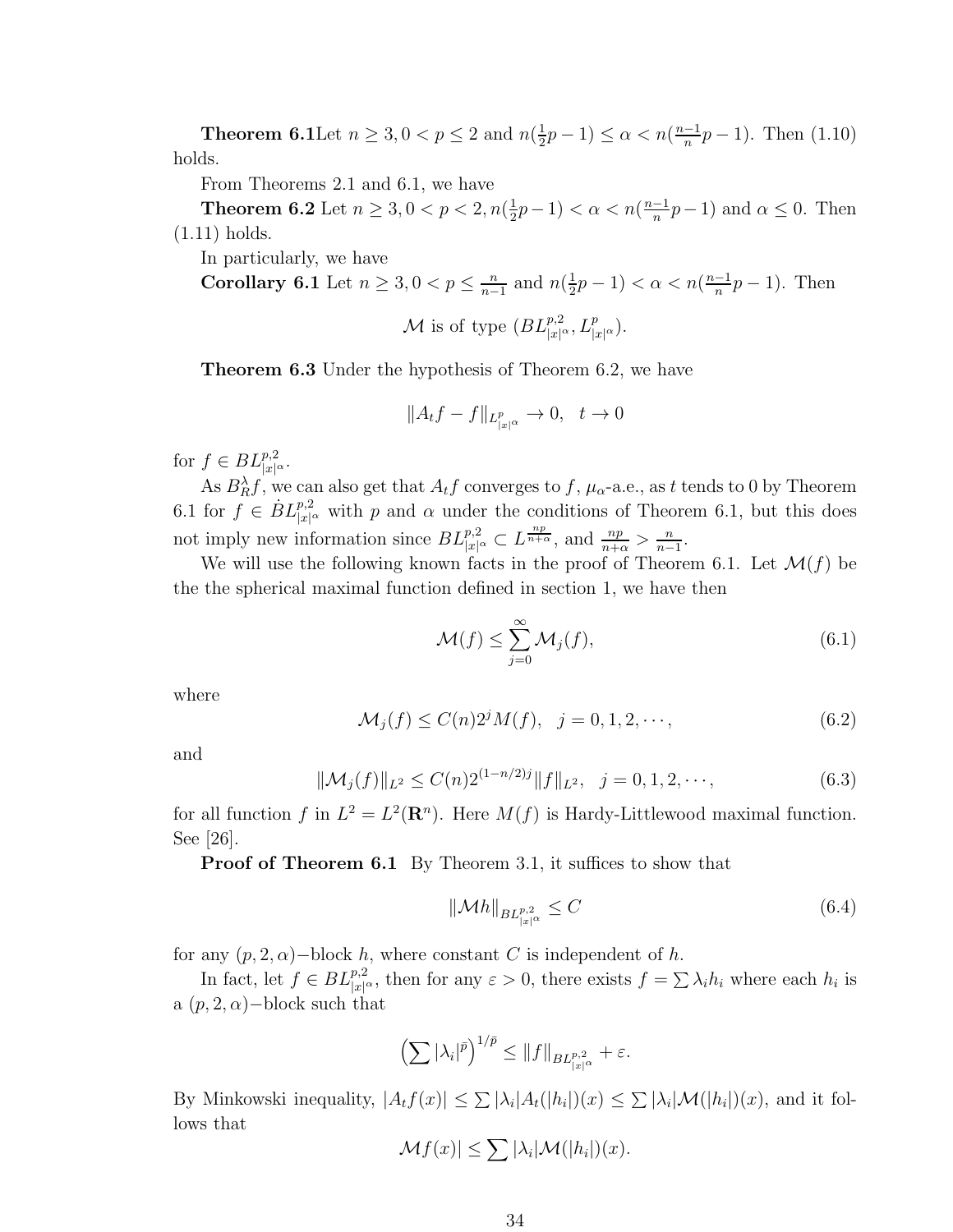Then, once (6.4) is established, by the subadditivity of the norm, we have

$$
\|\mathcal{M}f\|_{BL^{p,2}_{|x|^{\alpha}}} \leq \sum |\lambda_i| \|\mathcal{M}h_i\|_{BL^{p,2}_{|x|^{\alpha}}} \leq C \sum |\lambda_i| \leq C \left(\sum |\lambda_i|^{\bar{p}}\right)^{1/\bar{p}} \leq C \|f\|_{BL^{p,2}_{|x|^{\alpha}}} + \varepsilon.
$$

Since  $\varepsilon$  is arbitrary, we have  $||\mathcal{M}f||_{BL^{p,2}_{|x|^\alpha}} \leq C||f||_{BL^{p,2}_{|x|^\alpha}}$ .

In order to obtain (6.4), Let us estimate  $\mathcal{M}_j h, j = 0, 1, 2, \cdots$ .

We check that  $\mathcal{M}_i h$  is a  $(p, 2, \alpha, \varepsilon)$ -molecular for every  $(p, 2, \alpha)$ -block h centered at any point and estimate  $\Re(M_jh)$ .

By  $\alpha < n(\frac{n-1}{n})$  $\frac{-1}{n}p-1$ , we have that

$$
\frac{n-1}{n-2} - \frac{n}{n-2} \left( \frac{1}{p} + \frac{\alpha}{np} \right) > 0.
$$
 (6.5)

By (6.5) and noticing that  $1 - 1/p - \alpha/np > 0$ , we can choose  $\varepsilon$  such that

$$
0 < \varepsilon < \min\left\{\frac{1}{2}, 1 - \frac{1}{p} - \frac{\alpha}{np}, \frac{n-1}{n-2} - \frac{n}{n-2}\left(\frac{1}{p} + \frac{\alpha}{np}\right)\right\}.\tag{6.6}
$$

Set  $a = 1 - 1/p - \alpha/np - \varepsilon$  and  $b = 1/2 - \varepsilon$ . We see that  $a > 0, b > 0$  from (6.6),  $b - a = -(1/2 - 1/p - \alpha/np) \ge 0$  from  $n(p/2 - 1) \le \alpha$ , and

$$
na - 2b = n - 1 - n(1/p + \alpha/np) - (n - 2)\varepsilon > 0
$$
\n(6.7)

from (6.6).

Given a  $(p, 2, \alpha)$  – block h with supp  $h \subset B(x_0, r) \subset B(x_0, 2^{k_0})$ , and

$$
||h||_{L^2} \le |B(x_0, r)|^{1/2 - 1/p - \alpha/np} \le C_{\alpha, p} |B(x_0, 2^{k_0})|^{1/2 - 1/p - \alpha/np},
$$

where  $2^{k_0-1} < r \le 2^{k_0}$ , then we have

$$
\|\mathcal{M}_j h(x)|x - x_0|^{nb}\|_{L^2}^2 = \int_{\mathbf{R}^n} |\mathcal{M}_j h(x)|^2 |x - x_0|^{2nb} dx
$$
  
\n
$$
\leq \left( \int_{|x - x_0| < 2^{k_0 + 1}} + \int_{|x - x_0| \ge 2^{k_0 + 1}} \right) |\mathcal{M}_j h(x)|^2 |x - x_0|^{2nb} dx
$$
  
\n
$$
= J_1 + J_2. \tag{6.8}
$$

For  $J_1$ , by  $(6.3)$ , we have

$$
J_1 = \int_{|x-x_0| < 2^{k_0+1}} |\mathcal{M}_j h(x)|^2 |x-x_0|^{2nb} dx
$$
  
\n
$$
\leq C 2^{2k_0nb} ||\mathcal{M}_j h||_{L^2}^2
$$
  
\n
$$
\leq C 2^{2(1-n/2)j} 2^{2k_0nb} ||h||_{L^2}^2
$$
  
\n
$$
\leq C 2^{2(1-n/2)j} 2^{2k_0nb} 2^{2k_0n(1/2-1/p-\alpha/np)}
$$

For  $J_2$ , by (6.2), and noticing that Hardy-Littlewood maximal function M satisfies (1.14), and that  $b - 1 + 1/2 = -\varepsilon < 0$ , we have

$$
J_2 = \int_{|x-x_0| \ge 2^{k_0+1}} |\mathcal{M}_j h(x)|^2 |x-x_0|^{2nb} dx
$$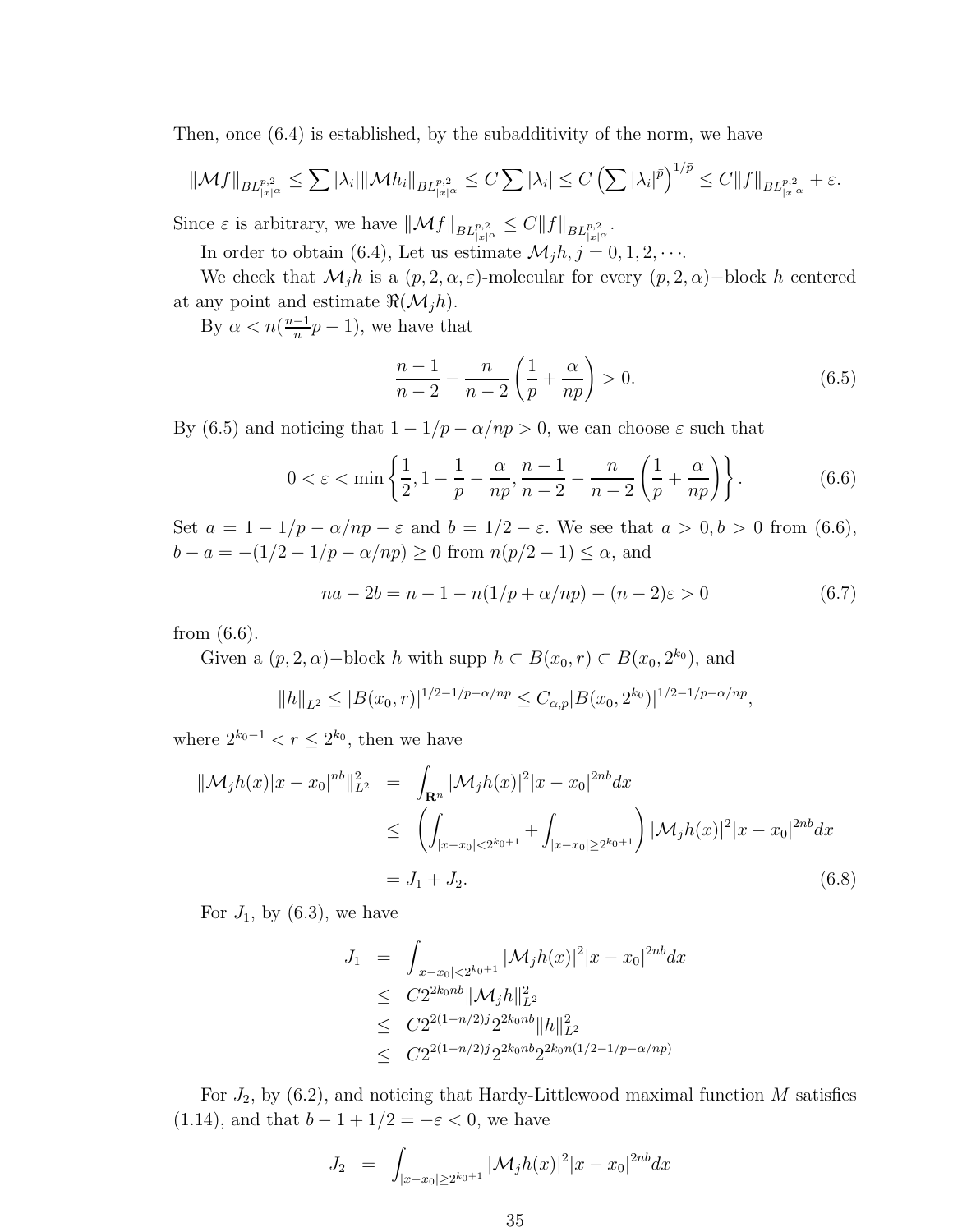$$
\leq C2^{2j} \int_{|x-x_0| \geq 2^{k_0+1}} |Mh(x)|^2 |x-x_0|^{2nb} dx
$$
  
\n
$$
\leq C2^{2j} \int_{|x-x_0| \geq 2^{k_0+1}} ||h||_{L^1}^2 |x-x_0|^{2n(b-1)} dx
$$
  
\n
$$
\leq C2^{2j} 2^{2k_0n(b-1+1/2)} ||h||_{L^2}^2 |B(x_0, 2^{k_0})|
$$
  
\n
$$
\leq C2^{2j} 2^{2k_0nb} 2^{2k_0n(1/2-1/p-\alpha/np)}.
$$

Thus,

$$
\|\mathcal{M}_j h(x)|x-x_0|^{nb}\|_{L^2} \leq C2^j 2^{k_0nb} 2^{k_0n(1/s-1/p-\alpha/np)}.
$$

And by  $(6.3)$ ,

$$
\|\mathcal{M}_j h(x)\|_{L^2} \le C2^{(1-n/2)j} \|h(x)\|_{L^2} \le C2^{(1-n/2)j} 2^{k_0 n (1/2 - 1/p - \alpha/np)}.
$$

Then, noticing  $a/b > 0$  and  $1 - a/b \ge 0$ , we have

$$
\mathcal{R}_1(\mathcal{M}_j h) \leq C 2^{(1-\frac{n}{2})j \times \frac{a}{b}} 2^{j(1-\frac{a}{b})} 2^{k_0 n (1/2 - 1/p - \alpha/np) a/b} 2^{k_0 n (b+1/2 - 1/p - \alpha/np)(1-a/b)}
$$
  
= 
$$
C 2^{-j \times \frac{na-2b}{2b}} 2^{k_0 n (b-a+1/2 - 1/p - \alpha/np)} = C 2^{-j \times \frac{na-2b}{2b}}.
$$

Thus, by Theorem 3.1, we have

$$
\|\mathcal{M}_jh\|_{BL^{p,2}_{|x|^\alpha}}\leq C2^{-j\times\frac{na-2b}{2b}}.
$$

By (6.1), it follows that

$$
\|\mathcal{M}h\|_{BL^{p,2}_{|x|^\alpha}} \leq \sum_{j=0}^\infty \|\mathcal{M}_jh\|_{BL^{p,2}_{|x|^\alpha}} \leq C \sum_{j=0}^\infty 2^{-j\times \frac{na-2b}{2b}} = C
$$

noticing (6.7) and  $b > 0$ .

Thus, we finish the proof of Theorem 6.1.

In order to prove Theorem 6.3, let us state a uniform boundedness principle related to  $BL^{p,s}_{|x|^{\alpha}}$ , which is similar to that related to  $L^p$ .

**Lemma 6.1 (Uniform boundedness principle)** Let  $1 < s < \infty, 0 < p \le s$  and  $-n < \alpha < n(p-1)$ . Let  $\mathcal{D}$  be a dense subspace of  $BL^{p,s}_{|x|^{\alpha}}$  and suppose that  $T_R$  is a sequence of linear operators such that

$$
||T_Rf - f||_{L^p_{|x|^\alpha}} \to 0, R \to \infty,
$$
\n(6.9)

for  $f \in \mathcal{D}$ . Then in order for  $T_R f \to f$  in  $L^p_{|x|^\alpha}$  norm as  $R \to \infty$  for all  $f \in BL^{p,s}_{|x|^\alpha}$ , it is a necessary and sufficient condition that we have the estimate

$$
||T_Rf||_{L^p_{|x|^\alpha}} \le C||f||_{BL^{p,s}_{|x|^\alpha}} \tag{6.10}
$$

for all sufficiently large  $R$ , where the constants  $C$  are independent of  $R$ .

**Proof** By density, for  $f \in BL_{|x|^{\alpha}}^{p,s}$  and any  $\varepsilon > 0$ , there exists a  $g \in \mathcal{D}$  such that  $||f-g||_{BL_{|x|^{\alpha}}^{p,s}} \leq \varepsilon$ . Noticing (6.9) and (6.10), we have

$$
\begin{array}{rcl}\n\|T_Rf-f\|_{L_{|x|^\alpha}^{\bar{p}}}^{\bar{p}} & \leq & \|T_Rf-T_Rg\|_{L_{|x|^\alpha}^{\bar{p}}}^{\bar{p}} + \|T_Rg-g\|_{L_{|x|^\alpha}^{\bar{p}}}^{\bar{p}} + \|g-f\|_{L_{|x|^\alpha}^{\bar{p}}}^{\bar{p}} \\
& \leq & C\|f-g\|_{BL_{|x|^\alpha}^{\bar{p},s}}^{\bar{p}} + \varepsilon^{\bar{p}} + \|g-f\|_{BL_{|x|^\alpha}^{\bar{p},s}}^{\bar{p}} \leq C\varepsilon^{\bar{p}}\n\end{array}
$$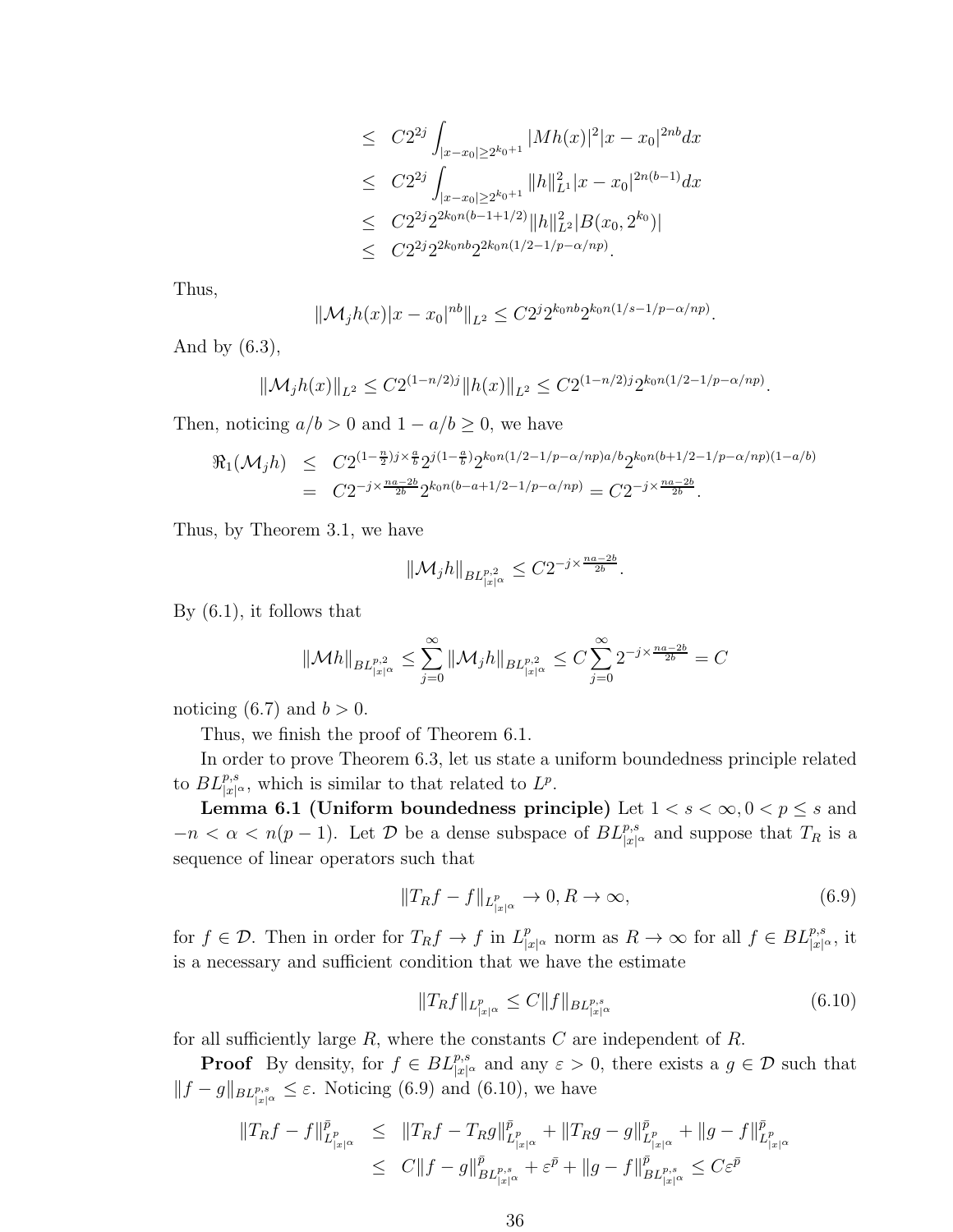for  $f \in BL_{|x|^{\alpha}}^{p,s}$ .

On the other hands, for  $f \in BL_{|x|^{\alpha}}^{p,s}$ , set  $\varepsilon = ||f||_{BL_{|x|^{\alpha}}^{p,s}}$ . As R larger enough, we have

$$
\|T_R f\|_{L^p_{|x|^\alpha}}^{\bar{p}}\leq \|T_R f-f\|_{L^p_{|x|^\alpha}}^{\bar{p}}+\|f\|_{L^p_{|x|^\alpha}}^{\bar{p}}\leq C\|f\|_{BL^{p,s}_{|x|^\alpha}}^{\bar{p}}.
$$

Thus, we finish the proof of Lemma 6.1.

**Proof of Theorem 6.3** It is easy to see that  $L^2 \cap BL^{p,2}_{|x|^{\alpha}}$  is dense in  $BL^{p,2}_{|x|^{\alpha}}$ . For  $f \in L^2 \cap BL^{p,2}_{|x|^{\alpha}}$ , we know that  $A_t f$  converges to f pointwise (see [59]), noticing that  $|A_t f(x)| \leq \mathcal{M} f(x)$  for all  $0 < t < \infty$  and  $\|\mathcal{M} f\|_{L^p_{|x|^{\alpha}}} \leq C \|f\|_{BL^{p,s}_{|x|^{\alpha}}} < \infty$  by Theorem 6.2, then the Lebesgue dominated convergence theorem gives that

$$
||A_t f - f||_{L^p_{|x|^\alpha}} \to 0, \quad R \to \infty
$$

for all  $f \in L^2 \cap BL^{p,2}_{|x|^{\alpha}}$ . Then Theorem 6.3 follows from Lemma 6.1 and Theorem 6.2.

# 7. Some sublinear operators

In this section, we prove that a lot of sublinear operators in harmonic analysis are of some new estimate at or beyond endpoint, some of them, such as Hilbert transform, Riesz transforms and the regular singular integral operators, and the corresponding truncated operators and maximal operators are of  $(BL_{|x|^{\alpha}}^{p,s}, BL_{|x|^{\alpha}}^{p,s})$  and  $(BL_{|x|^{\alpha}}^{p,s}, L_{|x|^{\alpha}}^{p})$ estimates, while others, such as Calderón-Zygmund operator, the strongly singular integral operator and some oscillatory singular integrals operators, admit respectively an extension which is bounded on  $BL^{p,s}_{|x|^{\alpha}}$ .

**Theorem 7.1** Let  $1 < s < \infty, 0 < p \le s$  and  $-n(1-p/s) \le \alpha < n(p-1)$ . Suppose a sublinear operator  $T$  satisfies the size condition

$$
|Tf(x)| \le C \int_{\mathbf{R}^n} \frac{|f(y)|}{|x - y|^n} dy, \quad x \notin \text{supp} f,
$$
 (7.1)

for any integral function with compact support. Then, if  $T$  is bounded on  $L^s$ , we have

$$
||Th||_{BL^{p,s}_{|x|^{\alpha}}} \le C \tag{7.2}
$$

for every  $(p, s, \alpha)$  – block h, where C is independent of h.

**Proof** As  $(5.5)$ , it is easy to check that the condition  $(7.1)$  implies the conditions (1.14) and (1.16). Then, Theorem 7.1 follows from Theorem 4.1.

Theorem 7.2 Let  $1 < s < \infty, 0 < p \le s$  and  $-n(1-p/s) \le \alpha < n(p-1)$ . Let  $K \in L^1_{loc}$  which satisfies

$$
|K(x)| \le C1/|x|^n, \quad x \ne 0,
$$
\n(7.3)

 $K_{\varepsilon} = K \chi_{\{|x| > \varepsilon\}}$  with  $\varepsilon > 0$ . Define  $T f(x) = K * f(x)$ ,  $T^{\varepsilon} f(x) = K_{\varepsilon} * f(x)$  and  $T^*f(x) = \sup_{\varepsilon} |T^{\varepsilon}f(x)|$ . Then, if  $T^{\varepsilon}$  is bounded on  $L^s$ , we have

$$
T^{\varepsilon}
$$
 is of type  $(BL_{|x|^{\alpha}}^{p,s}, BL_{|x|^{\alpha}}^{p,s}),$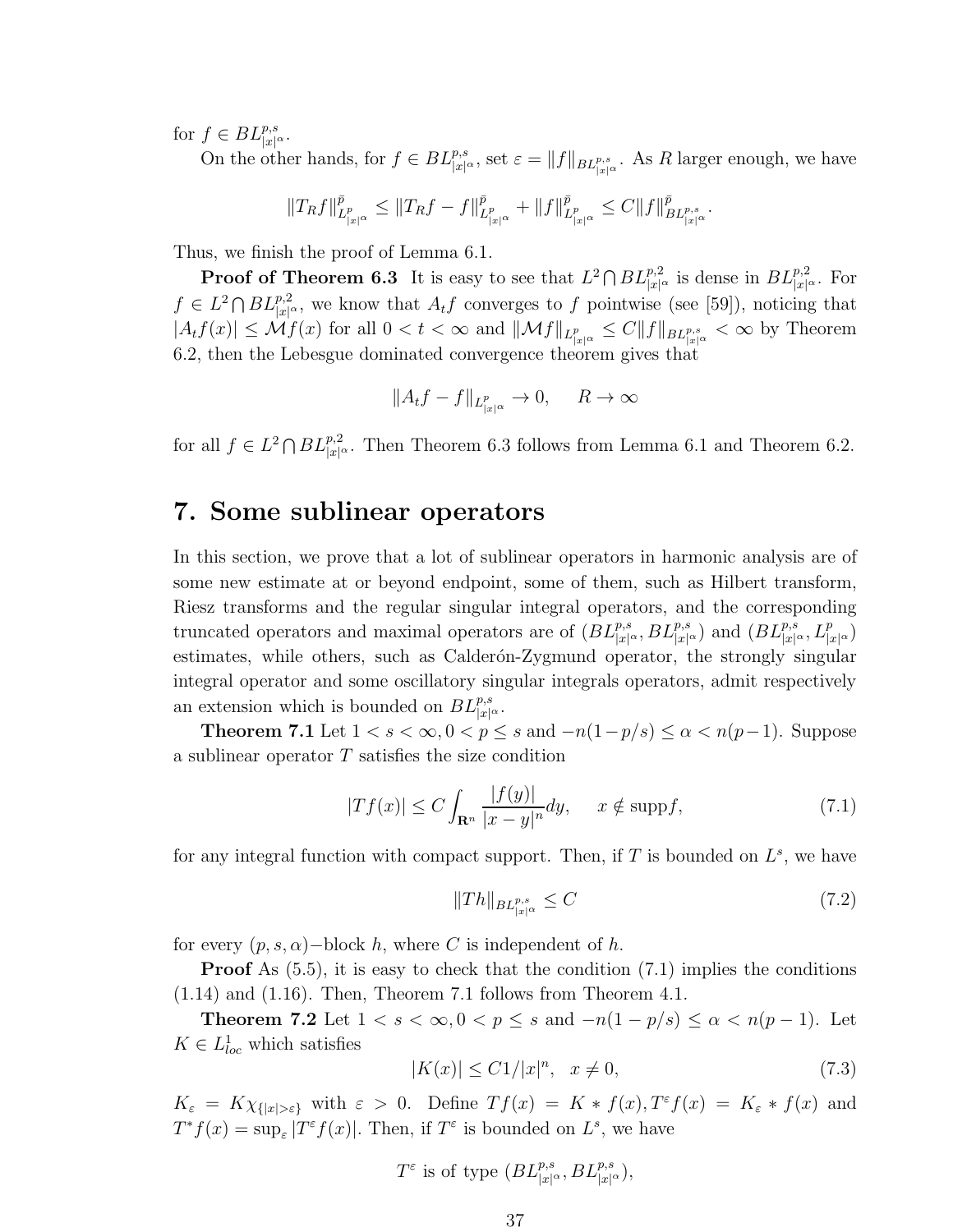and if  $T^*$  is bounded on  $L^s$ , we have

 $T^*, T^{\varepsilon}$  and T are of type  $(BL^{p,s}_{|x|^{\alpha}}, BL^{p,s}_{|x|^{\alpha}})$ .

**Proof** Let us first consider  $T^{\varepsilon}$ . We pick a smooth radial function  $\varphi$  with support inside the ball  $B(0, 2)$  which is equal to 1 on the closed unit ball  $\overline{B(0, 1)}$ . Let  $\psi_k(x) =$  $\varphi(2^{-k}x) - \varphi(2^{-k+1}x)$  supposed in the annuli  $2^{k-1} \leq |x| \leq 2^{k+1}, k = 1, 2, \cdots$ . Then, we can write  $T^{\varepsilon}f$  as

$$
T^{\varepsilon}f = \sum_{k=0}^{\infty} T_k^{\varepsilon} f,\tag{7.4}
$$

where  $T_0^{\varepsilon} f(x) = (K_{\varepsilon} \varphi) * f(x)$  and  $T_k^{\varepsilon} f(x) = (K_{\varepsilon} \psi_k) * f(x), k = 1, 2, \cdots$ .

Fix  $x \in \mathbb{R}^n$ . Let  $f = \sum_{j=1}^{\infty} \mu_j a_j$  where each  $a_j$  is a  $(p, s, \alpha)$ -block with supp  $a_j \subset B_j$ , and  $||a_j||_{L^s} \leq |B_j|^{-\frac{1}{p} - \frac{\alpha}{np} + \frac{1}{s}},$  and  $(\sum_{j=1}^{\infty} |\mu_j|^{p})^{1/p} < \infty$ .

It is clear that we can let  $0 < \varepsilon < 2$ . As Proposition 5.5, we have

$$
T_k^{\varepsilon} f(x) = \sum_{j=1}^{\infty} \mu_j T_k a_j(x), \quad k = 1, 2, \cdots,
$$
 (7.5)

and

$$
|T_k^{\varepsilon} a(x)| \le 2^{-nk/s} (||\psi||_{L^{\infty}} + ||\psi||_{L^{s'}}), \quad k = 1, 2, \cdots,
$$
 (7.6)

for all  $(p, s, \alpha)$ -blocks with  $1 < s < \infty$ ,  $0 < p \le s$  and  $n(\frac{p}{s} - 1) \le \alpha < n(p - 1)$ . Similarly,

$$
T_0^{\varepsilon} f(x) = \sum_{j=1}^{\infty} \mu_j T_0^{\varepsilon} a_j(x)
$$
\n(7.7)

and

$$
|T_0^{\varepsilon} a(x)| \leq \varepsilon^{-n} (||\varphi||_{L^{\infty}} + ||\varphi||_{L^{s'}})
$$
\n(7.8)

for all  $(p, s, \alpha)$ -blocks. From (7.6) and (7.8) we see that

$$
\sum_{j=1}^{\infty} \sum_{k=0}^{\infty} |\mu_j| |T_k^{\varepsilon} a_j| \leq (\varepsilon^{-n} (||\varphi||_{L^{\infty}} + ||\varphi||_{L^{s'}}) + ||\psi||_{L^{\infty}} + ||\psi||_{L^{s'}}) \sum_{j=1}^{\infty} \sum_{k=0}^{\infty} 2^{-nk/s} |\mu_j| \leq C_{\varepsilon} (\sum_{j=1}^{\infty} |\mu_j|^{\bar{p}})^{1/\bar{p}} < \infty.
$$

Then, from (7.4), (7.5) and (7.7), we have

$$
T^{\varepsilon}f = \sum_{k=0}^{\infty} \sum_{j=1}^{\infty} \mu_j T_k^{\varepsilon} a_j^{\varepsilon} a_j = \sum_{j=1}^{\infty} \sum_{k=0}^{\infty} \mu_j T_k^{\varepsilon} a_j = \sum_{j=1}^{\infty} \mu_j T^{\varepsilon} a_j.
$$
 (7.9)

From this and Theorem 7.1, it is easy to get that  $T^{\varepsilon}$  is of type  $(BL^{p,s}_{|x|^{\alpha}}, BL^{p,s}_{|x|^{\alpha}})$  if  $T^{\varepsilon}$ is bounded on  $L^s$ .

From (7.9), we see that

$$
|T^{\varepsilon}f(x)| \leq \sum_{j=1}^{\infty} |\mu_j||T^{\varepsilon}a_j(x)| \leq \sum_{j=1}^{\infty} |\mu_j|T^*a_j(x)
$$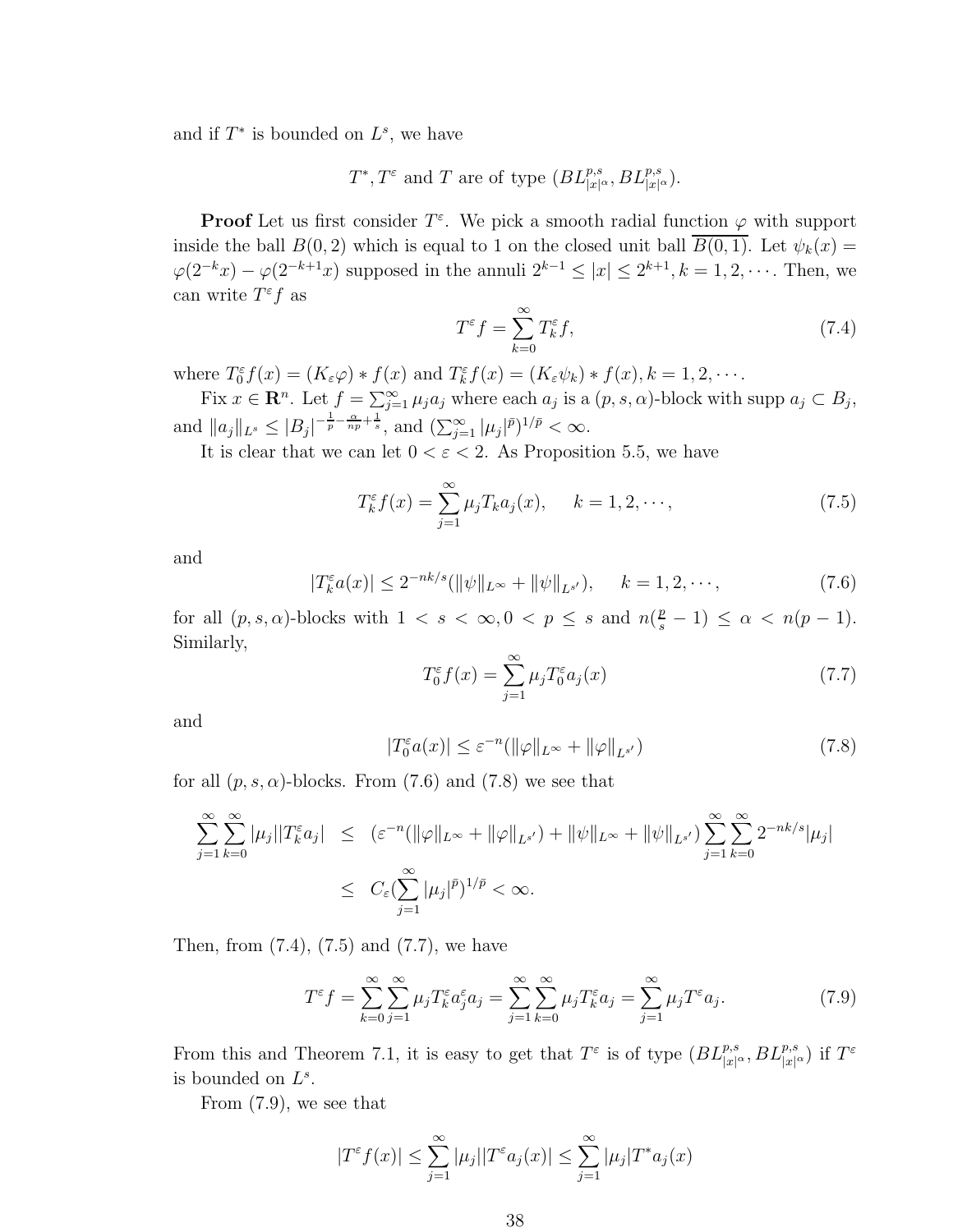for  $0 < \varepsilon < \infty$ , and it follows that

$$
T^*f(x) \le \sum_{j=1}^{\infty} |\mu_j| T^* a_j(x).
$$

By Theorem 7.1,  $T^*$  is of type  $(BL_{|x|^\alpha}^{p,s}, BL_{|x|^\alpha}^{p,s})$  if  $T^*$  is bounded on  $L^s$ , and  $T$  and  $T^{\varepsilon}$ follow. Thus, we finish the proof of Theorem 7.2.

By Theorems 7.2 and 2.1, we have

**Theorem 7.3** Let  $1 < s < \infty$ ,  $0 < p < s$ ,  $-n(1-p/s) < \alpha < n(p-1)$  and  $\alpha \leq 0$ . Let  $K, K_{\varepsilon}, T, T^{\varepsilon}$  and  $T^*$  as in Theorem 7.2. Then, if  $T^{\varepsilon}$  is bounded on  $L^s$ , we have

$$
T^{\varepsilon} \text{ is of type } (BL_{|x|^{\alpha}}^{p,s}, L_{|x|^{\alpha}}^{p}),
$$

and if  $T^*$  is bounded on  $L^s$ , we have

$$
T^*
$$
,  $T^{\varepsilon}$  and T are of type  $(BL^{p,s}_{|x|^{\alpha}}, L^p_{|x|^{\alpha}})$ .

The conditions of Theorem 7.2 or Theorem 7.1 are satisfied by many operators arising in harmonic analysis, for example,

A. Hilbert transform and the corresponding truncated operators and maximal operator:

$$
Hf(x) = \lim_{\varepsilon \to 0} H_{\varepsilon}f(x), H_{\varepsilon}f(x) = \int_{|x-t| > \varepsilon} \frac{f(t)}{x - t} dt, \text{ and } H^*f(x) = \sup_{\varepsilon > 0} |H_{\varepsilon}f(x)|.
$$

It is well known that  $H, H_{\varepsilon}$  and  $H^*$  are of type  $(L^p, L^p)$  for  $1 < p < \infty$ . Then we see that  $H, H_{\varepsilon}$  and  $H^*$  satisfy the conditions of Theorem 7.2.

It is known that  $H, H_{\varepsilon}$  and  $H^*$  are of weak-type  $(L^1, L^1)$ , and  $Hf$  is of types  $(H^p, L^p)$ and  $(H^p, H^p)$  for  $1/2 < p \le 1$ .

At the same time,  $Hf, H_\varepsilon f$  and  $H^*f$  are of type  $(L_w^p, L_w^p)$  for  $1 < p < \infty$  and  $w \in A_p$  and weak-type  $(L_w^1, L_w^1)$  for  $w \in A_1$ . Hf is of types  $(H_w^p, L_w^p)$  and  $(H_w^p, H_w^p)$ for  $1/2 < p \le 1$  and  $w \in A_1$  (see [36]).

B. Riesz transform and the corresponding truncated operators and maximal operator:

$$
R_j f(x) = \lim_{\varepsilon \to 0} R_j^{\varepsilon} f(x), R_j^{\varepsilon} f(x) = c_n \int_{|y| > \varepsilon} \frac{y_j}{|y|^{n+1}} f(x - y) dy
$$
 and 
$$
R_j^* f(x) = \sup_{\varepsilon > 0} |R_j f(x)|,
$$

 $j = 1, \dots, n$ , with  $c_n = \frac{\Gamma((n+1)/2)}{\pi^{(n+1)/2}}$  $\frac{((n+1)/2)}{\pi^{(n+1)/2}}$ .

It is well-known that  $R_j, R_j^{\varepsilon}$  and  $R_j^*$  are of type  $(L^s, L^s)$  for  $1 < s < \infty$ . Then  $R_j, R_j^{\varepsilon}$  and  $R_j^*$  satisfy the conditions of Theorem 7.2.

It is also known that  $R_j, R_j^{\varepsilon}$  and  $R_j^*$  are of weak-type  $(L^1, L^1)$ , and  $R_j f$  is of type  $(H^s, H^s)$  for  $0 < s \le 1$  (see [65, 23]).

 $R_j f$  and  $R_j^* f$  are of type  $(L_w^p, L_w^p)$  for  $1 < p < \infty$  and  $w \in A_p$  and weak-type  $(L_w^1, L_w^1)$  for  $w \in A_1$ .  $R_j f$  is of types  $(H_w^p, L_w^p)$  and  $(H_w^p, H_w^p)$  for  $n/(n+1) < p \le 1$ and  $w \in A_1$  (see [36]).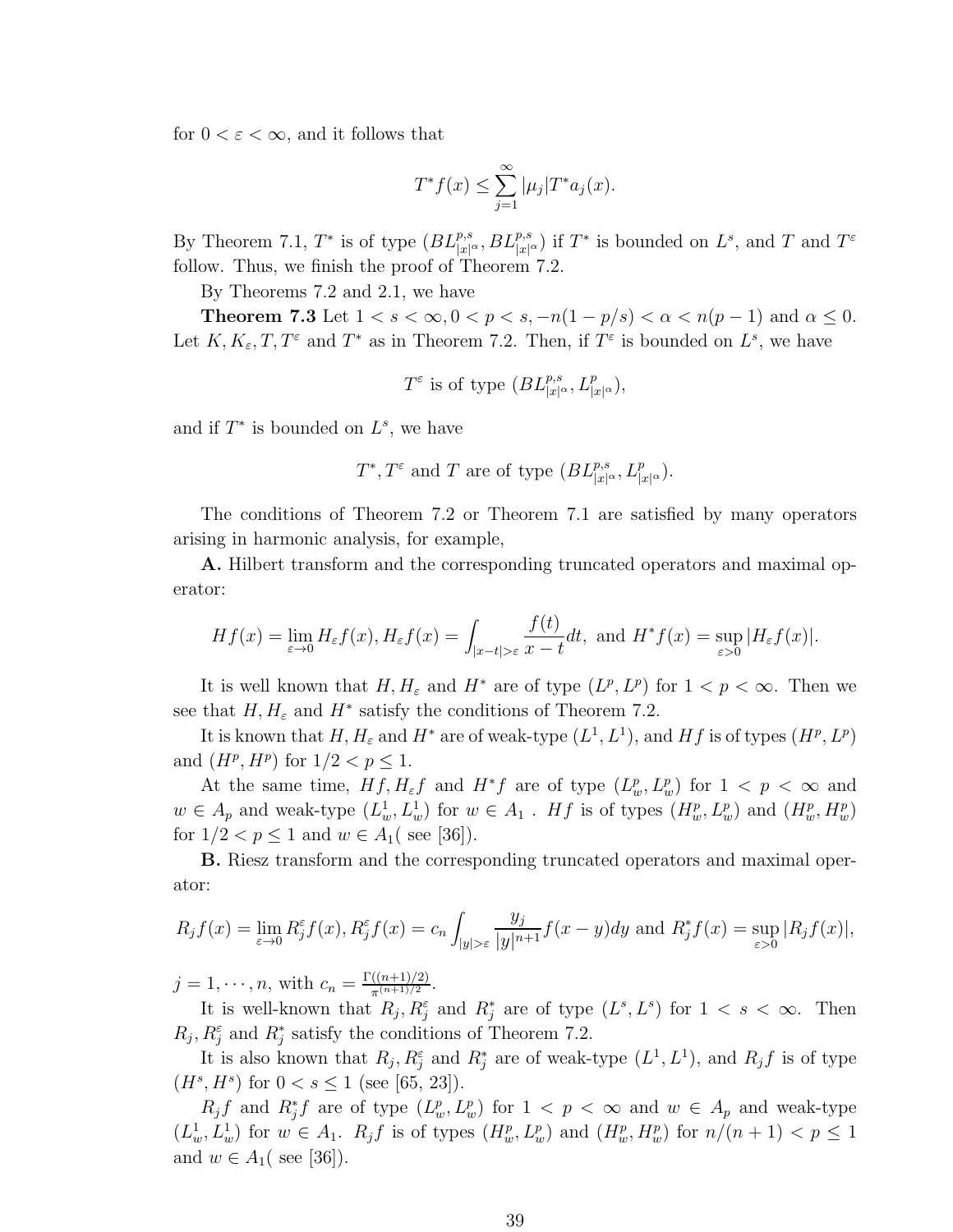C. The regular singular integral operators and the corresponding truncated operators and maximal operators defined in [25]:

$$
T_{RS}f(x) = K * f(x), T_{RS}^{\varepsilon}f(x) = K_{\varepsilon} * f(x) \text{ and } T_{RS}^{\ast}f(x) = \sup_{\varepsilon} |T^{\varepsilon}f(x)|
$$

where the kernel  $K$  satisfies  $(7.3)$  and a regular condition

$$
|K(x - y) - K(x)| \le |y|/|x|^{n+1}, \quad |x| > 2|y| > 0,
$$

and  $K_{\varepsilon} = K \chi_{\{|x| > \varepsilon\}}$  with  $\varepsilon > 0$ .

It is known that  $T_{RS}, T_{RS}^{\epsilon}$  and  $T_{RS}^*$  are of type  $(L^s, L^s)$  for  $1 < s < \infty$  (see [25]). Then  $T_{RS}, T_{RS}^{\varepsilon}$  and  $T_{RS}^*$  satisfy the conditions of Theorem 7.2.

It is also known that  $T_{RS}, T_{RS}^{\varepsilon}$  and  $T_{RS}^*$  are of weak-type  $(L^1, L^1)$ , and  $T_{RS}$  is of type  $(H^p, L^p)$  for  $n/(n+1) < p \le 1$ .

And  $T_{RS}, T_{RS}^{\varepsilon}$  and  $T_{RS}^*$  are of type  $(L_w^p, L_w^p)$  for  $1 < p < \infty$  and  $w \in A_p$  and weaktype  $(L_w^1, L_w^1)$  for  $w \in A_1$ .  $T_{RS}$  is of type  $(H_w^p, L_w^p)$  for  $n/(n+1) < p \le 1$  and  $w \in A_1$ (see [25]).

D. The R.Fefferman type singular integral operator and the corresponding truncated operators and maximal operators:

$$
T_s f(x) = \lim_{\varepsilon \to 0} T_{\varepsilon} f(x), T_s^{\varepsilon} f(x) = \int_{|y| > \varepsilon} \frac{\Omega(\frac{y}{|y|}) h(|y|)}{|y|^n} f(x - y) dy \text{ and } T_s^* f(x) = \sup_{\varepsilon > 0} |T_s^{\varepsilon} f(x)|,
$$

where  $h \in L^{\infty}([0,\infty))$ , and  $\Omega$  is a homogeneous function of degree  $0, \Omega \in L^{\infty}(S^{n-1}),$ and  $\int_{\mathbf{S}^{n-1}} \Omega(u) d\sigma(u) = 0, \varepsilon > 0.$ 

 $T_s, T_s^{\varepsilon}$  and  $T_s^*$  are of type  $(L^s, L^s)$  for  $1 < s < \infty$  (see, for example, [20]). Then  $T_s$ ,  $T_s^{\varepsilon}$  and  $T_s^*$  satisfy the conditions of Theorem 7.2.

It is also known that these operators are of type  $(L_w^s, L_w^s)$  for  $1 < s < \infty$  and  $w \in A_s$  (see [20]).

E. The Fourier integrals operator and the Carleson operator:

$$
S_N f(x) = \int_{|\xi| \le N} \hat{f}(\xi) e^{2\pi i x \xi} d\xi \text{ and } Cf(x) = \sup_{N > 0} |S_N f(x)|.
$$

It is known that

$$
S_N f = \frac{i}{2} (\text{Mod}_N H \text{Mod}_{-N} f - \text{Mod}_{-N} H \text{Mod}_N f),
$$

where H is Hilbert transform and  $Mod_N f(x) = e^{2\pi i Nx} f(x)$ . Then the estimate of  $Cf$ can be concluded from the estimate of

$$
\overline{C}f(x) = \sup_{R>0} \left| \text{p.v.} \int_{\mathbf{R}} \frac{e^{iRy}}{x - y} f(y) dy \right|.
$$

It is easy to see that  $\bar{C}f(x)$  can be controlled by the maximal Carleson operator

$$
C^* f(x) = \sup_{R>0} \sup_{\varepsilon>0} \left| \int_{|x-y|>\varepsilon} \frac{e^{-iR(x-y)}}{x-y} f(y) dy \right|.
$$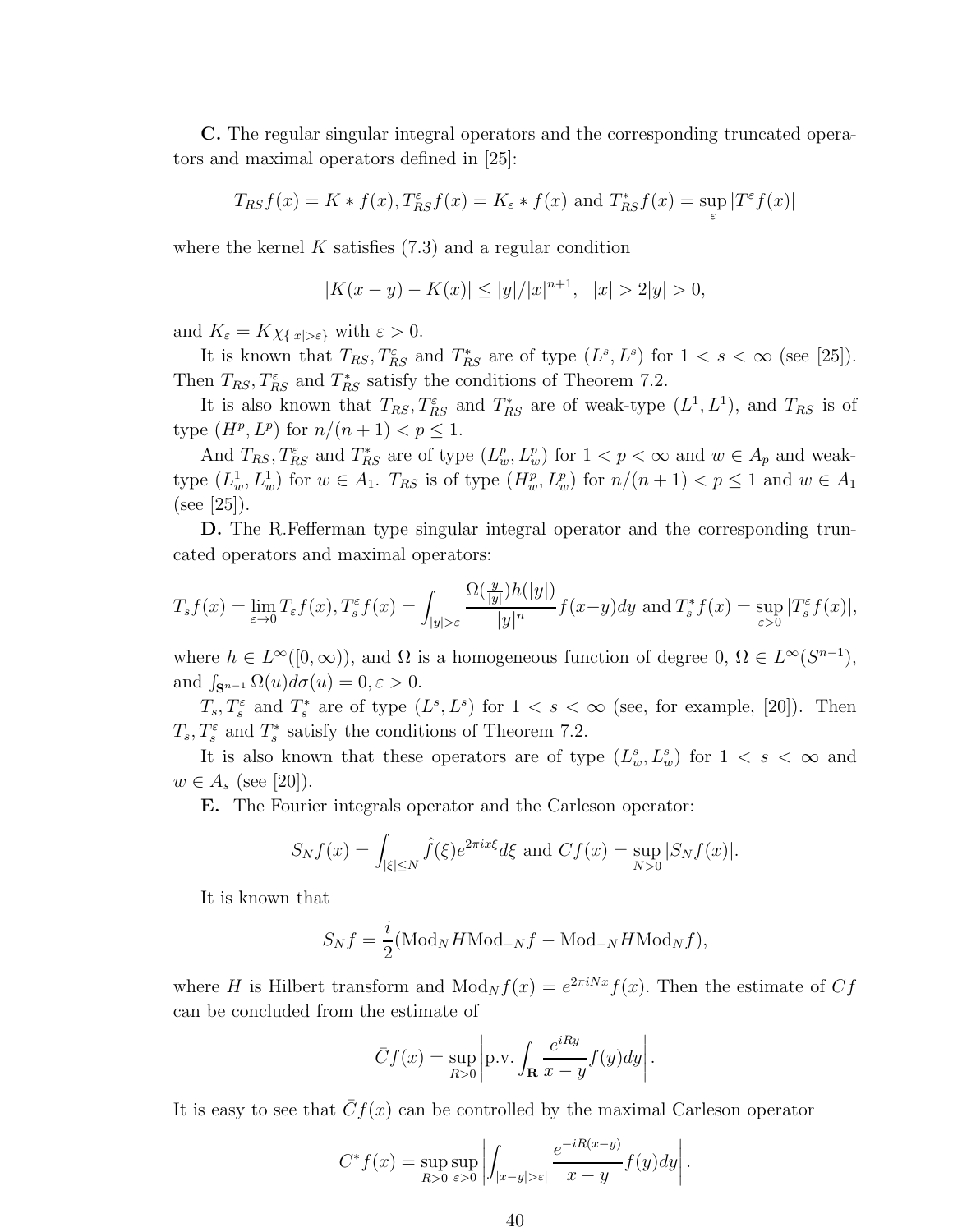It is known that  $S_N, C, \bar{C}$  and  $C^*$  are bounded on  $L^p$ , see [32, 27], and therefore they satisfy the conditions of Theorem 7.2.

It is also known that  $S_N f$  is of weak-type  $(L^1(\mathbf{R}), L^1(\mathbf{R}))$  and type  $(H^p(\mathbf{R}), L^p(\mathbf{R}))$ for  $0 < p \le 1$ , but fails to be of type  $(L^1(\mathbf{R}), L^1(\mathbf{R}))$  [34], and Cf fails to be of weak-type  $(L^1(\mathbf{R}), L^1(\mathbf{R}))$  [34] and weak-type  $(H^1(\mathbf{R}), L^1(\mathbf{R}))$  (see [79]).

 $S_N f, C f$  and  $C^* f$  are also of type  $(L_w^p(\mathbf{R}), L_w^p(\mathbf{R}))$  for  $1 < p < \infty$  and  $w \in A_p$ , see [33, 26].

As we see, for the truncated operators and maximal operators above, though the weak-type  $(L^1, L^1)$  estimates are true, but the  $(H^p, H^p)$  and  $(H^p, L^p)$  estimates fail (or is not known) for  $0 < p \le 1$ . Though the  $(H^p, H^p)$  and  $(H^p, L^p)$  estimates hold for Hilbert transform for  $p \in (1/2, 1]$  and for the regular singular integral operators for  $p \in (n/(n+1), \leq 1]$ , but for p in the the remain ranges of  $(0, 1]$  these estimates fail (or are not known). In fact, for these operators, no strong estimates are found for  $p$  in the the remain ranges of  $(0, 1]$ . Here, replacing the  $(H^p, H^p)$  and  $(H^p, L^p)$  estimates, we establish  $(BL^{p,s}_{|x|^\alpha}, BL^{p,s}_{|x|^\alpha})$  and  $(BL^{p,s}_{|x|^\alpha}, L^p_{|x|^\alpha})$  estimates for these operators for p in the the remain ranges.

From Theorems 7.2 and 7.3, we have

**Corollary 7.1** Let s, p and  $\alpha$  as in Theorem 7.2, then  $H, H_{\varepsilon}, H^*, R_j, R_j^{\varepsilon}, R_j^*, T_{RS},$  $T_{RS}^{\varepsilon}, T_{RS}^*, T_s, T_s^{\varepsilon}, T_s^*, S_N, C, \bar{C} \text{ and } C^* \text{ are of type } (BL_{|x|^{\alpha}}^{p,s}, BL_{|x|^{\alpha}}^{p,s}).$ 

Let s, p and  $\alpha$  as in Theorem 7.3, then  $H, H_{\varepsilon}, H^*, R_j, R_j^{\varepsilon}, R_j^*, T_{RS}, T_{RS}^{\varepsilon}, T_{RS}^*, T_s, T_s^{\varepsilon}$ ,  $T_s^*, S_N, C, \bar{C}$  and  $C^*$  are of type  $(BL_{|x|^\alpha}^{p,s}, L_{|x|^\alpha}^p)$ .

For  $S_N$  we also have a convergence result as follows, whose proof is similar to that of Theorem 6.4.

**Theorem 7.4** Let  $1 < s < \infty, 0 < p < s, n(\frac{p}{s}-1) < \alpha < n(p-1)$  and  $\alpha \leq 0$ . Then

$$
||S_N f - f||_{L^p_{|x|^\alpha}} \to 0, R \to \infty
$$

for all  $f \in BL_{|x|^{\alpha}}^{p,s}$ .

The following operators satisfy (7.1), so, for them the same conclusions hold as those stated in Theorem 7.1. From these, we can extend these operators to some bounded operators on  $BL_{|x|^\alpha}^{p,s}$ .

F. Calderón-Zygmund operator and the corresponding truncated operators and maximal operators defined in [43].

Let  $K(x, y)$  be a locally integrable function defined off the diagonal  $x = y$  in  $\mathbf{R}^n \times \mathbf{R}^n$ , which satisfies the standard estimate:

$$
|K(x,y)| \le \frac{c}{|x-y|^n},
$$

and, for some  $\delta > 0$ ,

$$
|K(x,y) - K(z,y)| + |K(y,x) - K(y,z)| \leq c \frac{|x-z|^{\delta}}{|x-y|^{n+\delta}},
$$

whenever  $2|x-z| < |x-y|$ .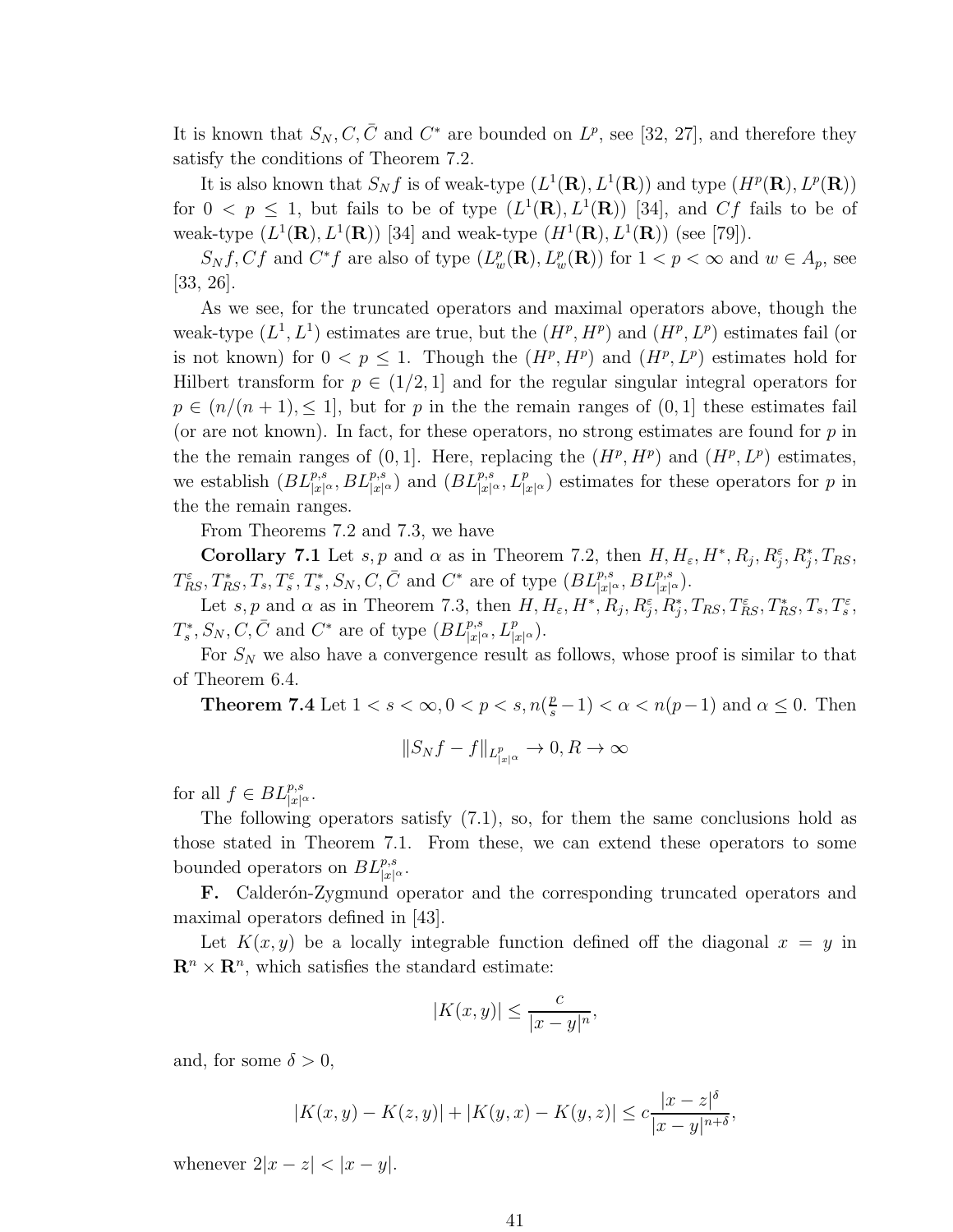A linear operator  $T_C: C_0^{\infty} \to L_{loc}^1$  is a Calderón-Zygmund operator if

it extends to a bounded operator on  $L^2$ ,

and there is a kernel  $K$  satisfying the standard estimate such that

$$
T_C f(x) = \int_{\mathbf{R}^n} K(x, y) f(y) dy
$$

for any  $f \in C_0^{\infty}$  and x not in supp(f). The corresponding truncated operators and maximal operators are respectively defined as

$$
T_C^{\varepsilon} f(x) = \int_{|x-y| \ge \varepsilon} K(x, y) f(y) dy
$$
 and 
$$
T_C^* f(x) = \sup_{\varepsilon > 0} |T_C^{\varepsilon} f(x)|.
$$

 $T_C f, T_C^{\varepsilon} f$  and  $T_C^* f$  are of type  $(L^p, L^p)$  for  $1 < p < \infty$  (see, for example, [43]), and clearly they satisfy (7.1). So, theses operators satify the conditions of Theorem 7.1.

G. The strongly singular integral operator

$$
\widehat{T_b f}(\xi) = \frac{e^{i|\xi|^b}}{|\xi|^{nb/2}} \varphi(|\xi|) \widehat{f}(\xi),
$$

where  $0 < b < 1$  and  $\varphi$  is a smooth radial cut-off function with  $\varphi \equiv 1$  on  $\{|\xi| \geq 1\}$  and  $\varphi \equiv 0$  on  $\{|\xi| \leq 1/2\}$ . The convolution form of  $T_b$  can be written as

$$
T_b f(x) = \text{p.v.} \int_{\mathbf{R}^n} \frac{e^{i|x-y|^{-b'}}}{|x-y|^n} \chi_E(|x-y|) f(y) dy,
$$

where  $b' = b/(1 - b)$  and  $\chi_E$  is the characteristic function of the unit interval  $E =$  $(0, 1) \subset \mathbf{R}$ .

 $T_b$  is of type  $(L^p, L^p)$  for  $1 < p < \infty$  (see [30, 77]), then,  $T_b$  satisfies the conditions of Theorem 7.1.

H. The oscillatory singular integrals operators

$$
T_o f(x) = \text{p.v.} \int_{\mathbf{R}^n} e^{\lambda \Phi(x,y)} K(x,y) \varphi(x,y) f(y) dy,
$$

where  $K(x, y)$  is a Calderón-Zygmund kernel,  $\varphi \in C_0^{\infty}(\mathbb{R}^n \times \mathbb{R}^n)$ ,  $\lambda \in \mathbb{R}$ , and  $\Phi(x, y)$ is real-valued.

 $T_o$  is of type  $(L^p, L^p)$ ,  $1 < p < \infty$ , for the real bilinear form  $\Phi(x, y) = (Bx, y), \varphi = 1$ (see [47]), for the polynomial  $\Phi(x, y) = P(x, y), \varphi = 1$  (see [48]), and for the real analytic function  $\Phi(x, y)$  (see [46]). Then, in these cases,  $T<sub>o</sub>$  satisfies the conditions of Theorem 7.1.

From Theorem 7.1 we have

**Corollary 7.2** Let s, p and  $\alpha$  as in Theorem 7.1. Then (7.2) holds for  $T_C, T_C^{\varepsilon}, T_C^*, T_D^*$ and  $T<sub>o</sub>$  stated as above.

Let  $FBL^{p,s}_{|x|^{\alpha}}$  be the set of all finite linear combination of  $(p, s, \alpha)$ -blocks. Let f be an element of  $FBL^{p,s}_{|x|^{\alpha}}$  and pick a representation of  $f = \sum_{j=1}^{N} \lambda_j a_j$  such that

$$
\|f\|_{BL^{p,s}_{|x|^\alpha}}\approx \left(\sum_{j=1}^N|\lambda_j|^{\bar p}\right)^{1/\bar p}.
$$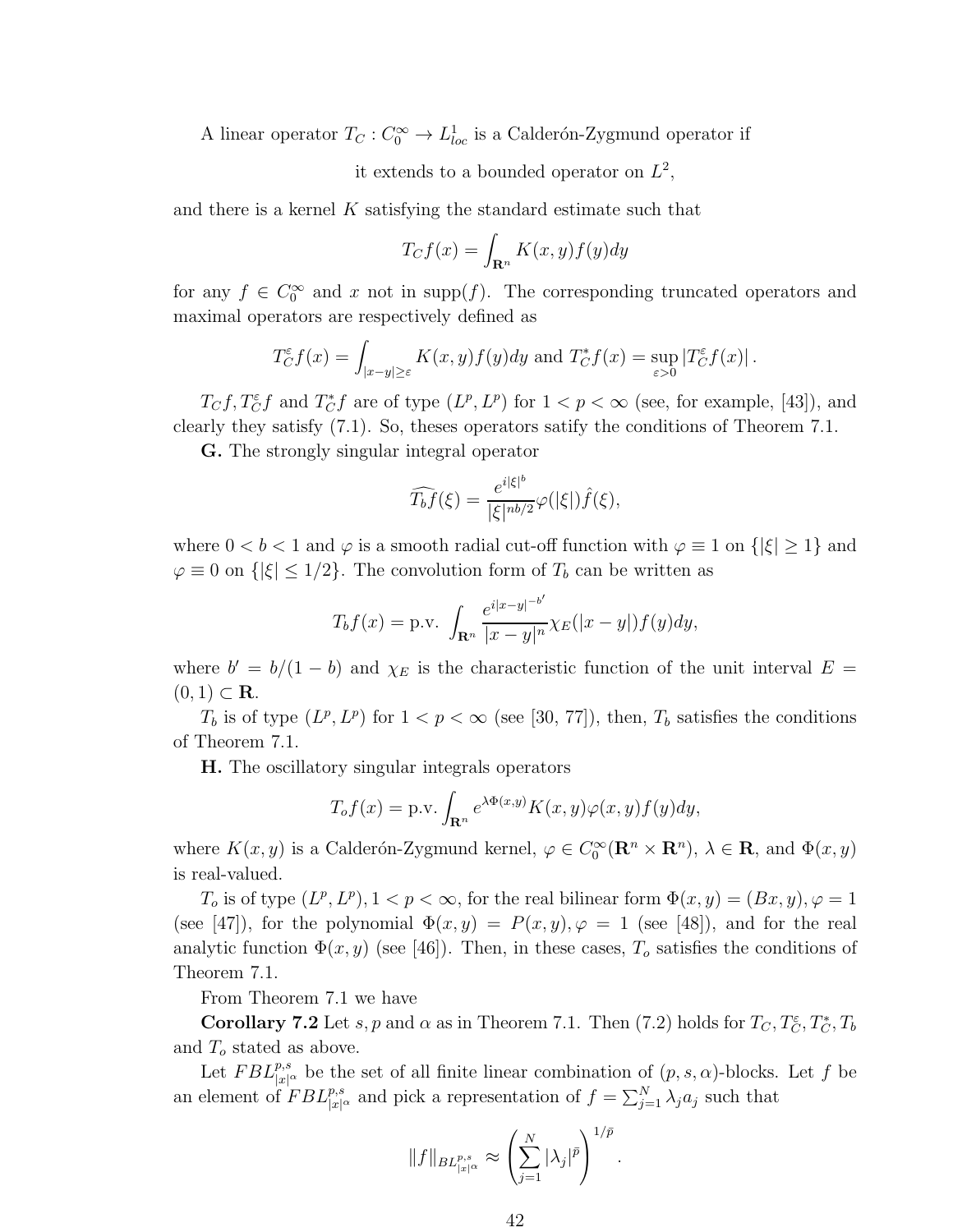Using Corollary 7.2, Theorem 3.1 and the sublinearity of the quantity  $\|\cdot\|_{BL_{|x|^{\alpha}}^{p,s}}$ , it follows that, for these operators  $T$  in Corollary 7.2,

$$
||Tf||_{BL_{|x|^{\alpha}}^{p,s}} \leq C||f||_{BL_{|x|^{\alpha}}^{p,s}}
$$

if s, p and  $\alpha$  under the conditions of Theorem 7.1, where C is independent of f.

Since  $FBL^{p,s}_{|x|^{\alpha}}$  is dense in  $BL^{p,s}_{|x|^{\alpha}}$  and  $BL^{p,s}_{|x|^{\alpha}}$  is complete for  $0 < s \leq \infty, 0 < p < s$ and  $-n(1-p/s) < \alpha \leq 0$  (Theorem 2.6), then we can extend these operators T to some bounded operators on  $BL^{p,s}_{|x|^\alpha}$ , so we have

**Theorem 7.5** Let  $1 < s < \infty, 0 < p < s, -n(1-p/s) < \alpha < n(p-1)$  and  $\alpha \leq 0$ . Then the operators  $T_C, T_C^{\varepsilon}, T_C^*, T_b$  and  $T_o$  initially defined for  $f \in L^s$  with compact support admit respectively an extension which is bounded on  $BL^{p,s}_{|x|^{\alpha}}$ .

### 8. Remarks

(1) When  $p > 1$ , the spaces  $BL^{p,s}_{|x|^{\alpha}}$  can not be replaced by  $\tilde{B}L^{p,s}_{|x|^{\alpha}}$  defined below for certain problems, such as the convergence of Bochner-Riesz means and the spherical means. In other words, the quasinorm of a function  $f(x)$ 

$$
||f||_{BL^{p,s}_{|x|^{\alpha}}} = \inf_{f(x) = \sum_{i=-\infty}^{\infty} \lambda_i a_i(x), a(x) \text{ are } (p,s,\alpha)\text{-blocks}} \sum_{i=-\infty}^{\infty} |\lambda_i|
$$

in Definition 2.2 can not be replaced by

$$
||f||_{\tilde{B}L^{p,s}_{|x|^{\alpha}}} = \inf_{f(x)=\sum_{i=-\infty}^{\infty}\lambda_i a_i(x), a(x) \text{ are } (p,s,\alpha)\text{-blocks} \left(\sum_{k=-\infty}^{\infty} |\lambda_k|^p\right)^{1/p}.
$$

Let  $0 < s \leq \infty, 0 < p < \infty$  and  $-\infty < \alpha < \infty$ . Denote

$$
\tilde{B}L_{|x|^{\alpha}}^{p,s} = \{f : f = \sum_{k=-\infty}^{\infty} \lambda_k a_k,
$$
  
where each  $a_k$  is a  $(p, s, \alpha)$ -block on  $\mathbb{R}^n$ ,  $\sum_{k=-\infty}^{\infty} |\lambda_k|^p < +\infty\}.$ 

Here the "convergence" means a.e. convergence.

And denote

$$
\tilde{B}L_{|x|^{\alpha}}^p = \{ f : Mf \in L_{|x|^{\alpha}}^p \},
$$

where  $Mf$  is Hardy-littlewood maximal function. Then we have

**Theorem 8.1** Let  $0 < s \leq \infty, 0 < p < \infty$  and  $0 \leq \alpha < \infty$ . Then

$$
\tilde{B}L^p_{|x|^\alpha}\subset \tilde{B}L^{p,s}_{|x|^\alpha}.
$$

**Proof.** Let  $f \in \tilde{B}L^p_{|x|^{\alpha}}$ . For  $k \in \mathbb{Z}$ , let

$$
E_k = \{x \in \mathbf{R}^n : Mf(x) > 2^k\} = \bigcup_{j=1}^{\infty} Q_j^k
$$
, the Whitney decomposition of  $E_k$ .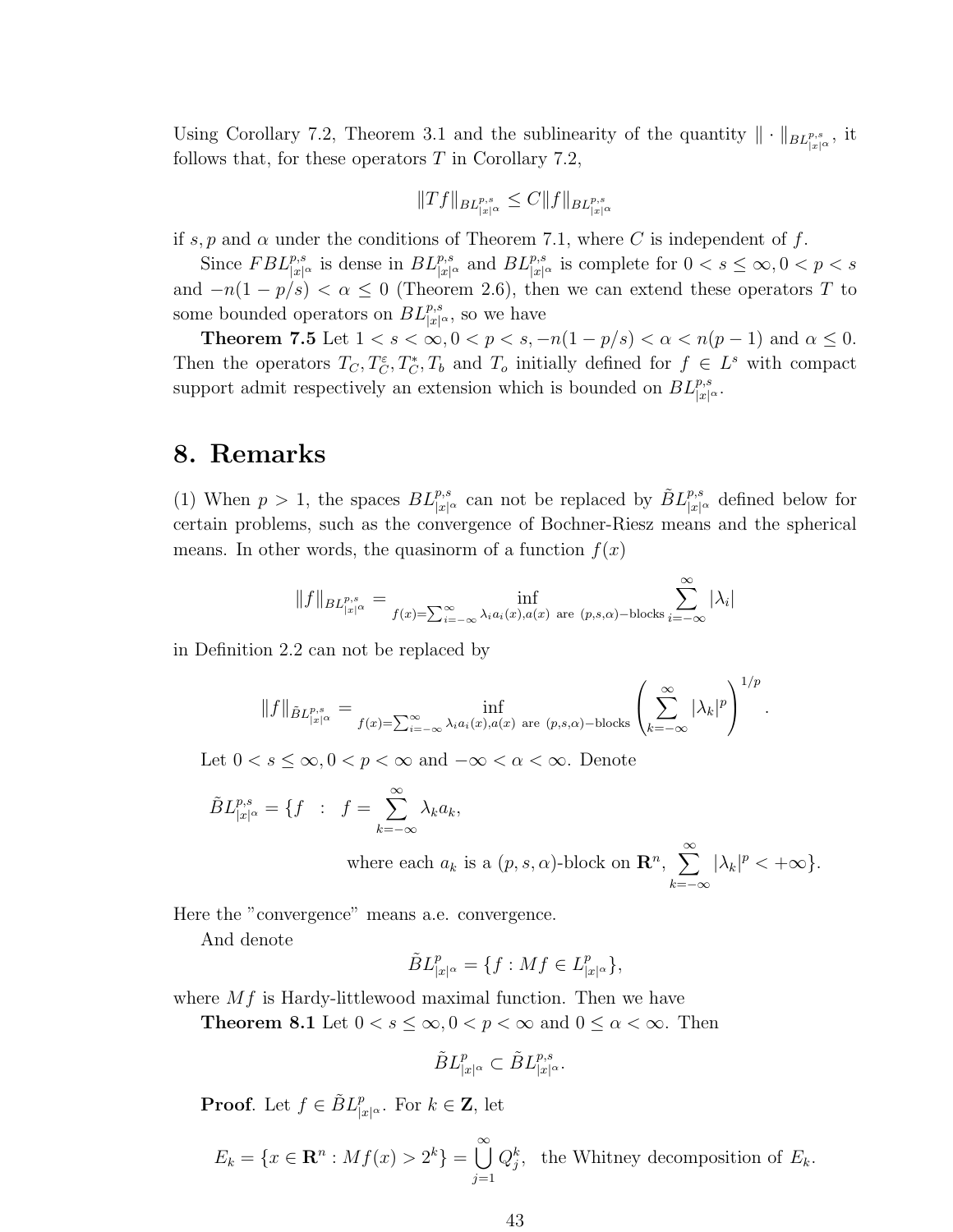Clearly, we have

$$
\bigcup_{k=-\infty}^{\infty} E_k = \mathbf{R}^n, \bigcup_{j,k} Q_j^k \setminus E_{k+1} = \mathbf{R}^n, \text{ and } E_{k+1} \subset E_k.
$$

Thus

$$
f(x) = \sum_{k,j} \chi_{Q_j^k \setminus E_{k+1}}(x) f(x) = \sum_{k,j} \lambda_j^k a_j^k.
$$

Here

$$
\lambda_j^k = C2^k (\mu_\alpha(Q_j^k))^{1/p},
$$
  

$$
a_j^k(x) = (C2^k (\mu_\alpha(Q_j^k))^{1/p})^{-1} \chi_{Q_j^k \setminus E_{k+1}}(x) f(x),
$$

where  $\mu_{\alpha}(Q_j^k) = \int_{Q_j^k} |x|^{\alpha} dx$ . Then we have

$$
\sum_{j,k} |\lambda_j^k|^p = C^p \sum_{j,k} 2^{kp} \mu_\alpha(Q_j^k) = C^p \sum_k 2^{kp} \mu_\alpha(E_k)
$$
  

$$
= C^p \sum_k 2^{kp} \mu_\alpha(\{x \in \mathbf{R}^n : Mf(x) > 2^k\})
$$
  

$$
\leq C \int_{\mathbf{R}^n} (Mf(x))^p |x|^\alpha dx = C ||f||_{\tilde{B}L_{|x|}^p}^p.
$$

Next, let us show that each  $a_j^k$  is a  $(p, s, \alpha)$ -block. In fact, noticing that  $2^k < Mf(x) \leq$  $2^{k+1}$  on  $Q_j^k \setminus E_{k+1}$ , it follows that  $|f(x)| < M f(x) \leq 2^{k+1}$ . Then we have

$$
\|a_j^k\|_{L^s} = C \left(2^k \mu_\alpha (Q_j^k)^{1/p}\right)^{-1} \left(\int_{Q_j^k \setminus E_{k+1}} |f(x)|^s dx\right)^{1/s}
$$
  
\n
$$
\leq C 2^{-k} \mu_\alpha (Q_j^k)^{-1/p} 2^k |Q_j^k|^{1/s}
$$
  
\n
$$
\leq C |Q_j^k|^{-\alpha/pn - 1/p + 1/s},
$$

since  $\mu_{\alpha}(Q_j^k) \geq |Q_j^k|^{\alpha/n+1}$  when  $\alpha \geq 0$ . Thus, we finish the proof of Theorem 8.1.

By the boundedness of Hardy-Littlewood maximal function  $Mf$  on  $L_{|x|^{\alpha}}^p$  we know that, when  $1 < p < \infty$  and  $-n < \alpha < n(p-1)$ ,

$$
\tilde{B}L^{p}_{|x|^{\alpha}} = L^{p}_{|x|^{\alpha}}.
$$

This and Theorem 8.1 give that

Corollary 8.1 Let  $0 < s \le \infty$ ,  $1 < p < \infty$  and  $0 \le \alpha < n(p-1)$ . We have

$$
L^p_{|x|^{\alpha}} \subset \tilde{B}L^{p,s}_{|x|^{\alpha}}.
$$

In particular,

$$
L^p \subset \tilde{B}L^{p,s}_{|x|^0}.
$$

It is known that Bochner-Riesz means  $B_R^{\lambda}$  for  $\lambda \leq \frac{n-1}{2}$  $\frac{-1}{2}$  and  $p \leq p'_{\lambda}$  and the spherical maximal operator M for  $p \leq \frac{n}{n-1}$  $\frac{n}{n-1}$  and  $n \ge 2$  fail to be of type  $(L^p, L^p)$ , see [59]. And it follows that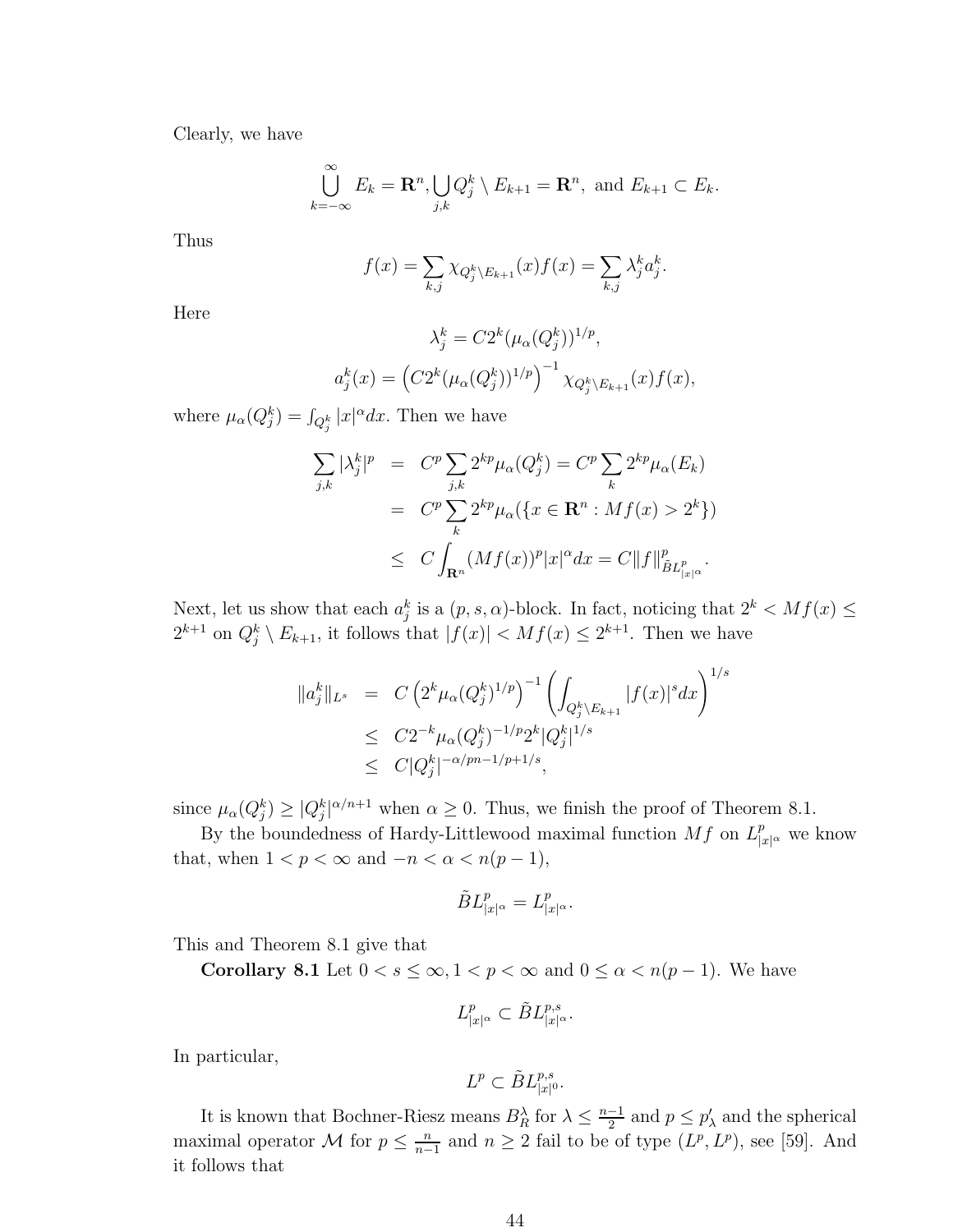**Corollary 8.2** Let  $0 < s \leq \infty$ . Then  $B_R^{\lambda}$  for  $\lambda \leq \frac{n-1}{2}$  $\frac{-1}{2}$  and  $p \leq p'_{\lambda}$ , and M for  $1 < p \leq \frac{n}{n}$  $\frac{n}{n-1}$  and  $n \ge 2$  fail to be of type  $(\tilde{B}L^{p,s}_{|x|^0}, L^p)$ .

(2) For Fourier integrals operator  $S_N$  and Carleson operator C, the second conclusion of Corollary 7.1 is sharp in the sense that

**Theorem 8.2** A) If  $s = 1, p = 1$  and  $\alpha = 0$ , then there exists  $f \in BL_{|x|^{\alpha}}^{p,s}(\mathbf{R})$  such that  $S_N f$  fails to be of type  $(BL_{|x|^\alpha}^{p,s}(\mathbf{R}), L_{|x|^\alpha}^p(\mathbf{R})).$ 

B) If  $s = 1, 0 < p \le 1$  and  $-1 < \alpha \le p-1$ , then there exists  $f \in BL_{|x|^{\alpha}}^{p,s}(\mathbf{R})$  such that Cf fails to be of type  $(BL_{|x|^\alpha}^{p,s}(\mathbf{R}), L_{|x|^\alpha}^p(\mathbf{R})).$ 

**Proof** A) is clear since  $BL_{x|t}^{1,1}$  $\chi^{1,1}_{|x|^0} = L^1$  [34]. Let us prove B). When  $s = 1, 0 < p \le 1$ and  $-1 < \alpha \leq p-1$ , by Theorem 2.3B), we see that  $L^1 \subset \dot{B}L^{p,s}_{|x|^{\alpha}}$ . Then Kolmogorov's example shows that there exists  $f \in \dot{B}L^{p,s}_{|x|^{\alpha}}$  such that

$$
\limsup_{N \to \infty} S_N f(x) = \infty, \quad \text{a.e.}.
$$

It follows that

$$
\limsup_{N \to \infty} S_N f(x) = \infty, \ \mu_\alpha
$$
-a.e..

Then  $Cf(x) = \infty$ ,  $\mu_{\alpha}$ -a.e.. This is a contradiction of  $||Cf||_{L^p_{|x|^{\alpha}}(\mathbf{R})} \leq C||f||_{\dot{B}L^{p,s}_{|x|^{\alpha}}(\mathbf{R})}$ .

# References

- [1] K.F.Andersen, Weighted norm inequalities for Bochner-Riesz spherical summation multipliers, Proc. Amer. Math. Soc. 103(1988), 165-170.
- [2] O.Blasco, A.Ruiz and L.Vega, Non interpolation in Morrey-Campanato and block spaces, Ann. Sc. Norm. Super. Pisa, Cl. Sci. IV. Ser. (1)28(1999), 31-40.
- [3] S.Bochner, Summation of multiple Fourier series by spherical means, Trans. Amer. Math. Soc. 40(1936), 175-207.
- [4] J.Bourgain, Besicovitch type maximal operators and applications to Fourier analysis, Geom. Funct. Anal. 1(1991), 147-187.
- [5] J.Bourgain, On the restriction and multiplier problems in  $\mathbb{R}^3$  in Geometric Aspects of Functional Analysis: Israel Seminar (GAFA) 1989/90, Lecture Notes in Math. 1469, Springer, 1991, 179-191.
- [6] J.Bourgain, Averages in the plane over convex curves and maximal operators, J. Anal. Math. 47(1986), 69-85.
- [7] J.Bourgain, Estimations de certaines functions maximales, C. R. Acad. Sci. Paris 301(1985), 499-502.
- [8] C.Calder´on, Lacunary spherical means, Illinois J. Math. 23(1979), 476-484.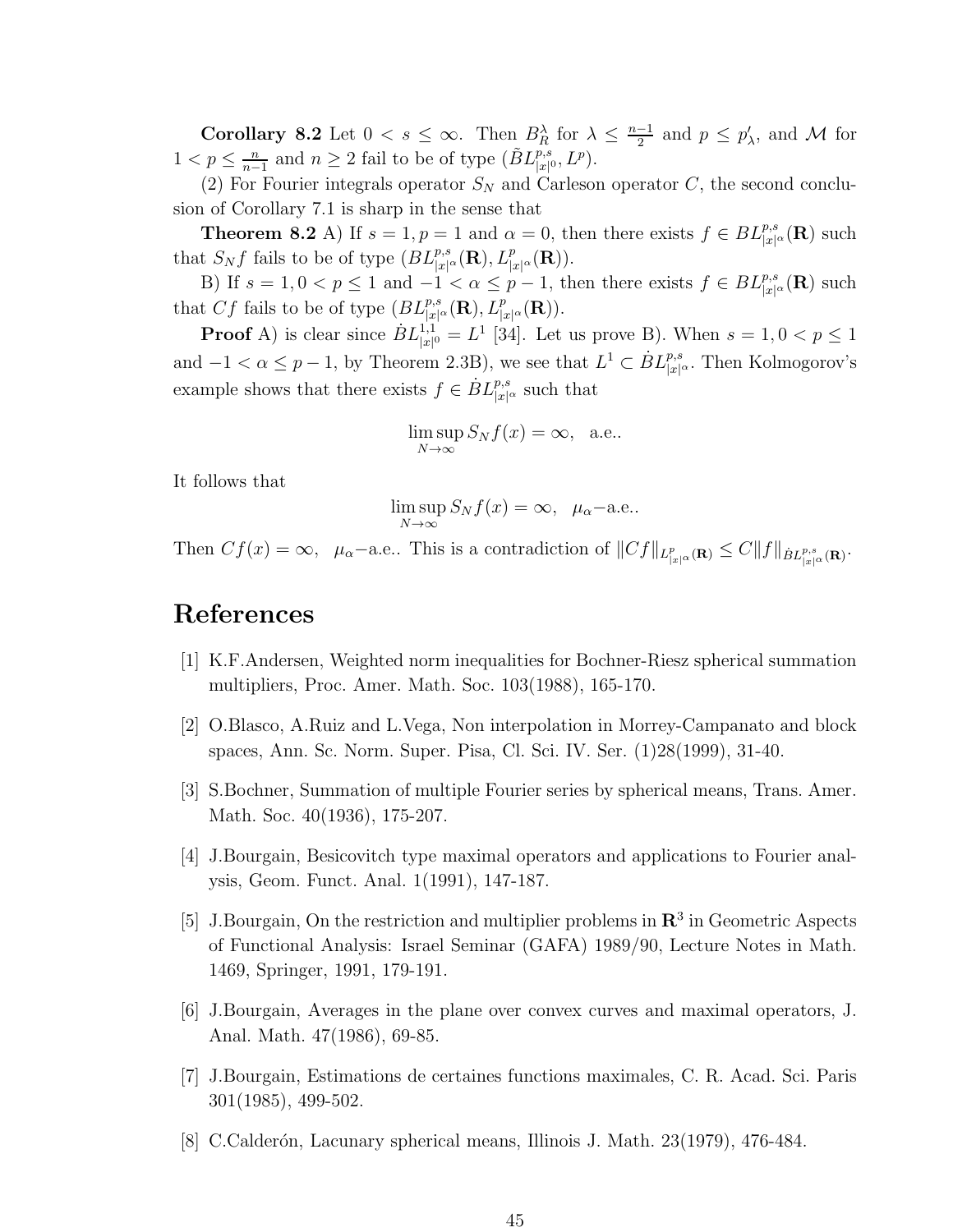- [9] A.Carbery, J.L.Rubio de Francia and L.Vega, Almost everywhere summability of Fourier integrals. J. London Math. Soc. 38(1988), 513-524.
- [10] L.Carleson and P.Sjölin, Oscillatory Integrals and a Multiplier Problem for the Disc, Studia Math. 44(1972), 287-299.
- [11] M.Christ, Weak type (1,1) bounds for rough operators, Ann. Math. 128(1988), 19-42.
- [12] M.Christ, Weak type endpoint bounds for Bochner-Riesz multipliers, Rev. Mat. Iberoamericana, (1)3(1987), 25-31.
- [13] R.Coifman, Characterizations of Fourier transforms of Hardy spaces, Proc. Nat. Acad. Sci. U.S.A. 71(1971), 4133-4134.
- [14] R.Coifman and G.Weiss, Extensions of Hardy spaces and their use in analysis, Bull. Amer. Math. Soc. 83(1977), 569-645.
- [15] R.R.Coifman and G.Weiss, Review of the book:Littlewood-Paley and multiplier theory, Bull. Amer. Math. Soc. 84(1978), 242-250.
- [16] A.C´ordoba, A note on Bochner-Riesz operators, Duke Math. J. 46 (1979), 505-511.
- [17] K.M.Davis, Y.C.Chang, Lectures on Bochner-Riesz means, London Mathematical Society Lecture Note Series. 114, Cambridge Univ. Press. Cambridge. 1987.
- [18] J.Duoandikoetxea and L.Vega, Spherical means and weighted inequalities, J. London Math. Soc. 53(1996), 343-353.
- [19] J.Duoandikoetxea and E.Seijo,Weighted inequalities for some spherical maximal operators, Illinois J. Math. (4)46(2002), 1299-1312.
- [20] J.Duoandikoetxea and L.J.Rubio de Francia, Maximal and singular integral operators via Fourier transform estimates, Invent. Math. (3)84(1986), 541-561.
- [21] C.Fefferman, A note on spherical summation multipliers, Israel J. Math. 15(1973), 44-52.
- [22] C.Fefferman, Inequalities for strongly singular convolution operators, Acta Math. 124(1970), 9-36.
- [23] C.Fefferman and E.M.Stein,  $H^p$  spaces of several variables, Acta Math. 129(1972), 137-194.
- [24] J.García-Cuerva, Weighted  $H^p$  spaces. Dissertations Math. 162(1979), 1-63.
- [25] J.Garc´ıa-Cuerva and J.Rubio de Francia, Weighted norm inequalities and related topics, North-Holland, Amsterdam, 1985.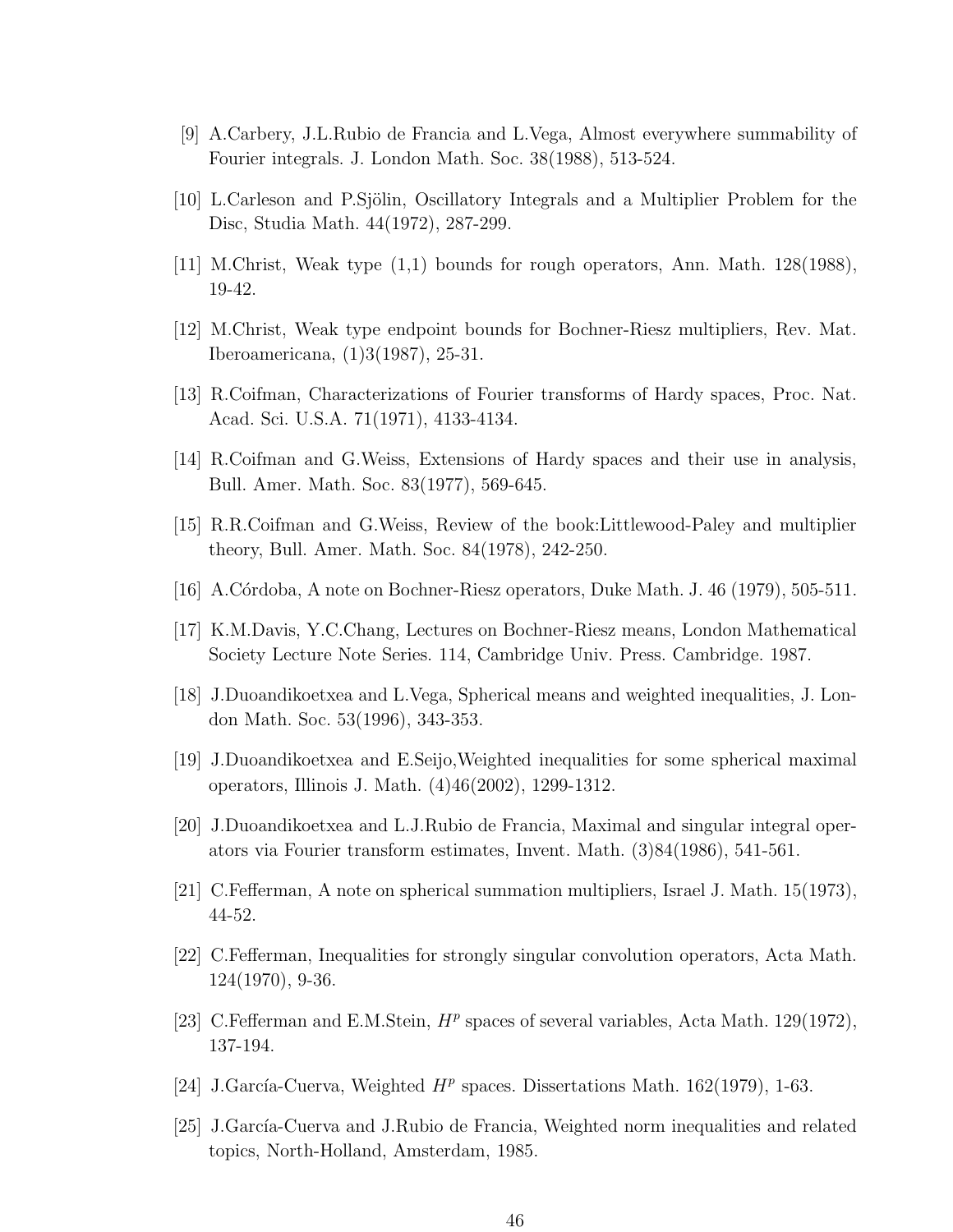- [26] L.Grafakos, Classical and modern Fourier analysis, Pearson Education, 2004.
- [27] L.Grafakos, T.Tao and E.Terwilleger,  $L^p$  bounds for a maximal dyadic sum operator, Math. Z. 246(2004), 321-337.
- [28] C.S.Herz, On the mean inversion of Fourier and Hankel transforms, Proc. Nat. Acad. Sci. U.S.A. 40(1954), 996-999.
- [29] I.I.Hirschman, Multiplier transformations. II, Duke Math. J. 28(1961), 45-56.
- [30] I.I.Hirschmann, On multiplier transformations, Duke Math. J. 26 (1959), 221-242.
- [31] L.Hörmander, Oscillatory integrals and multipliers on  $FL^p$ , Arkiv. Math. 11(1973), 1-11.
- [32] R.A.Hunt, On the convergence of Fourier series. In orthogonal expansions and their continuous analogues, pages 235-255, Carbondale, IL, 1968.
- [33] R.A.Hunt and W.S.Young, A weighted norm inequality for Fourier series,. Bull. Amer. Math. Soc. 80(1974), 274-277.
- [34] A.N.Kolmogorov, Une série de Fourier-Lebesgue divergente presque partout, Fundamenta Math. 4(1923), 324-329.
- [35] S.Lee, Improved bounds for Bochner-Riesz and maximal Bochner-Riesz operators, Duke Math.J. (1)122(2004), 205-232.
- [36] M.Y.Lee and C.C.Lin, The molecular characterization of weighted Hardy spaces, J. Funct. Anal. 188(2002), 442-460.
- [37] X.Li and D.Yang, Boundedness of some sublinear operator s on Herz spaces, Illinois J. of Math. 40(1996), 484-501.
- [38] R.Long, The spaces generated by blocks, Scientia Sinica A XXI II (1984), 16-26.
- [39] S.Long, Convergence of Fourier series, Bochner-Riesz means and restriction problems, Ph.D.Thesis, Xiangtan University, Xiangtan, 2008.
- [40] S.Long, Convergence of Fourier series at or beyond endpoint, preprint.
- [41] S.Z.Lu, M.Taibleson and G.Weiss, Spaces generated by blocks, Beijing Normal University Press, Beijing, 1989.
- [42] Marco Annoni. Almost everywhere convergence for modified Bochner-Riesz means at the critical index for  $p \geq 2$ , Ph.D.Thesis, University of Missouri- Columbia, 2010.
- [43] Y.Meyer, Wavelets and operators, Cambridge Studies in Advanced Math. vol. 37, Cambridge Univ. Press, Cambridge, 1992.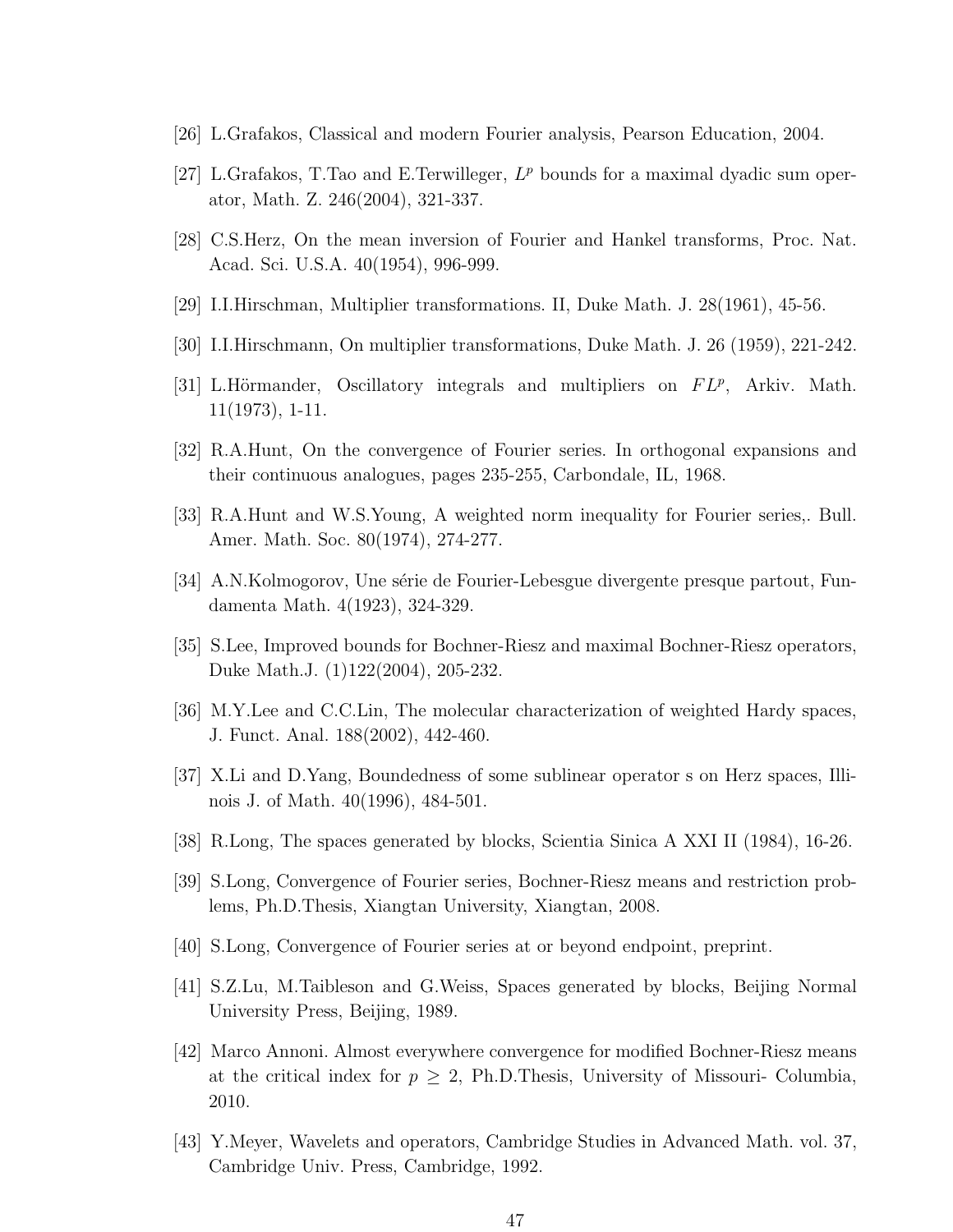- [44] Y.Pan, Oscillatory singular integrals on  $L^p$  and Hardy spaces, Proc. Amer. Math. Soc. (9)124 (1996), 2821-2825.
- [45] Y.Pan, Hardy spaces and oscillatory singular integrals, Rev. Mat Iberoamericana, 7(1991), 55-64.
- [46] Y.Pan, Uniform estimates for oscillatory integral operators, J. Funct. Anal. 100 (1991), 207-220.
- [47] D.H.Phong and E.M.Stein, Hilbert integrals, singular integrals and Radon transforms, I, Acta Math. 57(1987), 179-194.
- [48] F.Ricci and E.M.Stein, Harmonic analysis on nilpotent groups and singular integrals, I, J. Funct. Anal. 73(1987), 179-194.
- [49] J.L.Rubio.de.Francia, Weighted norm inequalities and vector valued inequalities, Lecture Notes in Math. 908, 86-101, 1982.
- [50] S.Sato, Divergence of the Bochner-Riesz means in the weighted Hardy spaces, Studia Math. 118(1996), 261-275.
- [51] A.Seeger, Endpoint inequalities for Bochner-Riesz multipliers in the plane, Pacific J. Math. (2)174(1996), 543-553.
- [52] A.Seeger, T.Tao and J.Wright, Pointwise convergence of lacunary spherical means, Harmonic Analysis at Mount Holyoke South Hadley, MA, 2001, Contemp. Math. vol. 320, Amer. Math. Soc. Providence, RI (2003), 341-351.
- [53] A.Seeger, T.Tao and J.Wright, Singular maximal functions and Radon transforms near  $L^1$ , Amer. J. Math. 126(2004), 607-647.
- [54] A.Seeger, T.Tao and J.Wright, Endpoint mapping properties of spherical maximal operators, J. Inst. Math. Jussieu 2(2003), 109-144.
- [55] A.Seeger, S.Wainger and J.Wright, Pointwise convergence of spherical means, Math. Proc. Camb. Phil. Soc. 118(1995), 115-124.
- [56] A.Seeger, S.Wainger and J.Wright, Spherical maximal operator on radial functions, Math. Nachr. 187(1997), 241-265.
- [57] X.Shi and Q.Sun, Weighted norm inequalities for Bochner-Riesz operators and singular integral operators, Proc. Amer. Math. Soc. 116(1992), 665-673.
- [58] P. Sjölin,  $L^p$  estimates for strongly singular convolution operators in  $\mathbb{R}^n$ , Ark. Mat. 14 (1976), 59-64.
- [59] E.M.Stein, Harmonic analysis: real-variable methods, orthogonality and oscillatory integrals, Princeton Univ. Press, Princeton, N. J., 1993,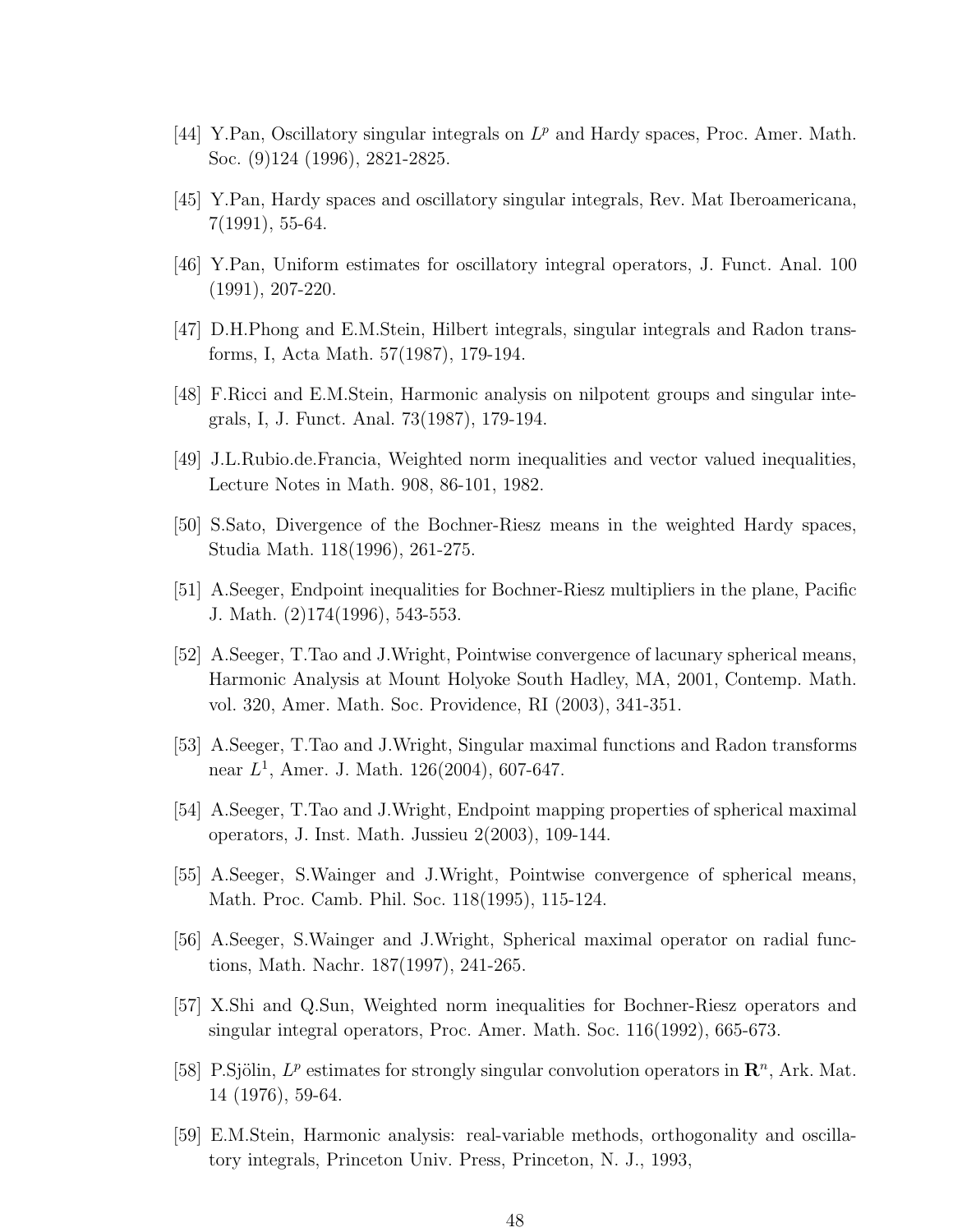- $[60]$  E.M.Stein, On limits of sequences of operators. Ann. Math. 74(I)(1961), 140-171.
- [61] E.M.Stein, Singular integrals and differentiability properties of functions, Princeton Univ. Press, Princeton, N. J., 1970.
- [62] E.M.Stein, An  $H<sup>1</sup>$  function with non-summable Fourier expansion, Lecture Notes in Math. 992, 1983, 193-200.
- [63] E.M.Stein, Localization and suminability of multiple Fourier series, Acta Math. 100(1958), 93-147.
- [64] E.M.Stein, Maximal functions: spherical means, Proc. Nat. Acad. Sci. U.S.A. 73(1976), 2174-2175.
- [65] E.M.Stein and G.Weiss, On the theory of harmonic functions of several variables, Acta Math. 103(1960), 25-62.
- [66] E.M.Stein and G.Weiss, Introduction to Fourier analysis on Euclidean spaces, Princeton Univ. Press, Princeton, N. J., 1971.
- [67] E.M.Stein, M.Taibleson and G.Weiss, Weak type estimates for maximal operators on certain  $H^p$  spaces, Rend. Circ. Mat. Palermo  $(2)$  Suppl. 1  $(1981)$ , 81-97.
- [68] J.-O.Strömberg and A.Torchinsky, Weighted Hardy spaces, Lecture Notes in Math. 1381, Springer, 1989.
- [69] M.Taibleson and G.Weiss, Certain function spaces associated with a.e. convergence of Fourier series. In:Proc. Conf. on Harmonic Analysis in honor of Zygmund, Woodsworth, vol.1, (1983), 95-113.
- [70] M.H.Taibleson and G.Weiss, The molecular characterization of certain Hardy spaces, Asterisque 77(1980), 67-149.
- [71] T.Tao, Weak-type endpoint bounds for Riesz means, Proc. Amer. Math. Soc.  $(9)124(1996), 2797-2805.$
- [72] T.Tao, The weak-type endpoint Bochner-Riesz conjecture and related topics, Indiana J. of Math. 47(1998), 1097-1124.
- [73] T.Tao and A.Vargas, A bilinear approach to cone multipliers, I: Restriction estimates, Geom. Funct. Anal. 10(2000), 185-215.
- [74] T.Tao and A.Vargas, A bilinear approach to cone multipliers, II: Application, Geom. Funct. Anal. 10(2000), 216-258.
- [75] T.Tao, A.Vargas and L.Vega, A bilinear approach to the restriction and Kakeya conjectures, J. Amer. Math. Soc. 11(1998), 967-1000.